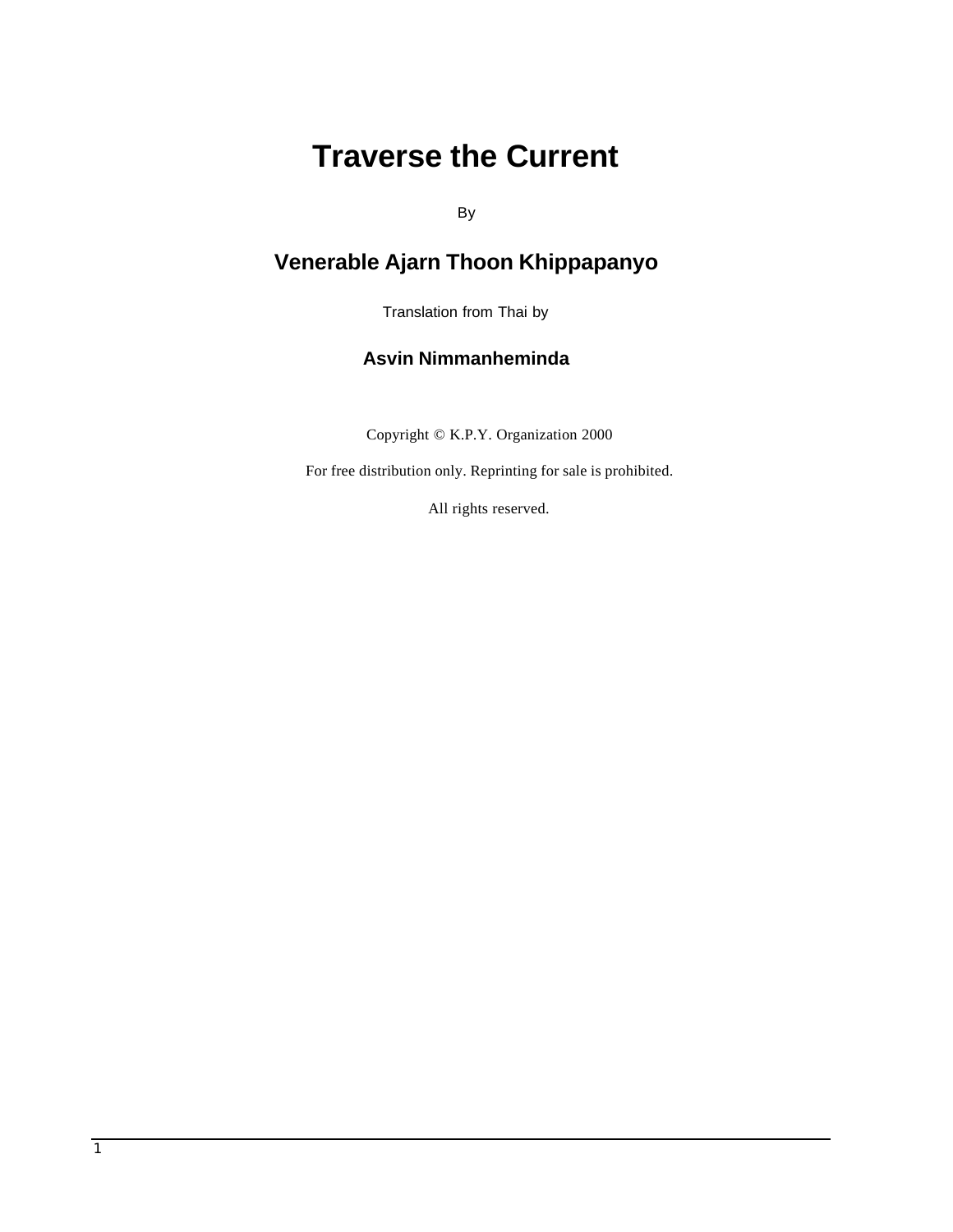## **Table of Content**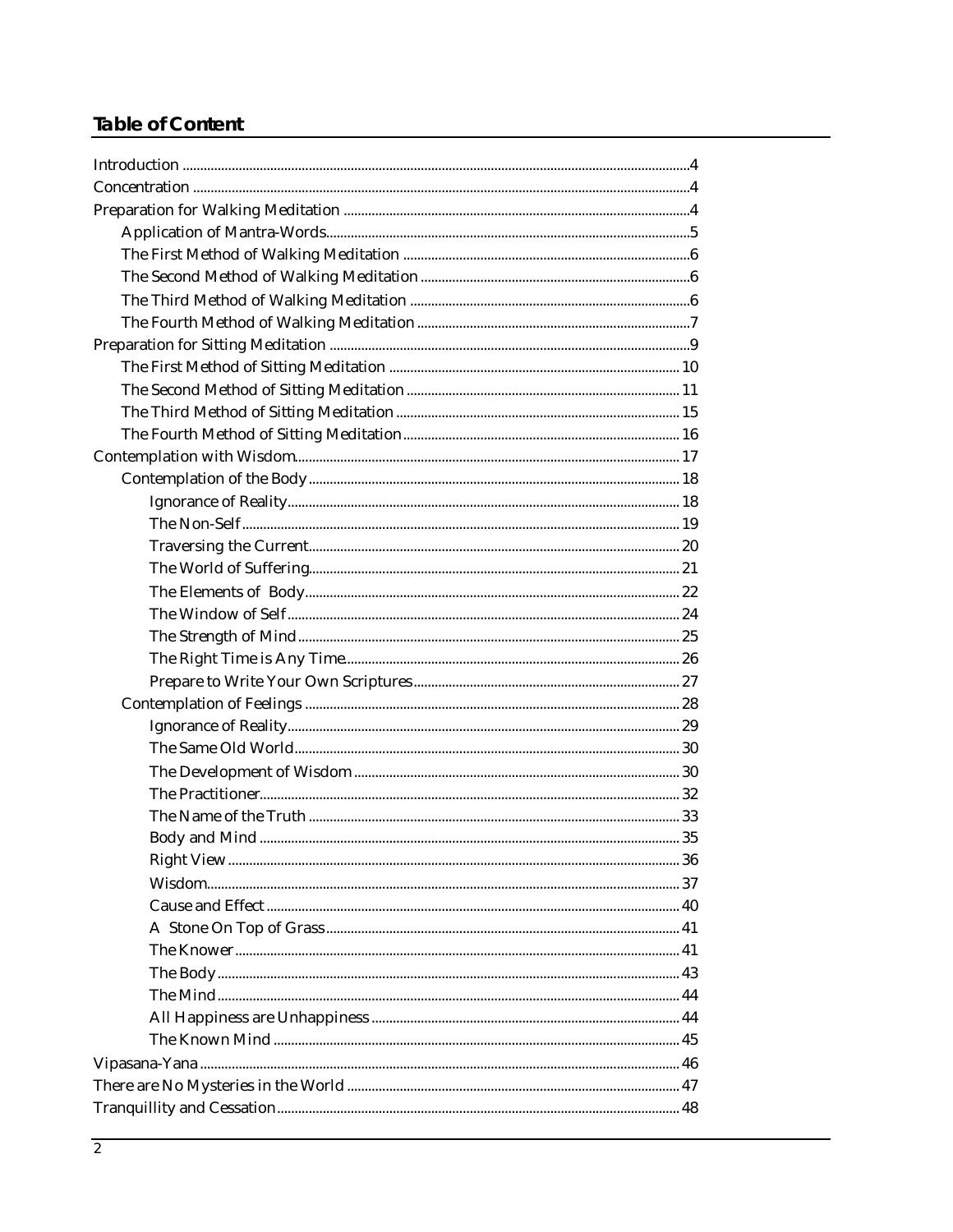| $\textbf{Cycle of Rebirth Ceases}.\textcolor{blue}{\textbf{18}}$ |  |
|------------------------------------------------------------------|--|
|                                                                  |  |
|                                                                  |  |
|                                                                  |  |
|                                                                  |  |
|                                                                  |  |
|                                                                  |  |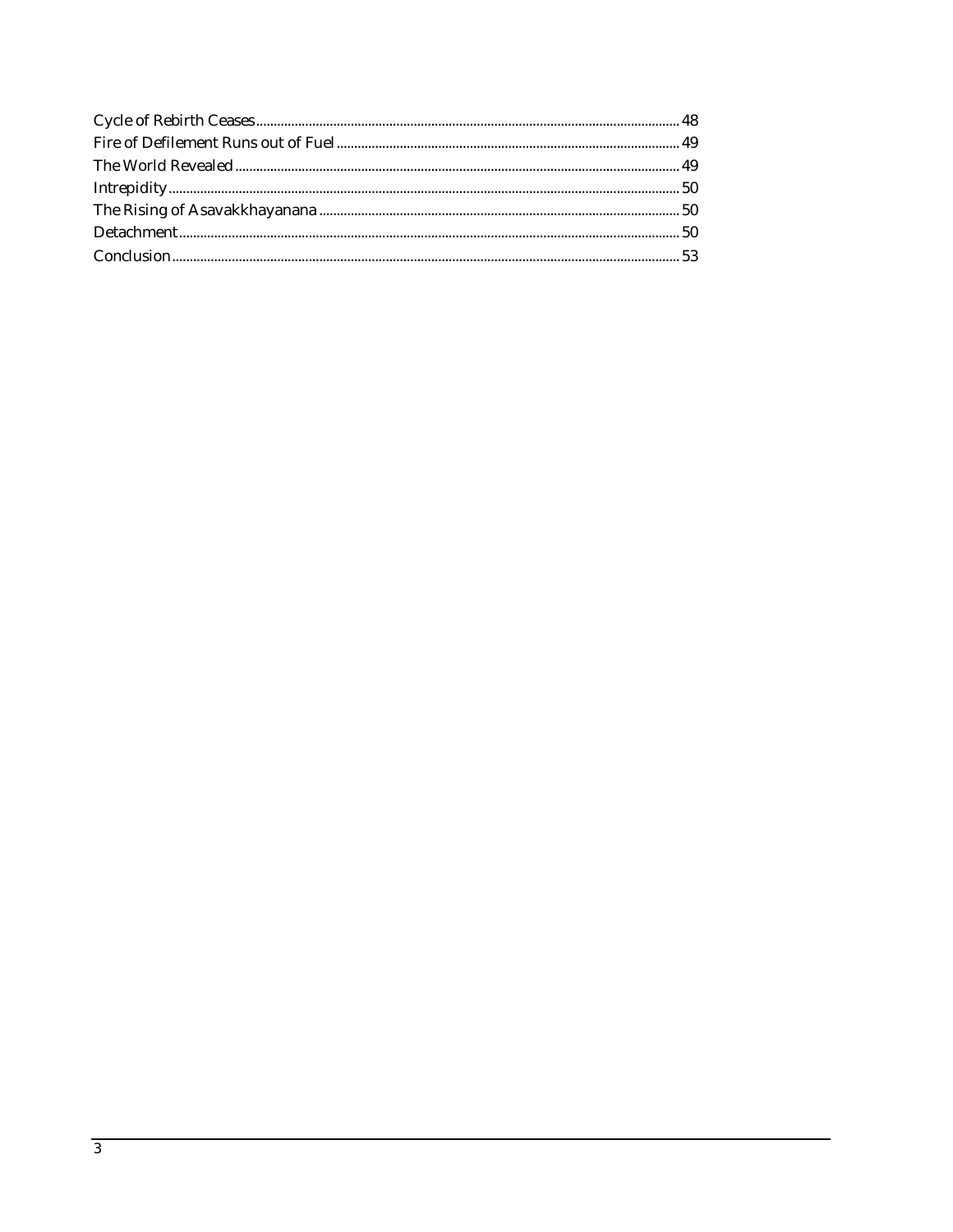## **Introduction**

Nowadays, the number of people who become interested and practice mental development is on the rise because they find Buddhism interesting. They are interested in mental development because it leads directly into a practicing field and because they can experience some results right away.

Anybody, regardless of nationality, class, or caste, can practice. They can practice anywhere in the world. And, when they practice, they will be rewarded with happiness, physically and mentally.

It does not matter whether you are very educated or not. As long as you are very determined, you will definitely see the fruits of your practice. The important thing, though, is that you must understand the *concept* of the practice correctly, meaning that you will have to understand the various *means that will teach the mind* to see *things the way they really are*. Here, are some of the means that you will need to know: walking meditation, sitting meditation, selection of the right mantra-word for 'tranquillity meditation' or 'concentration', or selection of a right subject to be contemplated in an 'insight meditation' or 'contemplation'.

In a correct practice, you need to use *both*, the 'tranquillity meditation' or 'concentration' and the 'insight meditation' or 'contemplation'. If you use one but not the other, your mental development scheme will lack something very important. And if that happens, the results that come out will reflect that lacking.

*From now on, 'tranquillity meditation' will be referred to as 'concentration' and 'insight meditation' will be referred to as 'contemplation'. Though, at times, they may be used interchangeably.*

There are many means to teach the mind in *'concentration'* and there are many means to teach the mind in *'contemplation'*. With so many means to choose from, you can choose anything that suits your temperament and habit best so that difficulties will be eased to a manageable level. For mental development to yield good results, the most important factor is *determination*. Without it, the practice is bound to fail or will keep starting over and over again without progressing anywhere. This is because determination is synonymous to mindfulness. Without the mindfulness, there can be no determination. Without determination, anything that you do will have a little chance of success; if succeeded, it will be mediocre or short-lived.

## **Concentration**

## **Preparation for Walking Meditation**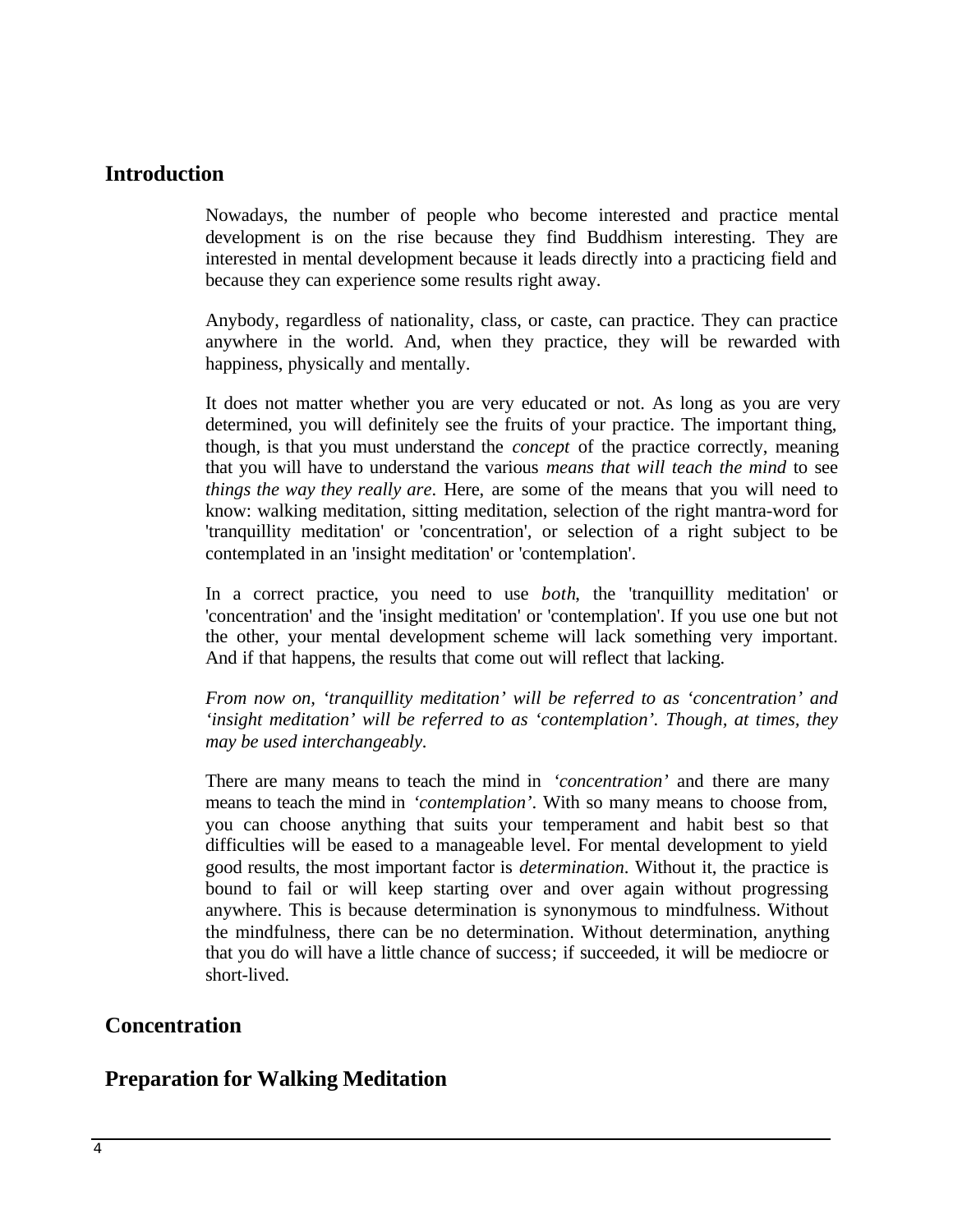First, you must prepare a path for the walking. It should be approximately one meter in width and about fifteen meters in length. The surface of the path should be leveled so that you can walk with ease and be spared from anything that will cause anxiety. Before you start walking, proceed to one end of the path and stand facing the opposite end. Join the palms of both hands together and raise them to chest level or between the eyebrows, silently recite the following:

**I am going to do a walking meditation as a token of reverence for the Buddha, his teachings and his holy disciples. I extend this reverence to my father, mother, teachers, mentors, and those who give supports. Let me be blessed with mindfulness, calmness, and insight into the truth the way it really is.** May all the merits that arise from this walking meditation befall upon all living creatures, be they humans or non-humans. May all creatures live peacefully and blessed with the fruits of these merits of their own volition.

When you finish with the praying, lower the hands down but still holding the left hand with the right hand. Stand erect with your head slightly bowed in a thoughtful stance. Concentrate your mind on something that is neutral, meaning that you must try hard not to let your mind be swayed toward anything that you like or dislike. One mean to teach the mind to stay neutral is to make it focus its concentration on the task of walking meditation. Discard any thoughts of anything outside of yourself that will distract the mind from staying neutral. Then proceed to concentrate on uttering of mantra-words in your mind.

*[Mantra-words are uttered silently or loudly while you are breathing in and out. It is a mean to occupy the mind with a certain object so it will not think of anything else.]*

#### **Application of Mantra-Words**

With determination, focus your concentration on breathing the air in deeply while thinking … BUD.

With determination, focus your concentration on breathing the air out deeply while thinking … DHO.

With determination, focus your concentration on breathing the air in deeply while thinking … DHAM.

With determination, focus your concentration on breathing the air out deeply while thinking … MO.

With determination, focus your concentration on breathing the air in deeply while thinking … SANG.

With determination, focus your concentration on breathing the air out deeply while thinking … KHO.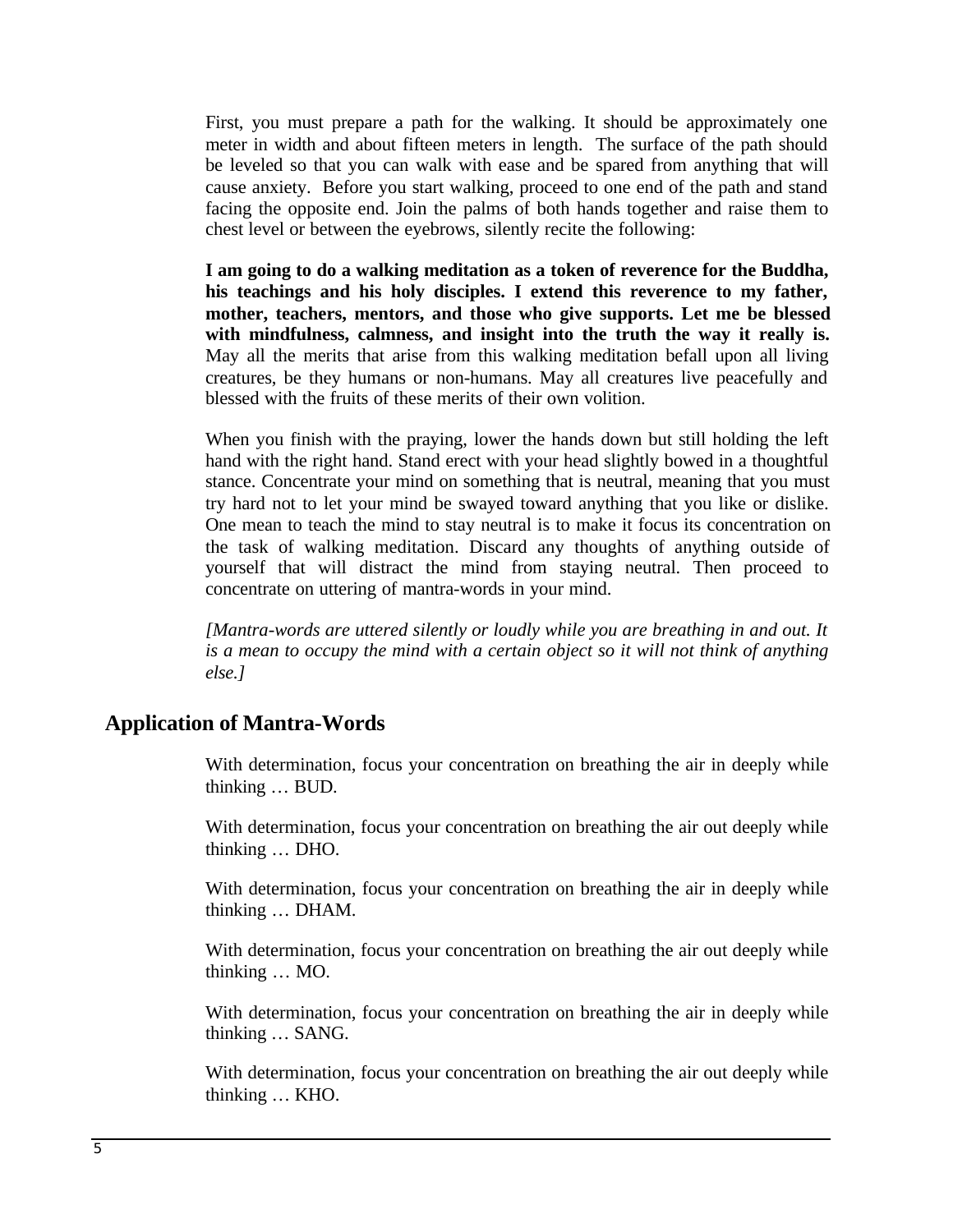*[Bud-dho, Dham-mo, Sang-kho are popular mantra-words that are used by practitioners in Thailand. They mean the Buddha, his teachings and his holy disciples. You can choose any other words to suit your liking.]*

Repeat the whole thing three to seven times or as many times as you like. This is a mean to bring in the Buddha, his teachings and the holy disciples into your mind. After that, use only the mantra-words 'Bud' and 'Dho' alone, and proceed with the walking.

#### **The First Method of Walking Meditation**

With determination, focus your concentration on stepping slowly forward with your left leg while thinking 'Bud', then step slowly forward with your right leg, thinking 'Dho'.

While the mindfulness is focusing on the mantra-words, it must also be focusing on the motion of each leg while it is stepping forward. Any time that you are not aware of the motions of the legs, it means that your mindfulness becomes unknowingly distracted and that your determination is insufficient. You must restore your determination and proceed with what you are doing again and again until you can manage to be mindful of everything all the time. Do not walk too slowly or too rapidly; the paces should be the same as when you are walking normally.

This is walking meditation in 'concentration', meaning that you treat the motions of the walking as 'mental target' or 'nimitta' of your concentration in order to exercise your mindfulness and determination. When you reach the end of the path, *it is a tradition to* always turn back in a clockwise direction.

#### **The Second Method of Walking Meditation**

In this exercise, do not focus your concentration on the motions of the legs while you are walking. With determination, concentrate on breathing the air in deeply while thinking 'BUD'. With determination, concentrate on breathing the air out deeply while thinking 'DHO'.

Try to keep your the mindfulness, the mantra-words, the 'knowing-facility' of the mind*,* and determination in the same picture so that you will be able to concentrate whenever you want to.

When you are tired of walking, you can stop walking but remain standing. Keep concentrating on the mantra-words and the breathings so that there is no interruption during the transition.

#### **The Third Method of Walking Meditation**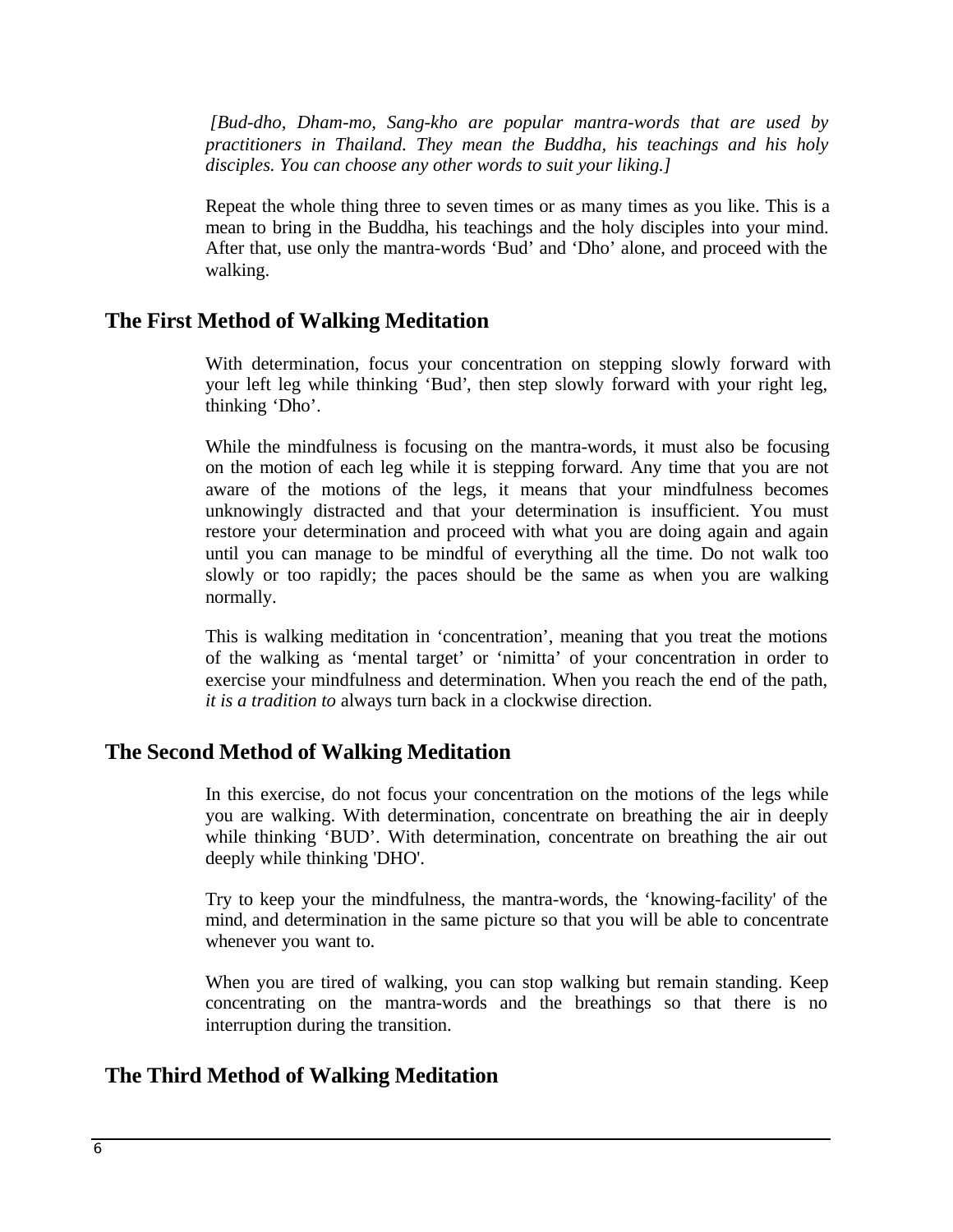With determination, nominate a part of the body as 'mental target' or 'nimitta' of your concentration.

You can choose any part of the body as long as it is a part that you are comfortable with and easy to see. Make the part a 'mental target' for mindfulness to concentrate upon. Let the mindfulness together with the 'knowing-facility' of the mind concentrate on the part without being distracted away from it unknowingly. At first, the mental image that you will see will be rather blurry but what you must do is to limit the area where the part of the body is situated to be small enough so that the mind will have no trouble focusing on it.

**In the beginning, when you are still not very good at concentrating on a part of the body, you must use imagination. Try to make it looks like what you can see with your eyes, be they, colors, hues, shapes, texture of the skin, location on the body, etc.** After you have done it often enough, familiarity will set the image in your mind, you will see the image regardless of whether the eyes are opened or closed. When you can do it to one part you can do it to other parts as well and the results will be the same. And when the mind can see parts of the body clearly, it will be very useful when you use it in contemplation.

In this method of walking meditation, do not concentrate on the movement of the legs, but concentrate on the image of the part of the body and mantra-words which is the name of the body part in Pali *[Pali is the Old Indic Prakrit, or dialetct, of the southern Buddhist scriptures, which has become the religious language of Buddhism – Webster's New World Dictionary].*

Suppose you concentrate on a skin, the mantra-words for skin are TA-JO. You will say 'TA' silently when breathing in and 'JO' silently when breathing out while the mind is concentrating on the mental image of a skin. If you concentrate on a piece of bone, the mantra-words will be UT-TI which means bone in Pali while concentrating on the mental image of a bone. In stead of a bone, you can even imagine the whole skeleton doing a walking meditation. Hence, the ability to see body parts clearly in your mind will be a big help when coming to wisdom; but I will explain ontemplation of the body later so you will not be confused now.

## **The Fourth Method of Walking Meditation**

With determination, concentrate a feeling that comes into your mind. Whatever that feeling may be, if it can be felt inside your mind, make it 'mental image' for the mind to concentrate upon. If you see a mental image of a coarse feeling, concentrate on the coarse feeling. If you see a mental image of a refined feeling, concentrate on the refined feeling. *Coarse or refined feelings refer to feelings that originate from either physical or mental origins.* Whether they are worldly or spiritual, whether they are pleasant or unpleasant, if you can not put them out of your mind, you must use them as foci for the concentration. **However, do not use outside objects that create these feelings as foci.** If you do, the feelings will become very intense. As a matter of fact, it is quite apparent that all feelings are caused by sources from outside.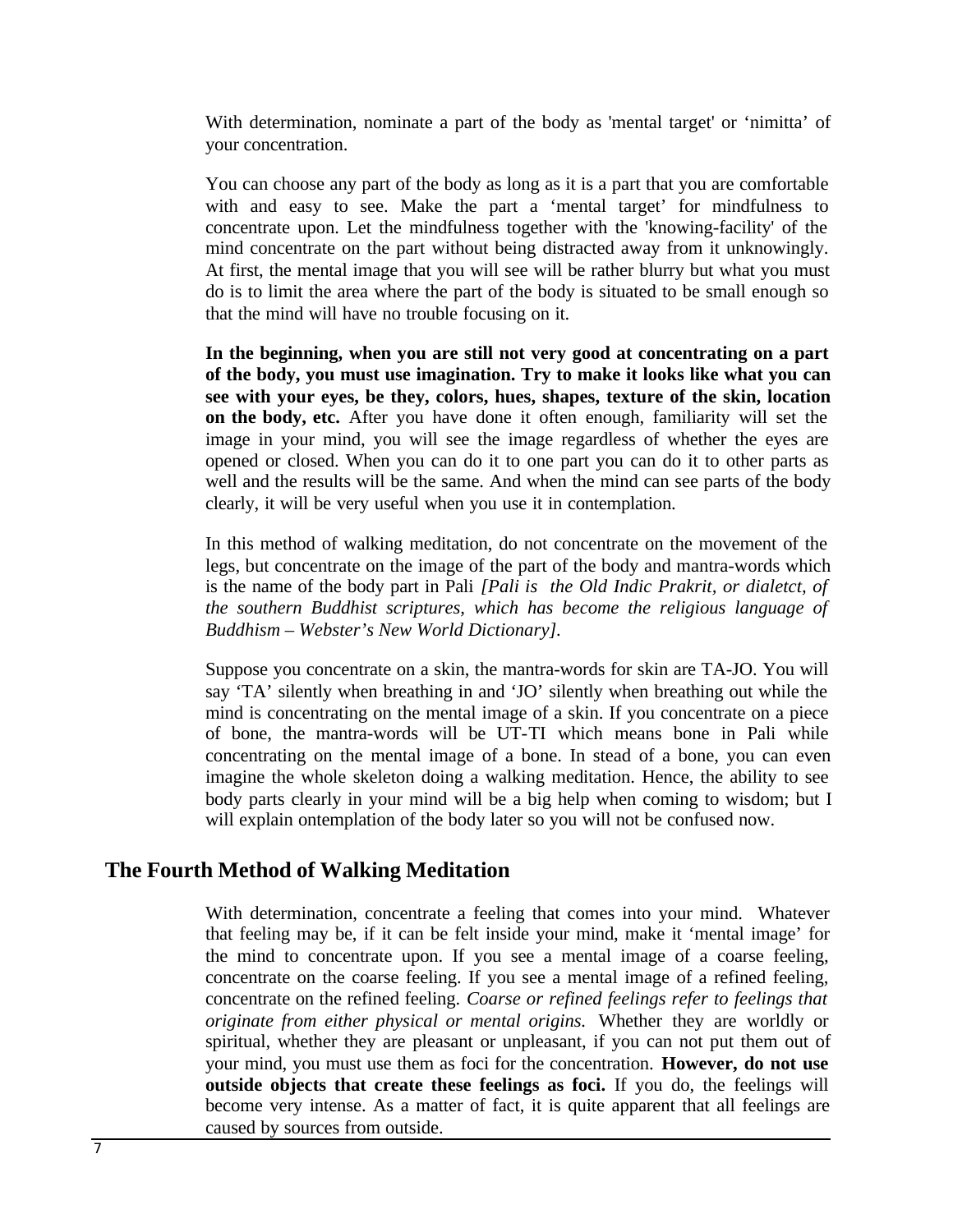Therefore, there is a need to establish a new understanding about the real causes of feelings here. Under concentration, you must try to visualize the feelings in your mind so that you can see the real causes clearly and know for sure how things happen and where they happen. Under concentration, let the mindfulness watches how the real causes are affected by things outside and how the intensity of the feelings is building up when the real causes are spreading outside.

**The real causes above refer to causes that are inside the mind because it is within the mind that insatiable desires lurk around all over, ready to go out and devour all things, tangible or intangible.** They can be images, sounds, smells, tastes, or touches---the old staples for the mind for eons and eons. Whenever you were born, in whatever life-forms, you always possessed these desires. Even in this life, these desires are still spreading out through eyes, ears, nose, tongue, and flesh and bring infernos into the mind and keep it burning perpetually.

Feelings inside the mind are called 'Dhammaramana'. They are products of the desire; whereas, sights, sounds, smells, tastes, or touches are just outside factors that arouse the desire to act up. With the desire, the mind will devour anything in the world that it likes; and once it finds the things it likes, it will be fascinated by them and cling onto them so tightly. When feelings are cherished or otherwise, they become emotions.

**Wherever there are emotions, you will find the mind there. If you concentrate on emotions, it will be the same as if you concentrate on the mind.** If the mind is full of greediness, take note of it. If the mind is full of anger, take note of it. If the mind is full of lust, take note of it. If the mind is full of delusions, take note of it. These emotions are such good indicators of the state of the mind. Once you find the indications, you can focus your mindfulness on them and also the mind. If feelings can erupt, concentrating on them will make them weak and disappear all together.

**But it is very important that you must not focus your concentration on the outside causes** such as Sights sounds, smells, tastes, touches, or anyone that causes envious or revengeful feelings to be in your mind. If you do, poisonous feelings will overwhelm your mind and cause a lot of pains. So when there are emotions in your mind, focus your mindfulness on them so that they can be seen clearly. Soon, the intensity will be decreasing.

The above tactic is a mean to teach the mind when confrontation is inevitable. You must confront the situation by yourself using your mindfulness. Whether you will win or lose, you will know soon enough. **This is how you fight an inner battle! Confront head on with the feeling, never back down!**

**Before ending a walking meditation,** walk all the way to one end of the path, stand facing the opposite end. Press the palms of your hands together at breast level and think, "I have already done a walking meditation in order to pay homage to the Buddha, his teachings, and his holy disciples. May the result of this deed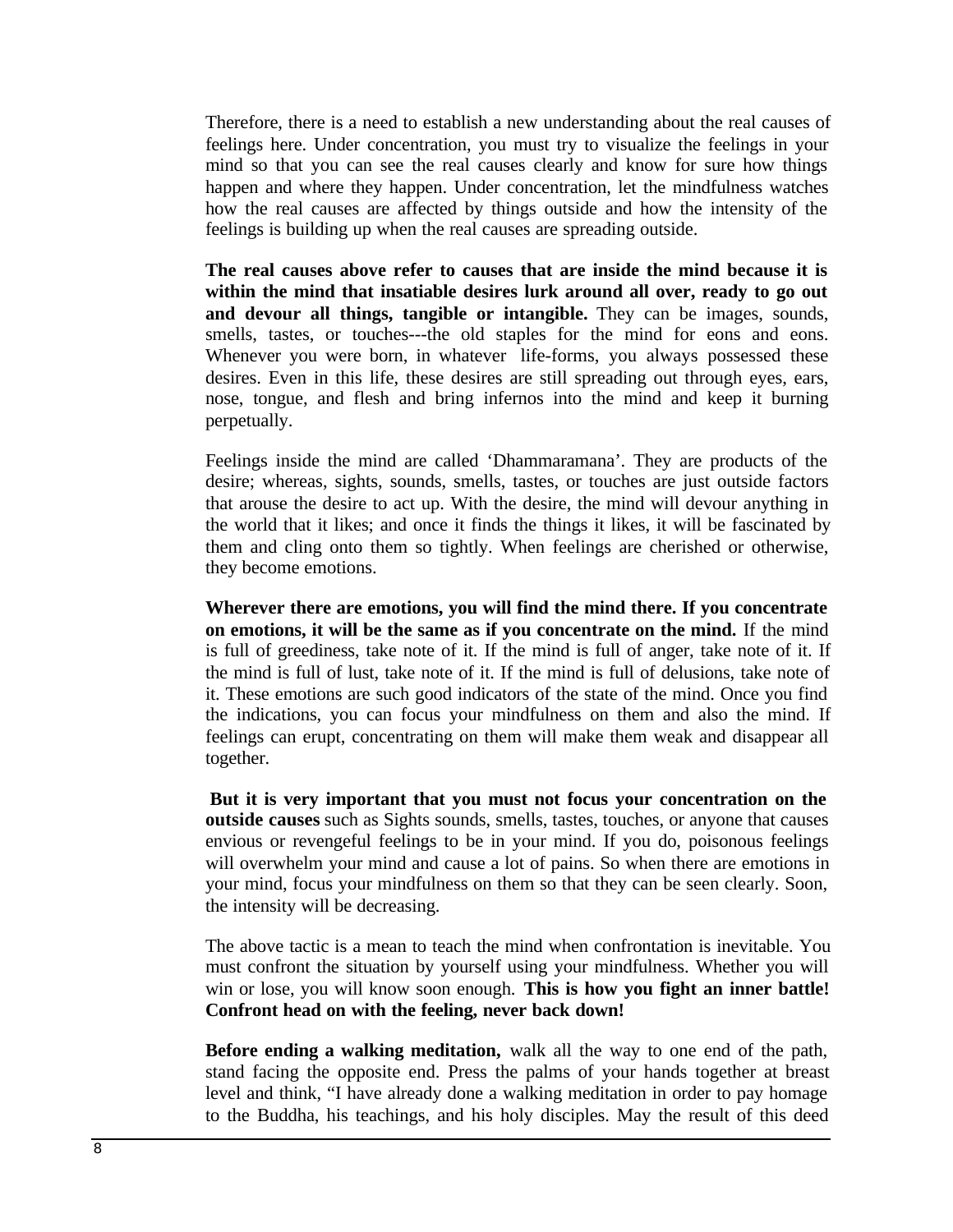bring happiness upon me. May this merit be extended to my parents, teachers, mentors, and those who support me; also to the gods and angels, all animals large and small, and those whom I have wronged. May all of them be blessed, of their own volitions, with the fruits of this good deed". After that, walk off the path with the mind still full of mindfulness. Proceed to the place where you will do a sitting meditation so that the transition is smooth and without interruption.

#### **Preparation for Sitting Meditation**

Before you proceed to practice sitting meditation, you must see to it that the place where you will sit is clean and tidy. This ensures that there is nothing that will make your mind burdened with anxiety or distract you from the meditation. After that, you can say a prayer, whether it is short or long depends on your preference. Wish loving-kindness upon yourself and all other creatures. Then, make a vow to yourself that you shall not (1) kill, (2) steal, (3) make false speech, (4) commit sexual misconduct, and (5) consume intoxicating liquor and drugs.

To commit yourself to the Five precepts is a mean to tell your mind that you are prepared to keep yourself pure for the occasion. It is a mean to tell the mind not to worry about some bad deeds in past that you have committed either physically or verbally. That will make you feel quite pure for the moment. What was done has been done so you can put them aside for the time being. Having done that, think of all the good deeds that you have done eg. giving donations to charity, living within the bounds of the five moral precepts, practicing meditations, or any other good deeds. Thinking about them so your mind will be blessed with ecstasy and joy and feel good when you are practicing sitting meditation.

This self-commitment to uphold the five moral precepts can be very handy when there is no monk around and when you do not have much time. Your intention to refrain from committing unwholesome acts, either physically or verbally, will put your mind in the right frame of mind.

You can make a vow in Pali, the language used in Buddha's time or in your own language, as follows :

- 1. I will refrain from killing living creatures
- 2. I will refrain from stealing -- taking what is not given
- 3. I will refrain from sexual misconduct
- 4. I will refrain from harsh and false speech
- 5. I will refrain from consuming intoxicating liquor and drugs

You must be honest and sincere to protect the precepts from being violated. Whatever vows you make, you must do your best to make them true.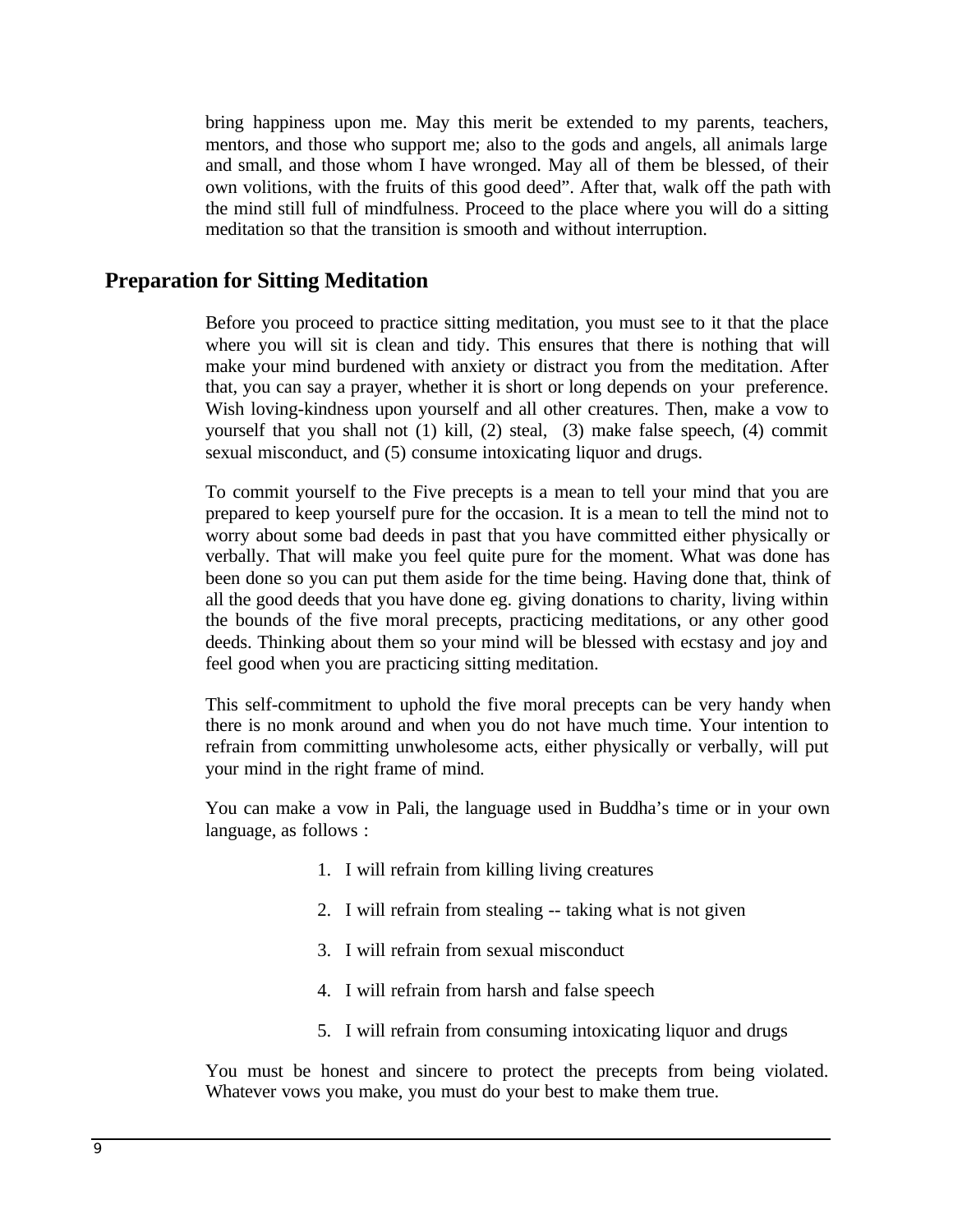It does not make any difference whether you will do walking meditation first and do sitting mediation later, or do sitting meditation first and do walking meditation later. It is up to your preference. If it is not convenient to do walking meditation, you can omit walking meditation and do only sitting meditation. To prepare for sitting meditation, do as follows :

A man sits cross-legged on the floor with the right leg placed over the left leg. A woman can sit cross-legged or have both legs folded to one side. The important thing is that you should sit in a position that you feel comfortable so that your mind can be relaxed. Raise your hands and bring them together and place them at breast level, or between the eyebrows, and think of the following:

**"I am going to do a sitting meditation in order to pay homage to the Buddha, his teachings, his holy disciples, etc. "** This is the same prayer that you make before practicing walking meditation. After that, lower both hands down onto your lap with both palms turning upward, right palm placed over left palm. Sit upright. Keep the mindfulness vigilant. Don't allow the mind to be distracted by feelings from outside that will overwhelm the mind with lust, revenge, or violence, which will subject the mind to fantasy, hatred, or rage unknowingly. Tell yourself that your body is here and your mind is also here, that you are now doing a sitting meditation, that you must stop thinking of things outside your body so that your mind can concentrate on the present. Be determined for the task ahead.

## **The First Method of Sitting Meditation**

With determination, focus your concentration on breathing the air in deeply while thinking … BUD.

With determination, focus your concentration on breathing the air out deeply while thinking … DHO.

With determination, focus your concentration on breathing the air in deeply while thinking … DHAM.

With determination, focus your concentration on breathing the air out deeply while thinking … MO.

With determination, focus your concentration on breathing the air in deeply while thinking … SANG.

With determination, focus your concentration on breathing the air out deeply while thinking … KHO.

Concentrate on saying the mantra-words for three to seven times or more. This is something that you must do in order to bring the Buddha, his teachings, and his holy disciples together in your mind. Afterward, use the mantra-words 'BUD' 'DHO' alone. You should inhale and exhale as if you are breathing normally. Let mindfulness stays pinned to the mantra-words and at the same time be conscious of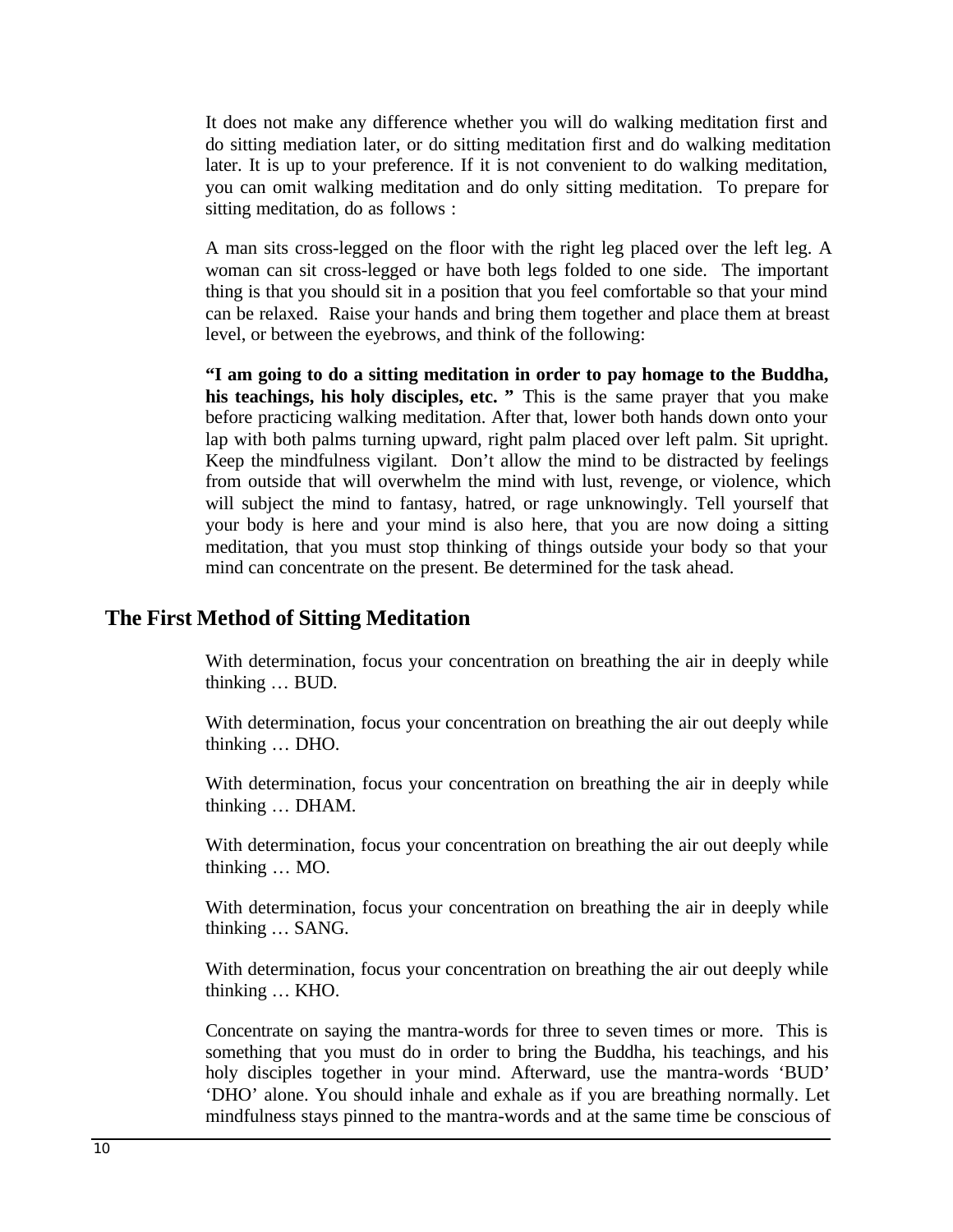every breath. The mindfulness must be vigilant and never let a breath passes through the nostrils unknowingly.

With determination, focus your concentration on breathing the air in deeply while thinking … BUD.

With determination, focus your concentration on breathing the air out deeply while thinking … DHO.

 If at any time you have not breathed the air in by yourself and simultaneously thinking BUD but the air has already passed inside, then you must be aware that, in that instant, your determination has lapsed and the mindfulness lacking. Likewise, if at any given moment you have not breathed the air out by yourself and simultaneously thinking of the mantra-words, at that moment your mindfulness is also lacking and the determination lost. Therefore, you must really make the effort to breathe the air in by yourself and breathe the air out by yourself. Whenever determination is lost, the concentration on the breathing will also be lost. So you must concentrate on your determination together with the mindfulness breathing the air in and simultaneously saying the mantra-words. And you must concentrate on your determination together with the mindfulness breathing the air out and simultaneously saying the mantra-words. Do it until your control over determination and mindfulness are mastered enough to cope with the tasks at hand. When you become more experienced, the mindfulness together with the knower *(the mind)* will be vigilant enough to keep the breathings and the mantra-words flowing together!

This exercise is quite fail-safe because when something is lagging you will notice it right away. At first, it will be difficult to keep everything going together but you must keep doing it, as often as possible. When you are more experienced, everything will seem very routine and your sitting meditation will proceed smoothly. In sitting meditation, 'mindfulness' and 'knower' will be trained to be vigilant by using each breath as its 'mental-marker'. When you are more advanced, you can omit the mantra-words and let the determination which is made up of mindfulness and the 'knower' (the mind) performing the task of breathing air in and out. Without mantra-words, the mind can sink deeper into calmness and becomes more refined; and, in turn, makes determination stronger.

## **The Second Method of Sitting Meditation**

For this concentration, you omit the mantra-words 'BUD' 'DHO', so that your determination, represented by the mindfulness, concentrate on the task of breathing the air in and out. When you breathe, if each breath is audible, then it can be said that the breath is coarse, so concentrate the coarse breaths. Afterward, when your breaths become more refined, that is less and less audible, be aware that it is getting to be refined and then concentrate on the refined breath. Continue to focus your concentration on the refined breaths until the refine-ness of the breaths reaches the maximum. At this stage, the mind is said to have reached 'Ekaggata-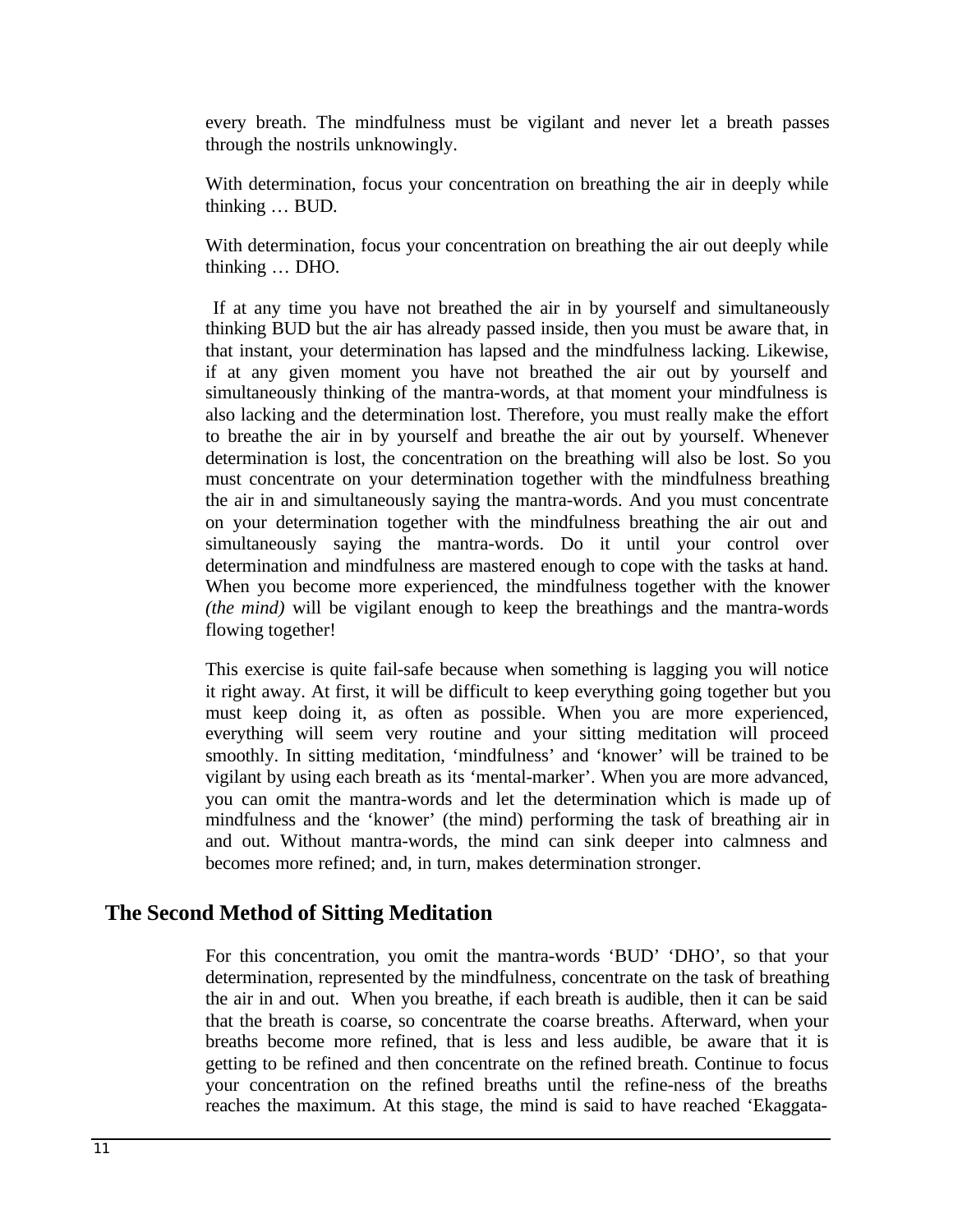romana', or 'confined feeling'. *The feeling is confined to the present, not in the past or in the future.*

When you are concentrating on the refined breaths, it means that your mind must have been in a refined state as well. The breaths are refined because the mind is refined. With a refined mind, each breath will also be refined. When the refineness of the mind and the refine-ness of the breaths becomes one, aura of the mind will appear from the body in various forms. For example, you will feel that the body become much larger than normal; the limbs, torso, and head, grow larger and larger and feels as if they will remain that size. While you are experiencing this, continue to focus the mindfulness on the refined breaths. Do not let your mind be distracted away unknowingly from the breathings. After about five minutes, the feeling of having a large body will go away by itself.

Sometimes you feel that the body is getting taller and taller.

Sometimes you feel that the body is getting shorter and shorter.

Sometimes you feel that the body is being turned around or being tilted from one side to the other.

All of these experiences occur even though you are still full of mindfulness. But whatever changes the body is experiencing, it is merely a phenomenon of the mind exhibiting itself through the body. This phenomenon of the mind will start and stop by itself.

Sometimes the breathings become fainter and fainter and each breath becomes less and less noticeable.

At this stage, those who are afraid of death will hurriedly withdraw from concentration. If this happens, you do not need to worry because it only means that the mind is reaching the deepest level of calmness or state of total calmness.

Keep your mindfulness vigilant and focus your concentration on the refinement of each breath without being distracted. When the breaths are refined, be aware that they are refined. When the breaths become very short, be aware that they are very short. Keep the concentration going until all breathings stop. You will probably wonder how you can still be alive because you can feel nothing physical at all. All you can feel is that you are still full of consciousness.

Sometimes there is a bright light going off in all directions from your body.

Sometimes the light illuminates a short distance from your body.

Sometimes it spreads out very far from your body.

'Your body' in this case is just the 'knower' *part of the mind.* There is nothing at all that is physical, just knowing and glowing brightly all around. The lightness of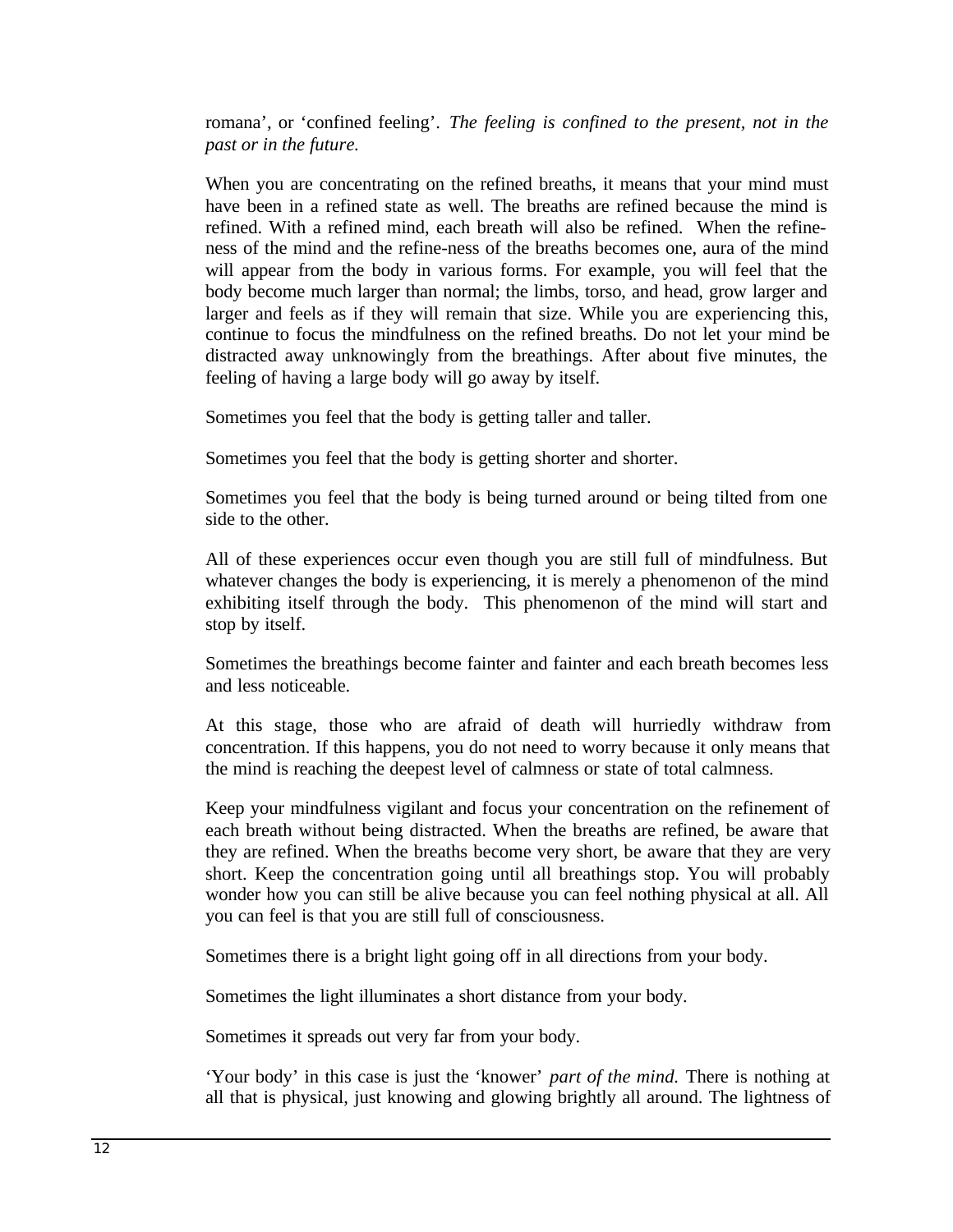the mind combining with the brightness of the mind will make you feel that everything is so bright and glittering all over in such a fantastic fashion.

There is nothing in this world that can be compared to this experience at all. The mind will stay in this calmness for about ten minutes and then it will withdraw from the total Calmness State and go back to a stage where you start breathing again. When the mind is completely calm, the happiness that exists in the mind is rather extraordinary. The body and the mind feel really light, and when combined with physical and mental happiness it feels as if one is about to be floating up into the air.

In this condition, people who have never contemplated with wisdom before will want to remain in this blissful experience. But for people who have practiced contemplation with wisdom before, total calmness will serve as a very sound foundation toward the path of wisdom. This blissful state will not be able to hold them back. For people with wisdom, calmness-concentration can be a great thing because it will help wisdom to contemplate the truth much faster.

**At this point, I would like to make one thing clear about the practice.** Like most practitioners practicing concentration, you will be full of hope and expectation that when a concentration reaches a state of calmness, wisdom will materialize. That is why most of the people try very hard to get into a state of calmness, and then, they can sit and wait for wisdom to materialize. But *if you take a careful note here you will see that* even for non-religious people, if they practice concentration they will be able to attain a state of total calmness.

But for the path of people who do not have wisdom, even though their calmness can reach the state of total calmness or 'Samapatti', the most they will get out of it will be just physical and mental happiness. They may, perhaps, experience some 'extraordinary phenomena' or 'abhinna' so that they can see events that occurred in the past or foresee events that will occur in the future. Or, they will be able to see things that ordinary eyes can not see, hear things that ordinary ears can not hear, accomplish extraordinary feats, or possess ability to read minds of people or animals. Those people will easily become addicted to such knowledge without even realizing it. And such knowledge can easily lured people into thinking that they have attained enlightenment.

During Buddha's time, a group of thirty monks went into the jungle to practice concentration. When their minds attained a state of total calmness they became very happy, physically and mentally. And when they were able to prolong the calmness for many days, they all felt that they were completely free from lust and desires. Finally, they all thought that they were totally devoid of defilement (kilesa), desire (tanha), and Ignorance of Reality (avijja), hence, attain enlightenment. With such belief, they all agreed to go and pay homage to the Buddha so that the Buddha would confirm their achievements.

At the end of the journey when they almost reached the entrance of the temple where the Buddha resided at the time, the Buddha told his aid, Venerable Ananda,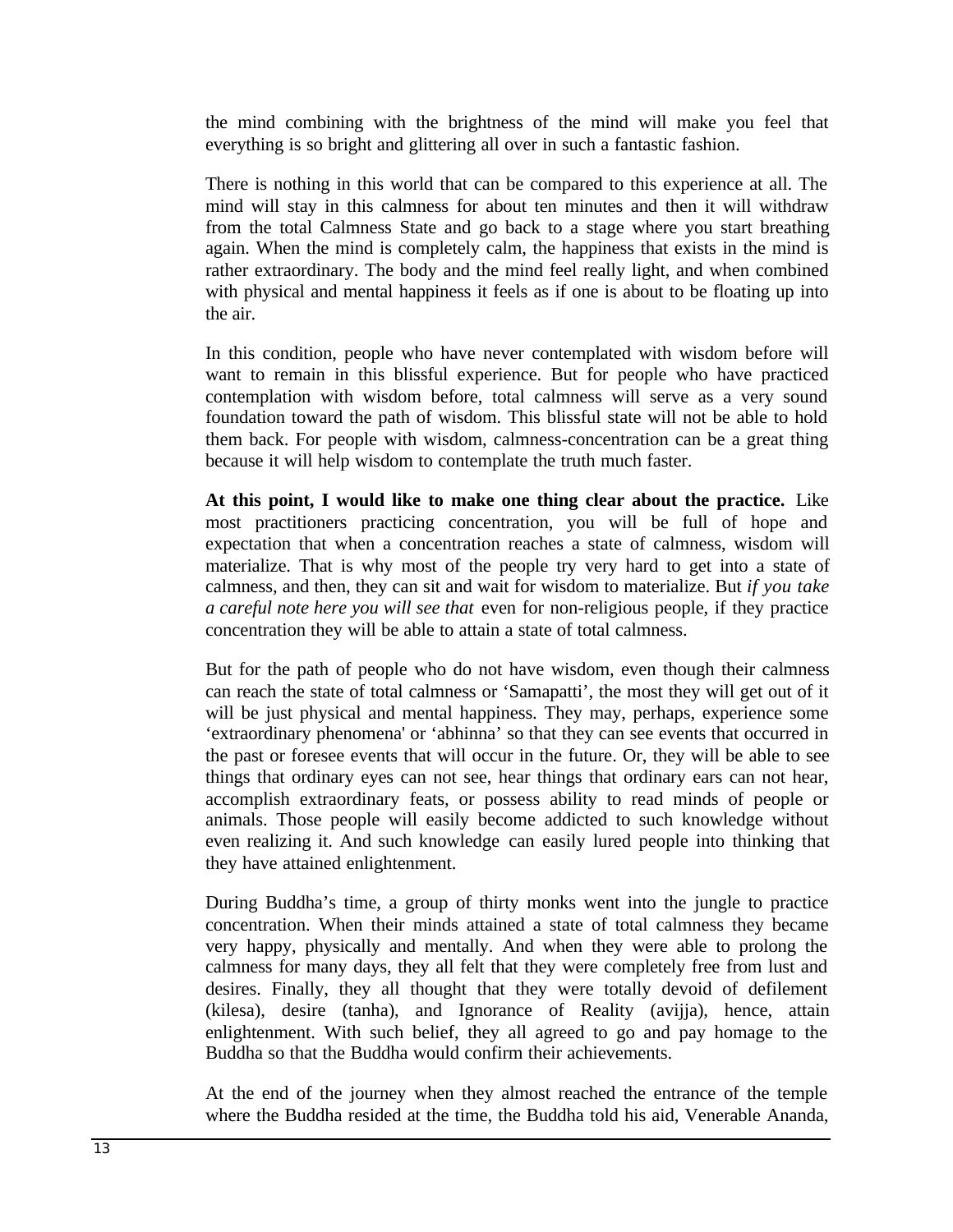to go and tell the thirty monks to take refuge in a nearby cemetery first and the Buddha would summon them later. Venerable Ananda went to see them and after delivered the message the thirty monks went into the cemetery. There they saw a corpse of a young lady who had died recently, lying there as if she was sleeping, without a single item of clothing to cover her exposed body. The thirty monks rushed in and circled around the corpse, taking a look at it with great curiosity.

The more they looked, the more they became overwhelmed by carnal desires. The fire of lust broke out inside their minds once again. As a result, the self-proclaimed enlightened persons all came to realization that they were still ordinary people who were full of carnal desires, cravings, and ignorance of reality. With the help of the decaying corpse, they contemplated what they saw with ordinary wisdom until they could see that things were subjected to the 'three common characteristics', meaning that *things were full of sufferings, subjected to changes, and subjected to transform into earth, water, wind, or fire*.

Looking at the corpse, the thirty monks pondered with ordinary wisdom until they could see things the way they really were, thus, attaining 'Vipasana-yana' or 'Knowledge of the truth' in their minds. Eventually, they all achieved enlightenment while waiting to be summoned by the Buddha in that cemetery.

**Now do you see that calmness-concentration is very misleading?** Even in the Buddha's time, a lot of people still misunderstood the results of calmnessconcentration. Once people are misled into such beliefs, they will be stuck with the wrong views permanently unless someone who has been through the right path is there to correct the mistake. If the episode of the thirty monks happens today, there will be nobody at all to correct the mistake. The self-proclaimed enlightened persons will remain in such predicament until death.

Since there are no recently dead and exposed corpses laying around in cemeteries nowadays, when people want to practice, they usually practice calmnessconcentration and then wait for wisdom to materialize into the mind. They will wonder, from the very beginning up to the end, why wisdom never materializes. Despite a lot of grumbling and waiting or going into concentration times after times, wisdom is still as elusive as ever. You can go all the way into deep concentration but you will never find wisdom. And you will be so discouraged.

#### **Therefore, I would like you to do a research into the scriptures and try to find out the following: Who, during the Buddha's time, practiced nothing but concentration and achieved enlightenment?**

Besides the people like the thirty monks in the story above, if you care to study the backgrounds of the enlightened ones you will find that all of them were people who possessed wisdom even before they had met the Buddha.

Even today, there are teachers who have achieved purity. You will find that all of them use wisdom contemplation first and then go for calmness concentration. And when they exit calmness, **they would start contemplating the truth the way**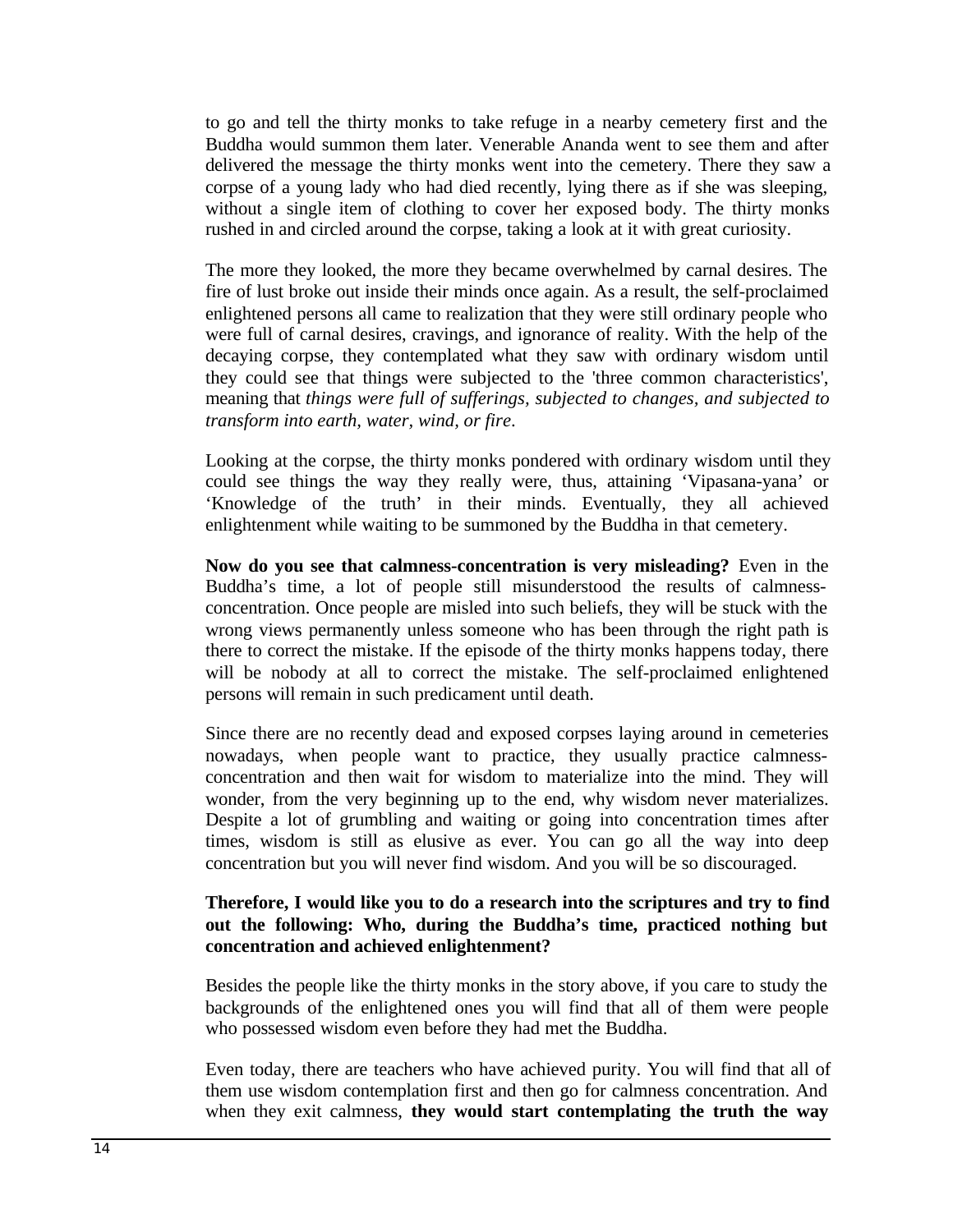**things really are in all things, be they, tangible or intangible until things are seen as sufferings, subjected to changes, and subjected to transform into something else. They will never sit or lay idling and just wait for wisdom to come into their minds. That is why there is such a big gap between them and the rest of us.**

It is like when you have dug so many holes in the ground intending to plant coconut trees and then do nothing but just sit and wait for coconut trees to grow out of those holes by themselves. Will that be possible? Or if you want to grow some fruit trees but you do not go out and buy some saplings so you can grow them. Will they grow by themselves? These are just a few facts for you to ponder.

## **The Third Method of Sitting Meditation**

With determination, concentrate on a part of the body by using it as a 'mental marker' or 'nimitta' of the concentration. You can choose any part of the body to be the 'mental marker' or 'focus' of the concentration but it must be the part that you are familiar with and easy to concentrate on. Let the mindfulness and the knower (the mind) concentrate on it without being distracted away unknowingly.

Even though breathings and mantra-words are still parts of this exercise, you may pay less attention to them because if you still pay too much attention to them, the mental image of the body part will become blurry. The mind will be distracted away from the body part and fail to focus on it at all. Hence, it is imperative that the mindfulness together with the 'knower' remains focused on the mental image at all time.

The part you choose can be any part of the body; it can be a birthmark or an old scar. It can come from the front part of the body or the back of it. But it must be your own choice so that you will not feel uncomfortable or feel that you have to look at anything you do not like.

In the beginning, try to imagine an image that very closely resembles the part of the body in your mind with realistic colors, shapes, and textures; imagine its position on the body, skin that surrounds the part and all. If you can not visualize all the details, it is because your determination is still insufficient and the mindfulness is still weak.

As such, make the part small enough so you can take one look and see everything at the same time. It is like threading a needle: as long as you still see the whole needle and a part of the thread, you will never be able to thread the needle. However, if you focus your eyes on the hole of the needle and the tip of the thread, you will be able to push the thread through the hole easily.

**Similarly, when you concentrate on a part of the body that you make it up in your mind. Limit the size so that the part can be focused by the mindfulness all at once.** At first, it is just a picture that you imagine in your mind but later on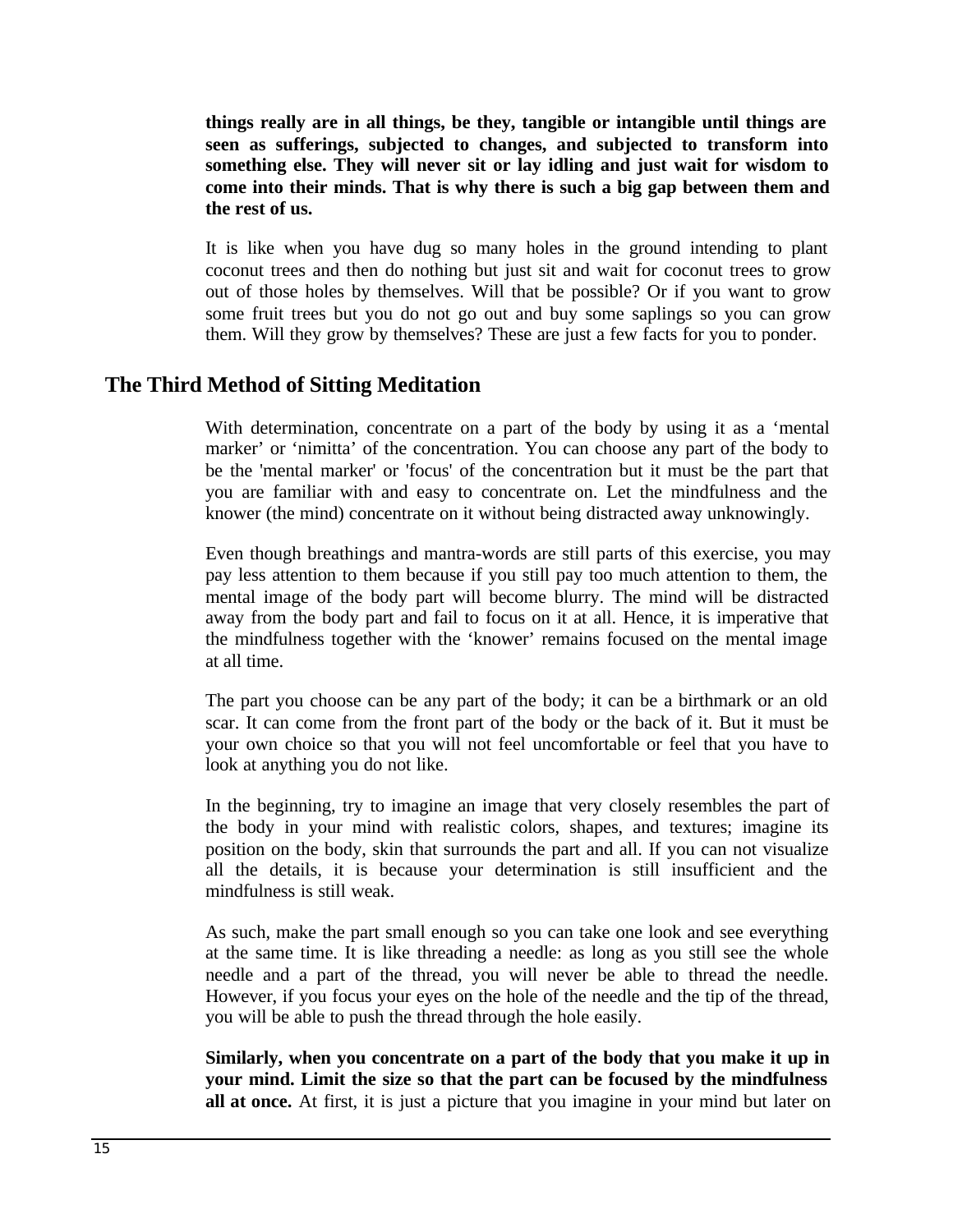when you are more experienced you will see it as if you see with your eyes. When you are familiar with one part, you can try doing it on other parts.

Eventually, you will be able to make the whole body decaying right before you eyes. You can even make the whole body decaying until it becomes just skeletons. Concentration on parts of the body will be very helpful when you go into contemplation with wisdom.

Concentration of a part of the body gives the mind something to latch on. The mind is like a bird that flies in the sky, the bird must find a tree to come down to so it can rest and recuperate, so the mind will need a part of the body to give its mindfulness something to focus on. When the mind latches onto a body part, it will not wander here and there like it used to in the past.

## **The Fourth Method of Sitting Meditation**

With determination, concentrate on an emotion that comes into your mind so it can be seen clearly. The practice here is the same as in the fourth method of walking meditation, but this time you focus your concentration on the emotion while you are sitting still in stead of walking so you can see it vividly because there is no swaying of the body. Without the swaying, it will be a lot easier and you will see the emotion in more details. You will see happy feeling clearly. You will see unhappy feeling clearly. You will also see neutral feeling clearly. Whether it is feeling of lust or desire, you will see them clearly.

Whatever emotions you may have can be causes as well as effects. They can be either causes or effects regardless of whether it was in the past, at the present, or in the future. *The roles are changeable like a spot on a wheel changes position when the wheel turns.* As 'continuity' or 'Santati' of happiness and unhappiness keeps streaming into the mind, it becomes impossible to tell where one ends or where the other begins.

The feelings keep coming until you can not tell whether it is a new feeling or it is an old one. When you can not tell, you just assume that whatever the feeling is, you feel it for the first time. This is 'Avijja' or 'ignorance of reality'. It means you are ignorant of the fact that what goes on now has been going on in your life for countless of times in the past. You are deluded by the world and you are deluded by the cycle of rebirths, all because you are deluded even by your own emotions. Emotions are not defilement but **defilement is what causes loving or hateful feeling to come into your mind.**

**Therefore, when you concentrate on a feeling, you will see the feeling in your mind so that you will use wisdom to investigate the cause of such feeling.** When you know everything about the feeling, you will be able to block off supply routes and destroy the bridge that defilement and desire normally use. If you can not trace the feeling to its cause, you will never know how to prevent it from happening. It is like when you want a knife to be sharp, you must sharpen it; or if you do not want the heat, you must extinguish the fire. **When the mind suffers,**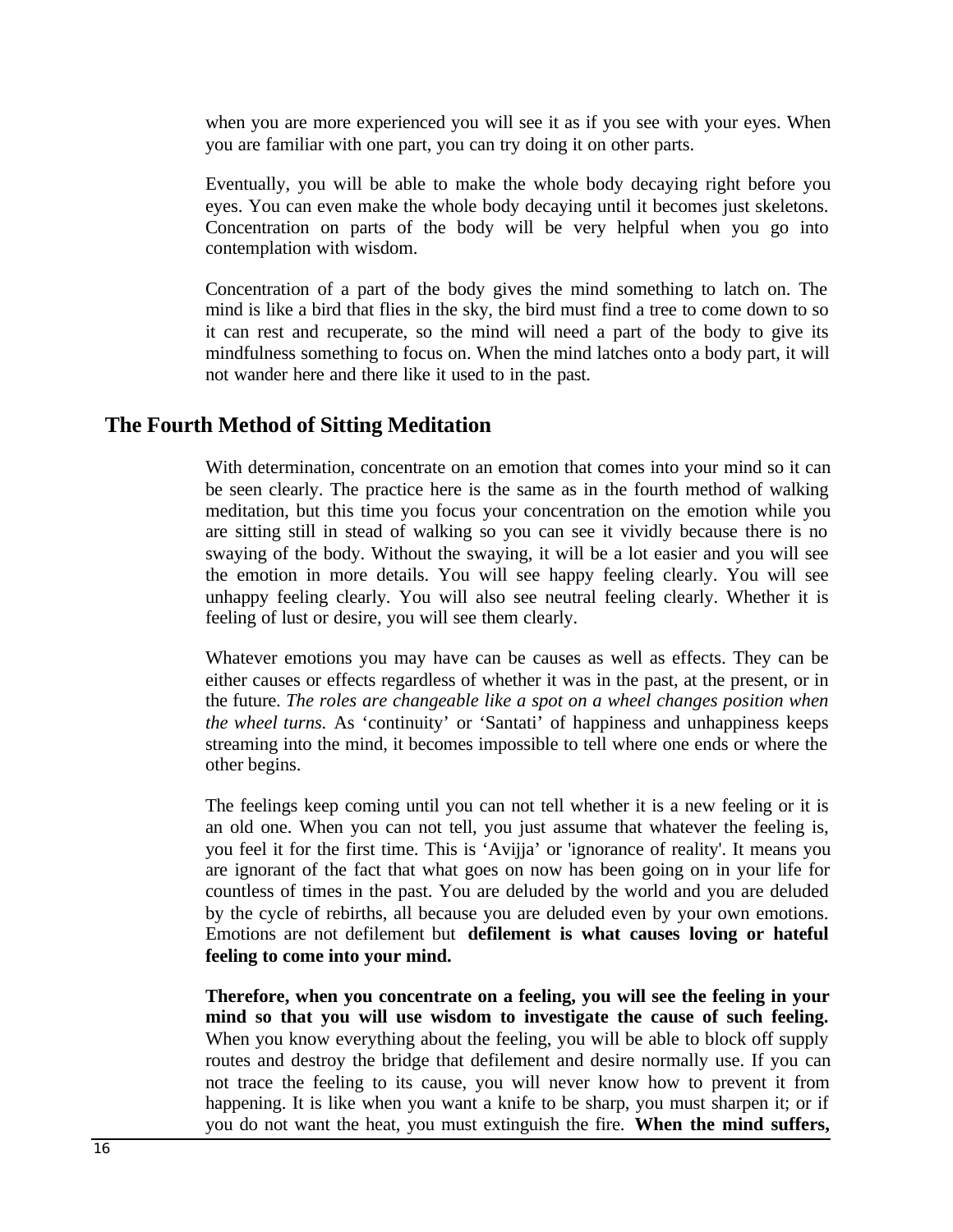**you must find a way to stop suffering by not allowing it to happen in the first place.**

**When the mind suffers, suffered feeling clouds the mind with emotions. You will find the mind where you can find emotions. When you can feel emotions, that is where you will find the mind. Thus, if you want to know something about the mind, you must be able to get a hold of the feeling. Just as fire and heat are inseparable, so are the mind and emotions.**

When you concentrate on emotions, you need not focus on them very long. Just focus long enough to find out what the causes of the feelings are, then you can stop and start to contemplate the causes that you have found with wisdom. It is like when you have discovered where the enemies are; you can start shooting at them right away. Or when you spot a deer nearby*,* you do not need to aim too long. Or when you see a fire starting to burn, you must find a way to extinguish it.

Therefore, concentration of feelings will help you to see feelings in your mind so that you can contemplate them with wisdom in order to eradicate defilement and desire that come into your mind in the guise of insatiable hunger for sensual pleasures. From there, let wisdom destroy all connections to the cycle of rebirths and put a stop to the endless rebirths into this world once and for all.

Eradication of defilement and desire can become possible only because you discover the causes of defilement and desire. It is like you have discovered the main camp of defilement and desire, so all you have to do is to point all the big guns i.e. mindfulness, wisdom, and industriousness toward it and bombard them until every bit of them are vaporized out of existence.

It is like in a war; people will look for strategic locations. Or when a boxer is in the ring, he will look for a weak spot on his opponent to deliver punches so he can win. But in any fight, you may win or lose; but if you lose, you must try again until you can win. Such is the right attitude for a practitioner. But if you do not exercise your mindfulness and wisdom very often and let defilement and desire have its way all the time, you will be thrashed around so badly by defilement and desire such that you will never have a chance to win.

Therefore, you must strife to be a practitioner with pride. You must have the determination to destroy all defilement from your mind. To do so, you must set your compass directly toward the feelings inside the mind and try to cleanse the mind from all defilement and desire that is in there.

## **Contemplation with Wisdom**

From this point on, I will explain the concept of contemplation with wisdom.

**In contemplation, the subjects that you will contemplate involve mainly with body-parts and feelings, the same as what you have learned in the third or fourth method of walking-meditation or sitting-meditation.**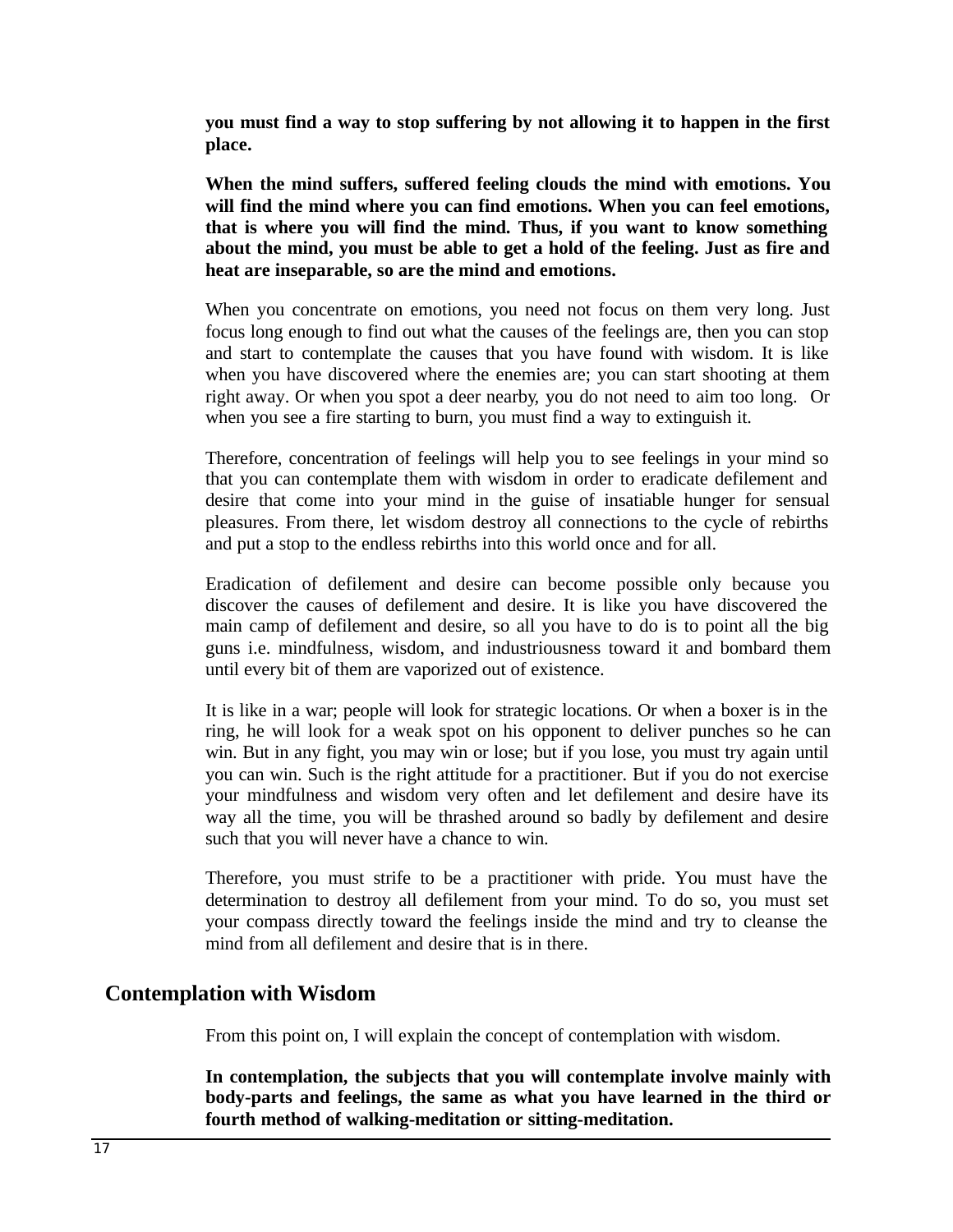## **Contemplation of the Body**

You need to contemplate the body because you want your mind to learn the truth about the body. Make it look at the body the way it really is so that the mind will be free from delusion, thinking that the body is 'you' *or 'self'*. And, at the same time, let the mind realizes that the body is the causes for all physical sufferings. With the realization, the mind will cease to see the body as something important because it will see body as earth, water, wind, or fire. The reason that the world regards the body as 'self' is because the world does not know the truth about the body. Therefore, contemplation of the body will let the mind see the body from new angle so that the mind will have enough evidence to convince itself and be able to accept the truth of wisdom about the body.

**The scope of contemplation of the body is limitless. One tool you can make use of in contemplation is 'Memory' or 'Sanya'.** In your memory, there will be plenty of things in there but you must know what to recall so that wisdom can do something useful with it and also because if you do it incorrectly you can put yourself in a peril. Memory is like a double-edged sword or a fire; it can be harmful as well as useful. The idea applies to memories of sights, sounds, smells, tastes, or touches. If you recall something and you think of it in the fashion that will promote unwholesome thoughts, the memory can become a poison and causes a lot of pain to the mind. Besides, it will also cause defilements and desires to blossom inside the mind and become instrumental for 'imagination' or 'sankhara' to fabricate sights, sounds, smells, tastes and touches into something more desirable within the mind. Not only that, it makes your mind become so delighted with all the fun, associated with the lustful activities, that come into the mind. But on the other hand, when sights, sounds, smells, tastes or touches are recalled and you let wisdom have the control of those memories, wisdom will make you see things as full of sufferings, subjected to changes, or subjected to transformation into something else instead. When the mind can see things the wisdom's way, that is, see things the way they really are, then, it will be bored with all the pleasures and become wearied with anything that has to do with lust.

## **Ignorance of Reality**

Therefore, when you recall anything you must let wisdom teaches your mind how to see things the wisdom's way. If you allow defilements and desires to have influence on the mind, they will make the mind see things their ways only. When you see a body, that body will always look desirable; 'imagination' or 'sankhara' will keep adding all the good points such as it is a good body, it is beautiful, and so on in order to make the mind see the way defilement and desire wants it to see. When the mind is in a complying mood, imagination will keep recalling images from the past that the mind likes and keeps the mind entertained. This can go on for days and nights and it can stretch into years. Actually, the mind has been entertained for eons and eons in the past. The mind still enjoys all those pleasures today and will be enjoying them very far into the future.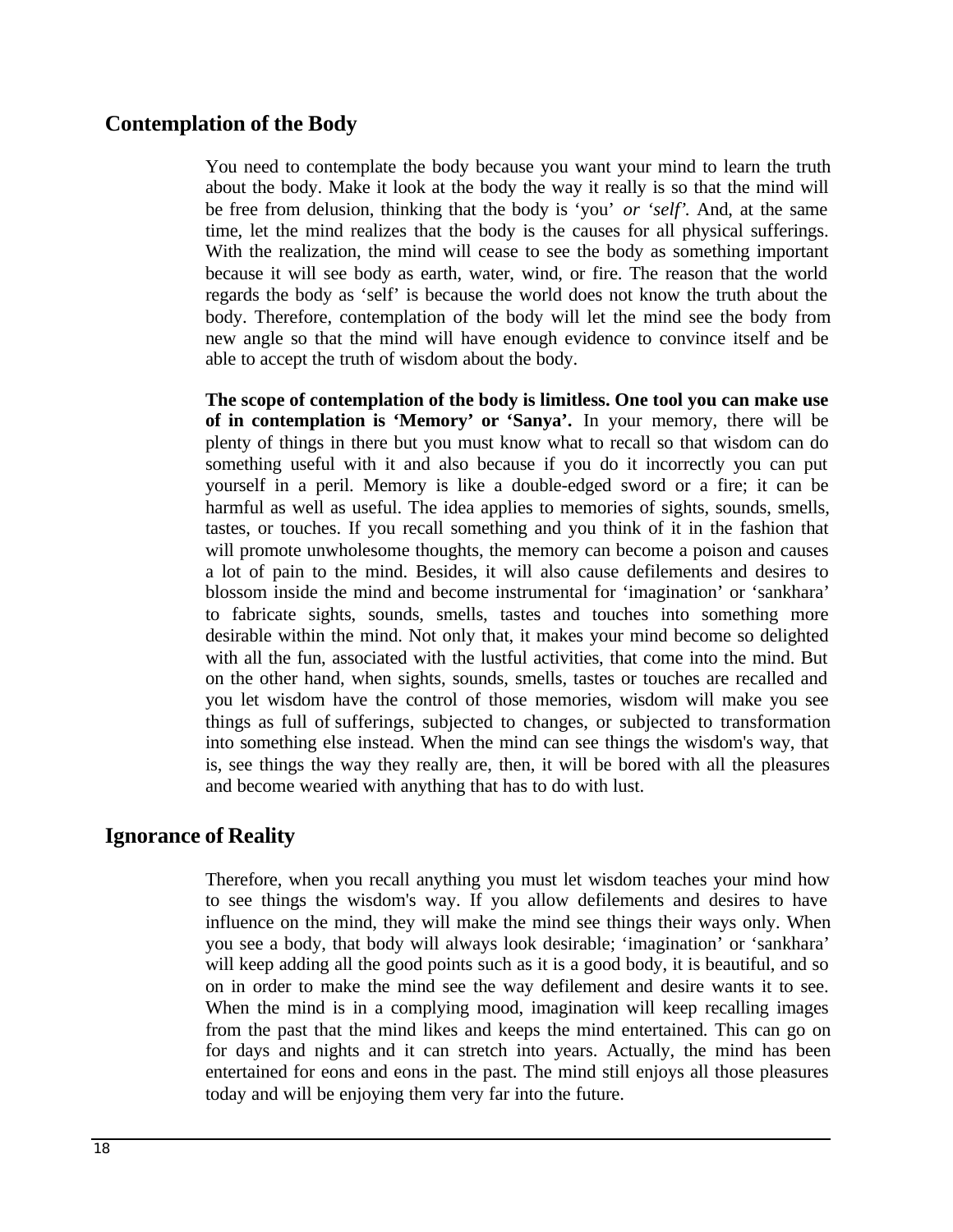The same thing applies to sounds: when defilement and craving makes the mind hear anything, those sounds will always be full of fun and jolly. The mind will get all the pleasures from listening to those sounds. As for the smells, tastes, and touches, 'sankhara' or 'imagination' also keeps itself very busy. Bad smelling things are made to smell sweet. Unhappy affairs are made to look very happy. Things that are subjected to changes are made to look like they are permanent. Things *(eg. body)* that are subjected to 'anattata' i.e. subjected to transform into something else is made to look as if it will never transform into earth, water, wind, or fire and will always remain the 'same objects that they always are' or 'atta'. The mind already blinded by 'ignorance of reality' or 'Avijja' will be content with all these pleasures.

Even though sufferings always follow all the joys, the mind never seem to repent of those sufferings. Even though it has been deceived and cheated by defilement and desire for ages, it is still not aware of the unwholesome and dangerous consequences and keeps asking for more. As such, if you let defilement and desire has controls over sights, sounds, smells, etc. that you recall from memory you will always end up in these predicaments. It does not matter whether people are rich or poor; they all end up in these predicaments. Regardless of 'periods of time in the past' *(Kappa)* or 'life-forms' *(Bhava)* that you were born into, if the mind still has faith in defilement and desire, its rewards will be tears.

**Therefore, when 'sanya' or 'memory' recalls sights, sounds, smells, tastes, or touches into the mind, whether they are from to the past, future or present**-- **you must let wisdom make the mind see that those things are full of sufferings, subjected to changes, or bound to transform into earth, water, wind, or fire.** It is incumbent on you to see things in its terms i.e. full of sufferings, changes, or eventually transform into earth, water, wind, and fire. In the case you contemplate the body, you must see it as possessing all these three criteria. In the past, the mind always sees things the way defilement and desire set things up for the mind to see. So now it is time to purge the old knowledge and replace it with the truth of the wisdom. The truth will present itself as sufferings, changes, or transformation from present state into earth, water, wind, or fire.

#### **The Non-Self**

In contemplation, if you reflect your own body---you can try to see it as subjected to sufferings, changes, or transform into basic elements in order to purge your belief that the body is the 'Self' or 'Atta' that has been going on for a long time. To see things easier, you must take apart your body into parts. Make the mind differentiate between coarse parts viz. the flesh vs. the refined part viz. the mind. The mind will learn that the coarse parts are those that are nourished by coarse food e.g. rice, fish, meat, vegetables, etc.; whereas the refined part or the mind will take its food from the senses which belong to the body as its nourishment.

*[Throughout this book, a human being must be thought of as a collective of five faculties---one physical faculty viz. the body or flesh and four mental faculties viz.*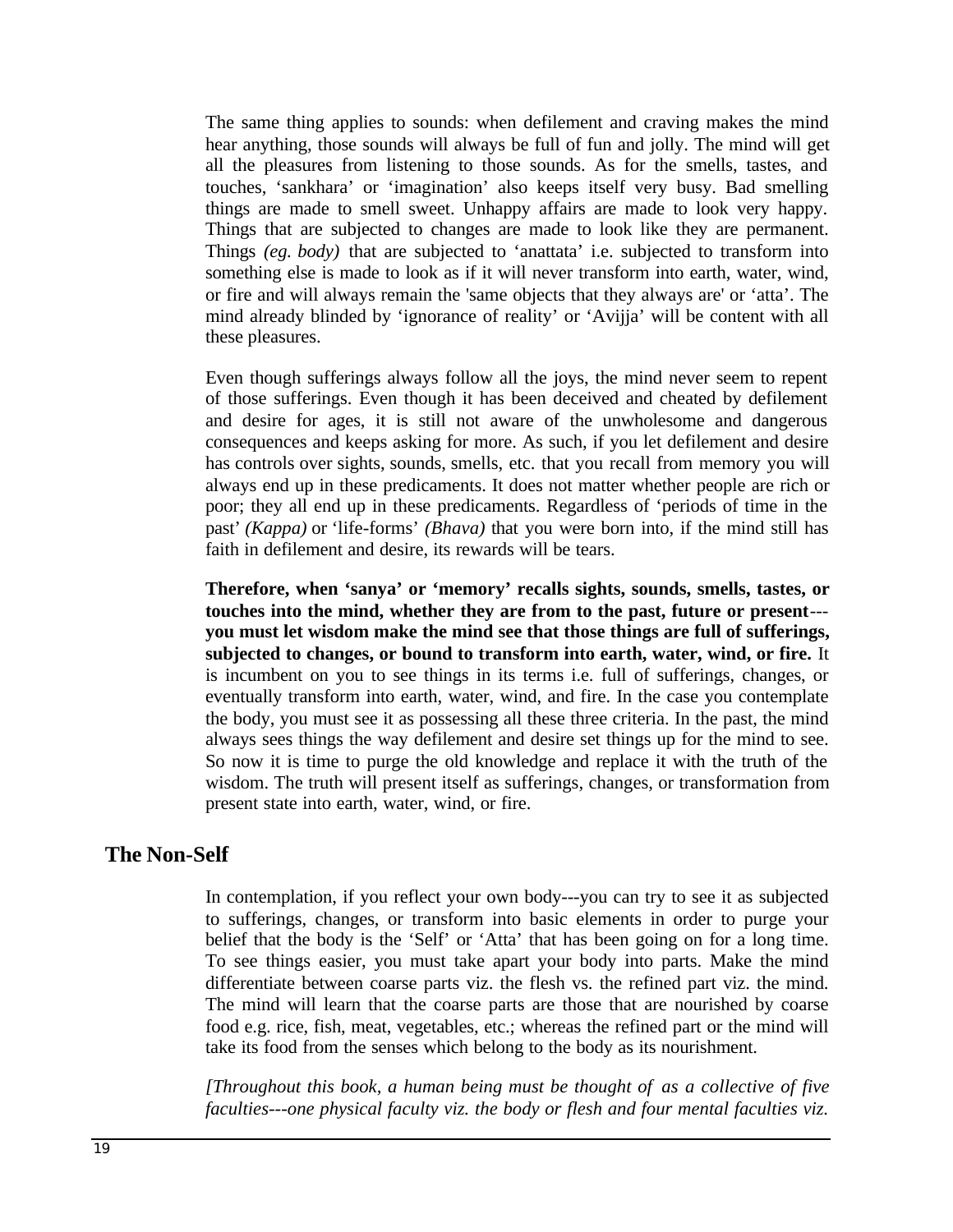*feeling, memory, imagination, and consciousness. Body and mind, together, is called 'Khanda' in Pali.]*

**So, you can see that you must change nourishment for the mind because the old nourishment gives the mind the wrong idea about 'Self'. To offer a new food, you can contemplate the body and make the mind see the truth the way it really is.** The body that comes in the forms of sights, sounds, smells, tastes, touches have deluded the mind for ages is none other than those of your own. Once your own body deludes you, you will easily be deluded by those of others', seeing them as something lovely and sexy, something that is pretty and nice to touch. When they make sounds, those sounds are entertaining, joyful and pleasant. All the smells of the bodies are sweet and enticing. The tastes are so good; you can never have enough of them. The touches are so enticing you will never want to forego of. When you are used to longing for all these sensations, your quest for the truth about the body will become weak. This kind of view is so biased! Such view is like a knife that cuts one's own throat because you are too stupid to use it in useful manners.

## **Traversing the Current**

However, you must fight fire with fire, using these same sights, sounds, smells, tastes, and touches and make them teach your mind something useful. It is like *traversing the current* that tries to push you downstream. For example, if the mind is infatuated with the body, use the body as a subject for contemplation. Try to make the mind see it as earth, water, wind, or fire. From parts that are made of earth, take them apart into pieces in your mind. While you are taking them apart, take a careful look at each part in your mind so you can see it the way it really is every time.

**This is the reason why I made you learned concentration on the body in the previous chapter. Now that you can see each part of your body in your mind, you can contemplate it** *until you can see each part as suffering, impermanence, or subjected to transform into something else***.** If you contemplate the body without seeing the body in your mind's eyes, it will be difficult to make it feel weary of the body. But if you contemplate the body so that your mind can see every bit of the body conforming to the truth that it is suffering, subjected to changes, or subjected to transform into something else, then the mind will be totally convinced. So now you can understand why the mind never learn the truth when you tried to recite the scriptures to it so many times in the past.

When you contemplate the body and let the mind learn the truth along with wisdom, you can now claim that you are full of knowledge and insight. For example, when you contemplate hair, body hair, fingernails, teeth, skin, etc.-- make the mind see hair, body hair, fingernails, teeth, skin, etc. with its inner eyes and know that each of them is full of suffering, impermanence, subjected to transform into something else. If you contemplate flesh, sinew, bone, etc.---make sure that the mind know and see the truth of flesh, sinew, bone, etc. If you slice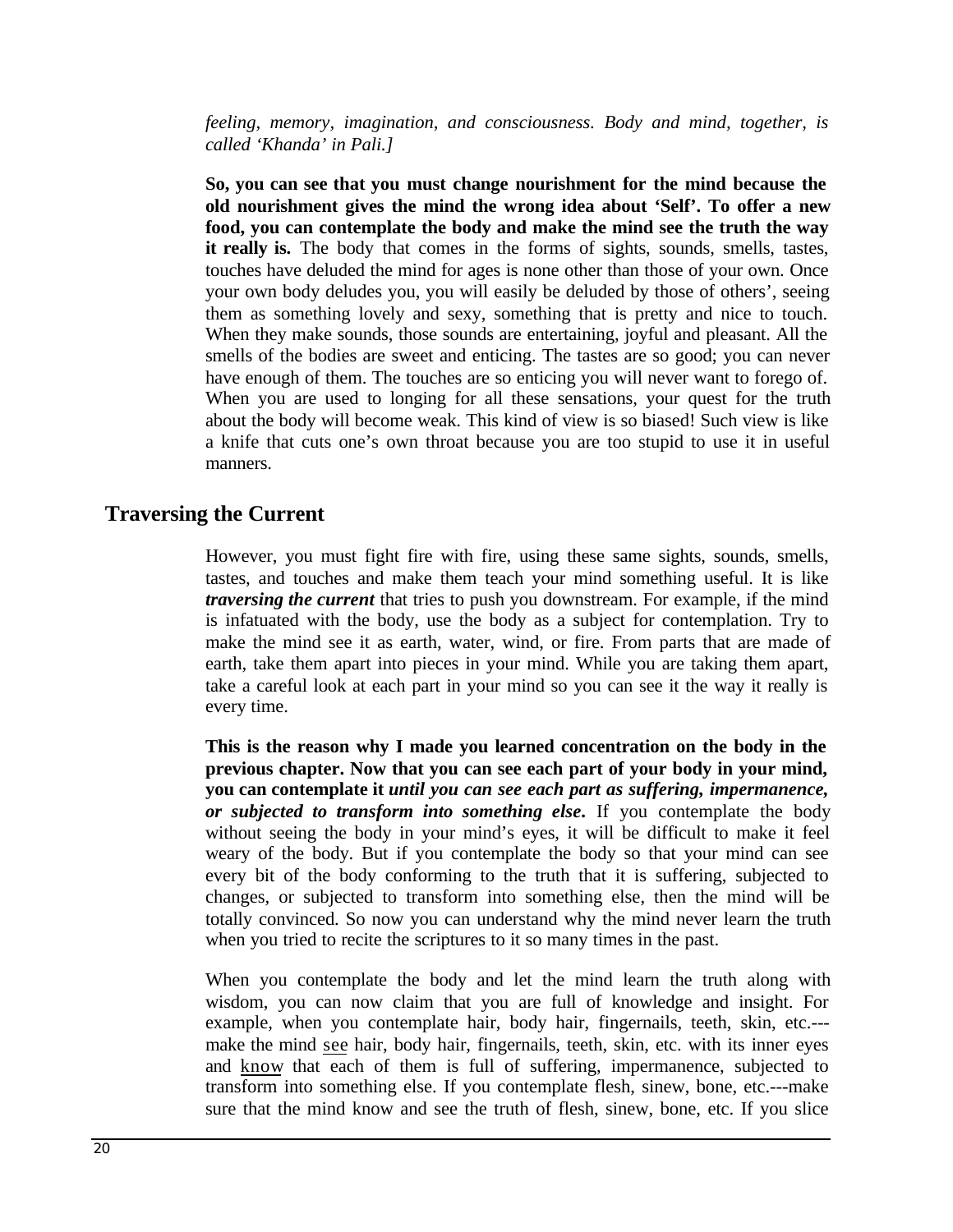each part off your body with a knife in your mind, make your mind see each part of the body clearly. Contemplate each part until the mind see it as suffering, impermanence, and subjected to transform into something else.

You can find suffering, changes, or transformation of things or people anywhere, for example, hospitals, jails, or state penitentiaries. Those are sufferings that you see in others. If you look at yourself, you can always find plenty of sufferings, be they physical or mental.

## **The World of Suffering**

Anyone who is born into this world will experience sufferings no matter whether they are rich or poor. For example, you must have experienced headache, eyesache, muscle-ache, leg-pain, waist-pain, and all sorts of aches and pains. The more parts you have, the more aches and pains you will have. Sometimes those aches and pain can be mild; sometimes they can be chronic. You suffer because you must perform a lot of physical activities. You suffer because you have to work for a living. You must keep doing all these things for days, for months, for years, for the whole life until the day you die. You will go through many illnesses that sometimes you barely escape with your life. But if you manage to escape then, it will not be for long.

Sufferings start from the day you are conceived in your mother's womb. You suffer when you are inside the womb. You suffer when you emerge into the world. You will suffer right until the end, that is, the day you die. But after death, you will be born again so that you will suffer again. What you will have to go through will be the same old suffering. You will pretend that you are not by trying to find things to conceal them up. But you will fail because sufferings take place within the mind, not the body.

When the mind does not want sufferings, it will try to find things to make them go away. This means that the mind desires something and it tries to accomplish its desire. When the body does things that the mind tells it to do, it encounters suffering. That suffering will become suffering when it is felt by the mind. Hence, the mind does order its own suffering, only it does not know that what it does causes suffering.

**Contemplation of the body will enable you to know what 'Self' is or what 'belongs to the Self'. And the mind will know the cause of sufferings and where sufferings take place.** Suffering needs elements for its existence. *Elements here refer to earth, water, wind, and fire.* It is born out of elements. It needs elements to keep going. And at the end, it goes back to the elements. You can say that above is the life story of the body! The body that you are living in now comes into being when it is born, maintains its existence in the middle, and passes away in the end. Right now, you are in the middle because you have already been born. Death is encroaching nearer with each passing day. Life is getting shorter. Every part of the body functions so you can be alive day by day. Soon, the body and the mind will part company.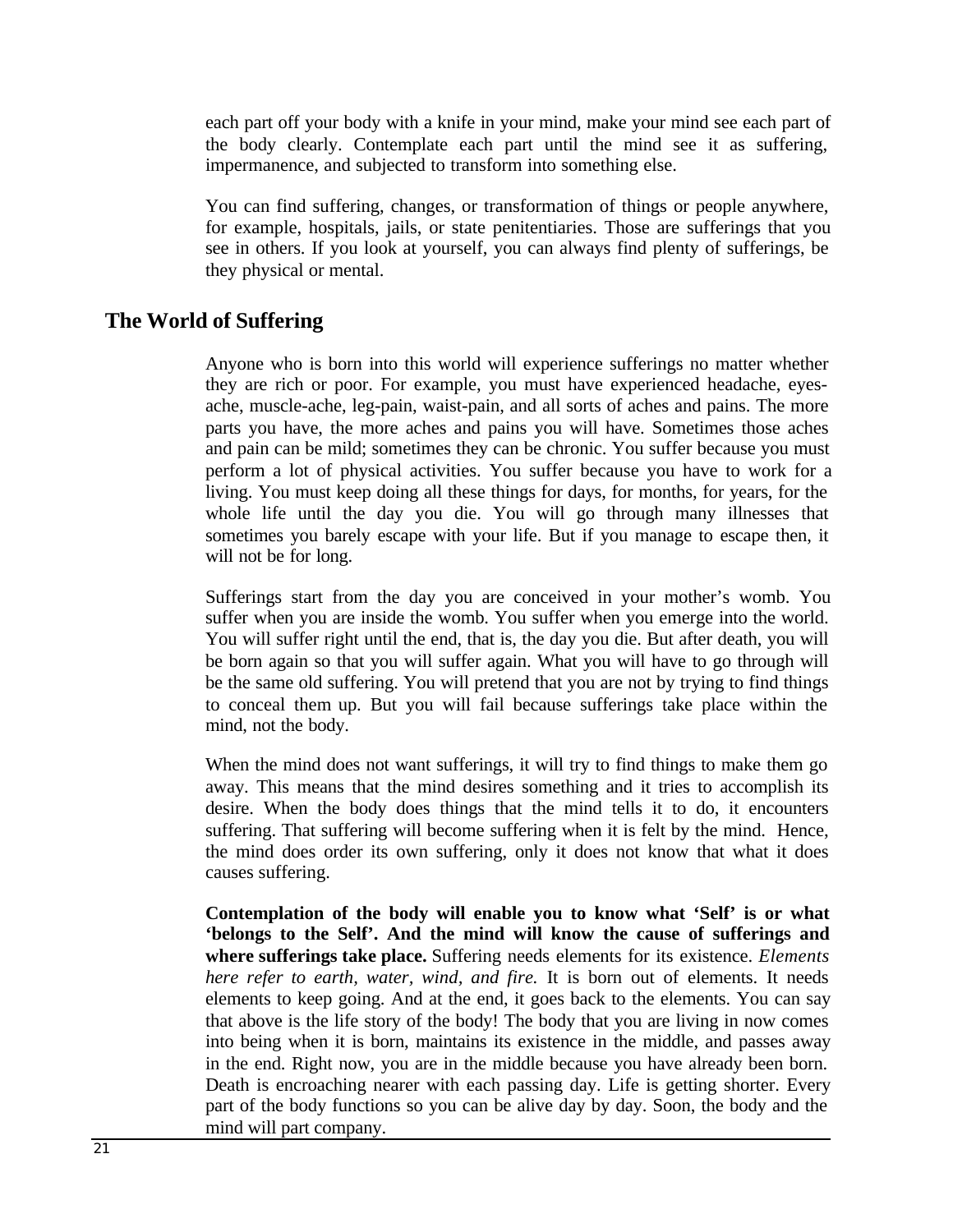Except for suffering, nothing is born. Only suffering *in the guise of the body* that is born.

Except for suffering, nothing passes away. Only suffering *in the guise of the body* passes away.

Even in living, nothing except suffering in the guise of the body is living.

Suffering starts at the moment of conception. There is nothing in the process that hails the significance of the body. It just happens when a drop of oily liquid from father and a drop of oily liquid from mother mix together and form a drop of blood. When a drop of blood grows into a lump of flesh, five buds grow out of it: one for the head, two for the arms and two for the legs. When the head grows up, there will be ears, eyes, a mouth, and a tongue. When arms and legs grow up, there will be fingers and toes. In the body, there will be hair, body hair, fingernails, teeth, skin, flesh, sinews, bones, bone marrow, spleen, heart, liver, lungs, colon, intestine, and bile, phlegm, lymph, blood, sweat, solid fat, tears, liquid fat, saliva, mucous and urine. All these parts come from a small lump in the mother's womb. So, what is it about the body that you can hold on to as being so important?

When it is due, the infant will emerge from its mother to be laid helplessly inside a cradle. It is just a reddish thing that does not understand even the language of its parents. Even then it is full of sufferings, crying all the time. The body is undergoing 'Anatta' or 'changes' from the day it became a drop of blood. Wherever there is 'suffering' or 'dukkha', there will always be 'changes'. 'Anatta' or 'the state before or after a body comes into existence' keeps denying that the body is 'Self' or 'belonging to self' all the time. But due to the lack of wisdom, you can not fathom the meaning so you just presume that the body is the 'Self'. Even the 'elements' or 'dhatu' or each part of the body keep denying that they are the 'Self'; only that you fail to receive the message. As such, when any of the parts fail you will suffer because you only want happiness to last forever. Hence, if you take a long look at the body and see it as 'suffering', how can it be anything otherwise?

After suffering is born into the world, it will be necessary for oneself to find all the nice and pleasant things to relieve all the sufferings so that you can manage to survive each passing day of your life. But when the time comes, there will be no medicines that can cure body from death. Everybody will go back and become elements again. With just the body without the mind, the body will have no value whatsoever. Places for the body without the mind will be just a cemetery or a crematorium. How much can it be worth? If it were given away for free, nobody would take it. Even if large sums of money were offered, nobody would take a body without mind home and sleep with it. Thus, I would like you to take a long look at the body and contemplate all the details carefully. You will see that the saying, " From the soles of the feet upward or from the tips of the hair downward - -- beneath all the skins, the body is full of parts that are unclean" is so true.

## **The Elements of Body**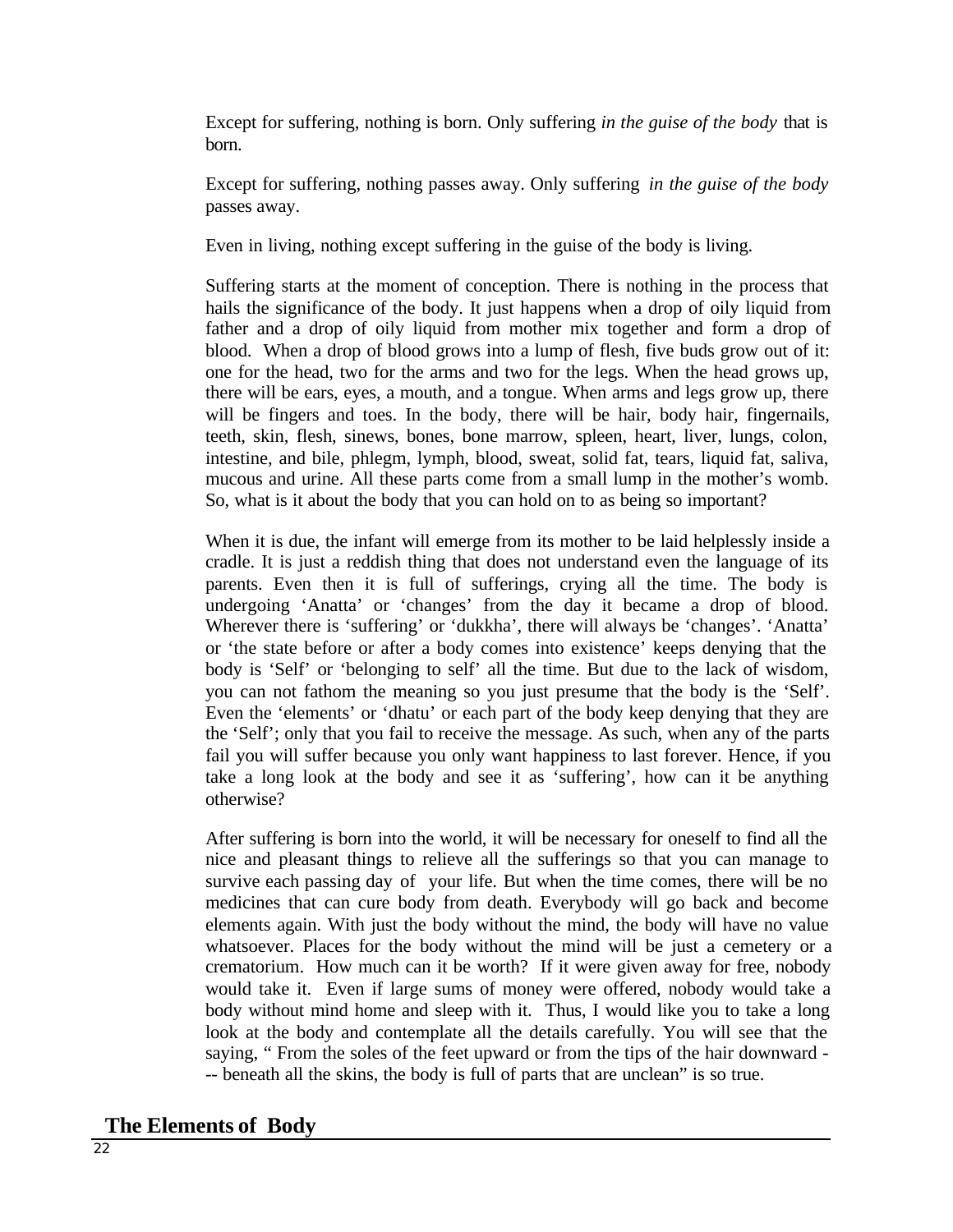It must be true that the body is unclean because it originates in an unclean place and made of unclean ingredients. It stays immersed in an unclean place for many months before it can get out. Even after that, it will be fed with unclean things. Mother's milk, for instance, is one of them but the body will need it. Look at all kinds of food it has to eat, they are all unclean. Any food, if not eaten, will become putrid and rotting away. All food ingredients are made from elements and they are still elements in whatever forms they assume. After they are cooked into food, the food is still collective of elements or food-elements. You eat food because you want to replenish the body-elements with food-elements. One lot of elements gives nourishment to another lot of elements so life can go on. You can lavish plenty of nutritious and delicious food and desserts on the body, but the body can only take in so much at each meal. Even if you lavish all the good food to the body, **not only that it will not help to keep the body in its youthful condition but it can not stop the body from aging! The body will never follow anybody's command.** Even if you had a lot of money and properties, your body would still be older each day and it would not listen to any pleas from anyone. Illnesses will help confirm your condition: the older you become, the more illnesses you will get. With aging and illnesses coming together, your miseries will multiply rapidly. Even after all these hints from the body, all of us are still very blind to the truth about the body.

**It is so because you lack wisdom to understand the truth about your own body. That is why you always try to find all kinds of things to cover it up.** You can decorate body with ornaments, dress it up, paint it up, or spend millions on plastic surgery; but nothing is going to stop the body from aging or getting sick because this is the nature of the body. **Eventually, all will die and go back into elements, piling on top of each other on the surface of this world. Even if you have millions you can not find anyone to perform a rite that will prevent you from death.** It is just natural for the body to revert back to elements when its time is due. Therefore, you can not forbid or force the body to become what it is not meant to be because that is the way that things work. For example, you cannot command the eyes not to become blind or the ears not to become deaf. Nor can you force the hair, body hair, fingernails, teeth or skin, to remain in their former conditions forever.

**The body will undergo sufferings, changing until death then transforms into earth, water, wind, or fire. Even if you are reborn again, you will age, sick, and die all over again. As often as there is birth: aging, sickness, and death will follow that many times. It would not be wrong to say that this is a world of births and deaths.** Once you are born, instead of fulfilling the dream of a happy life, life that you live happily with your children and grand children, or life that have all the fun and wild time indulging in the pleasures of the senses; you will most likely end up with a lot disappointments and dashed hopes. And while your mental appetites still hunger for sensual gratification, it is time for you to hurry off to meet with death. It would not be incorrect to say that this is a world of disappointments.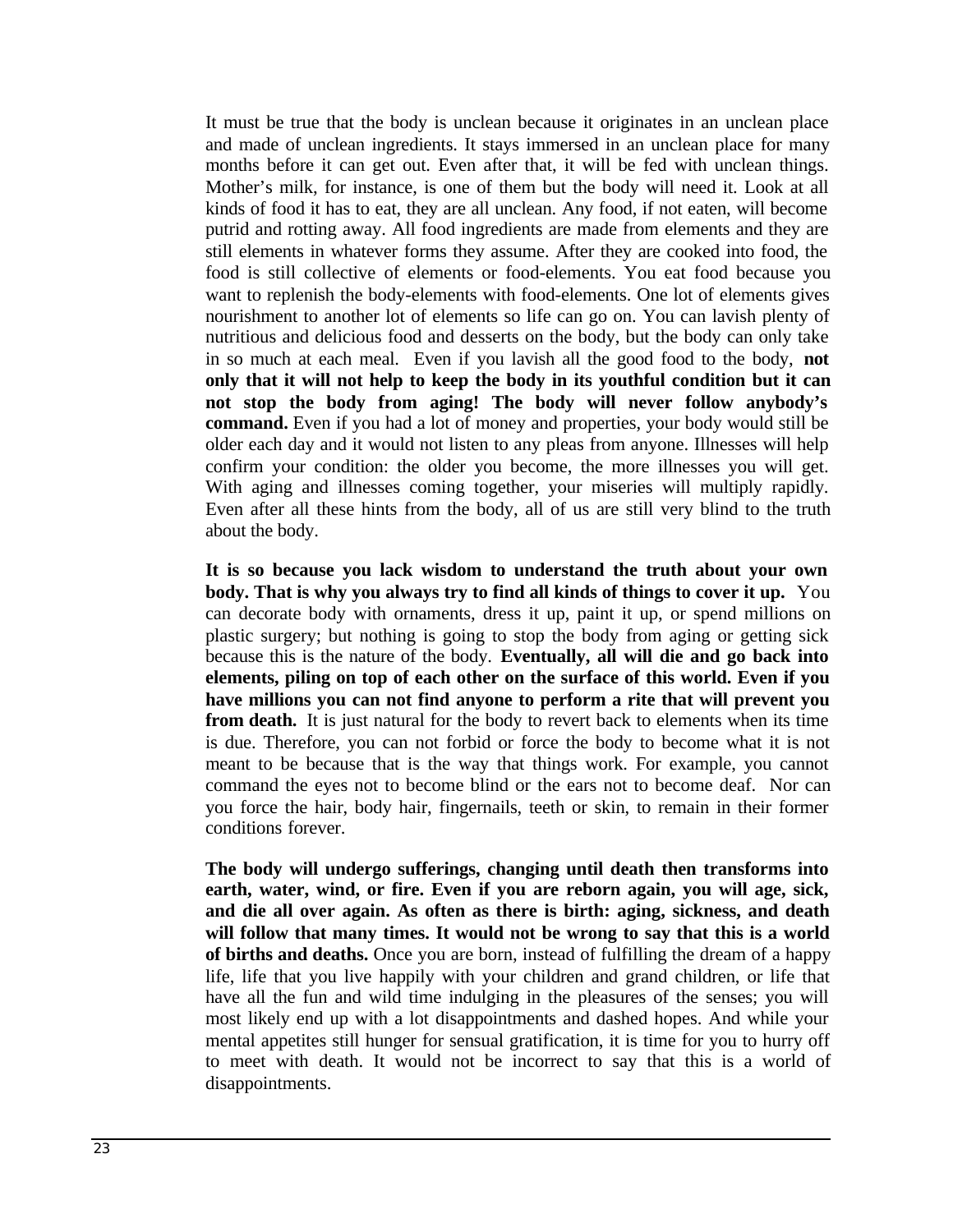**That is why you must use all kinds of disappointments as subjects for contemplation so that your mind will see things the way they really are in the world.** Let those events put fear into your mind about birth, aging, sickness and death that never end. Let them remind you that you have experienced countless birth, aging, sickness and death a long way back into the past and you are still destined to suffer many more birth, aging, sickness, and death, in the future. Why do you have to endure all these sufferings? Do you not ever get fed up with all these hassles? In whatever reincarnations or whatever life-forms you assume, you would come inside a body that is made from earth, water, wind, and fire; same as before. And you would be subjected to suffering physically and mentally, all the changes, and finally transform back into earth, water, wind, or fire; same as before.

**Even if you have managed to acquire a large or a small amount of wealth, all the wealth still belongs to the world because they come with the world. They are there to be exploited and used. You can make use of them while you are here in this world.** In your previous lives you have used all these possessions of the world. In this life you are using them. And you will be using them again in the future lives. Each time you will be separated from these possessions when you die. Those who remain will get to use them and they will also end up reverting into earth, water, wind and fire, all the same.

**If you use the Buddha or any Self-Enlightened ones as a model, you will see that before any of them attain enlightenment they would have to rely on their own worldly wisdom.** They must teach their minds until their minds can accept the facts that the body arises from elements, depends on elements for its existence, and after death turns back into elements. There is nothing about the body that is so significant. It is just like a water bubble, rising for a while then disappears. Or it is just like rising hot air that when one tries to touch it, it just disappears.

#### **The Window of Self**

In contemplation, you must try to compare others' bodies to your own. You must see others as elements. You must see yourself as elements. Even when you see animals, living or dead ones, you must see them as elements and try to compare their parts of the body to that of yours until you can see that all are made from the same basic elements: earth, water, wind, or fire. If you compare your body to the body of dead ones, you will see that all dead ones used to be alive once but only that life has gone out from them now. Even though you are alive now, you will be dead some day and will be in the same predicament that the dead ones are in today, that is, your body will transform into earth, water, wind, or fire, eventually.

**Regardless of whether it is human or animals, all are subjected to rising, maintaining existence, and passing away. There is nothing in the body that you can point to as 'you' or 'yours'.** You can use any materials from the past, future, or present; whether the materials are nearby or from far away; whether they are physical or mental, yours or others', alive or dead. The important thing is that you must see to it that the body is a vehicle that put you through all of the perils of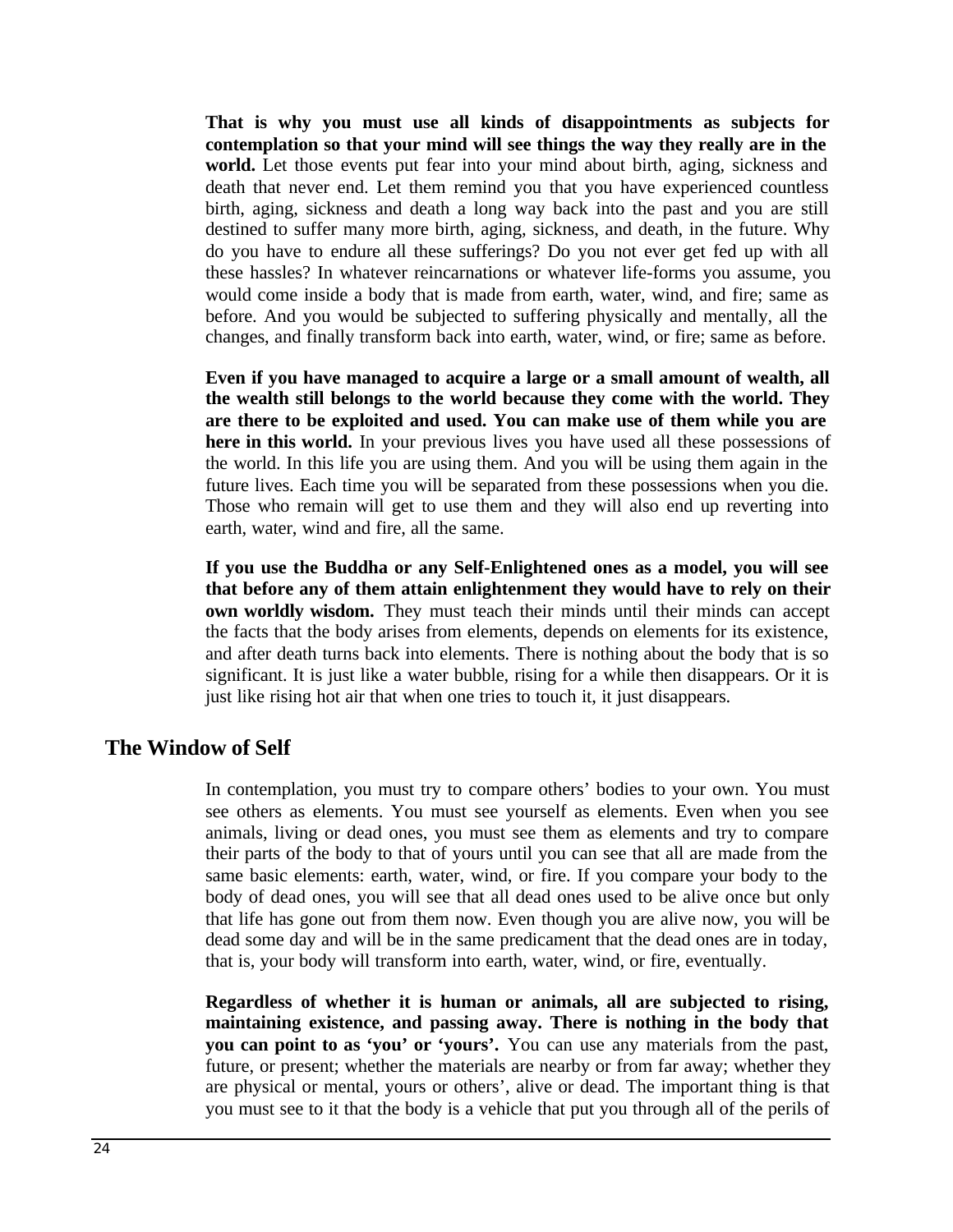life. Whatever that you cherish in life are short-lived. There is nothing in the world that you can make sense of. You must search your mind and make it see that all matters in this world are full of sufferings, subjected to changes, or subjected to transform into something insignificant*, that is, earth, water, wind, or fire*.

## **The Strength of Mind**

When contemplation makes you tired, you can stop and do a concentration so that the mind can rest and regain its strength. When the mind has enough rest, you can contemplate again. The subject of contemplation can be the same as before. You can sit down and contemplate or you can contemplate while you are walking. Suppose you select 'suffering' as the subject for contemplation, you must let the mind learn of sufferings that come from physical origins and mental origins. If you contemplate 'impermanence', while you are digging up changes within the body, changes within the mind or changes that accompany all things in the world make sure that the mind knows what you are trying to do and see all the changes that are taking place. If you contemplate the body to see that it will eventually transform into basic elements, make sure that the mind knows that it is so and see the body transform into earth, water, etc. right in front of it. If you contemplate 'not-sopretty' or 'asubha' aspect of the body, you must make sure that the mind know and see how each part of the body are made from dirty element(s), surrounded by dirt, etc. If you contemplate dirty or rotten aspect of the body, make sure that the mind know that it is dirty and rotten and see that it is dirty and rotten. **Whatever you think of anything** *according to logic and reasons***, you must make sure that the mind digests every bit of that information.**

This is similar to a teacher teaching students. If the teacher wants students to learn anything, the teacher will have to keep them alert. If the students fall asleep, they will never understand anything and the teacher will be exhausted without the students learning anything. As such, if the mind falls asleep and fails to digest what wisdom is trying to teach, even if wisdom teaches it nights and days, teaches it while standing up, teaches it while walking, teaches it while sitting down or laying down, the mind will never learn anything. The mind will never know or see that the body is full of sufferings, subjected to changes, or subjected to transform into something else. Even though the body is ugly and full of rotten parts, the mind will never know that they are so, or see that they are so. With the mind neither knows nor sees, how can it be made to feel weary of suffering, weary of impermanence, or weary of transformation into something else? And, how can it be made to be weary of the body, either your own or those of others?

**Let ordinary wisdom teaches the mind to be clever and knowledgeable so that it will realize the peril one has to endure while going through endless cycles of birth, aging, sickness, and death.** You must contemplate birth so the mind knows and sees what suffering birth will bring. You must contemplate aging so the mind knows and sees what suffering aging will bring. You must contemplate sickness so the mind knows and sees what suffering sickness will bring. You must contemplate death so the mind knows and sees what death will bring.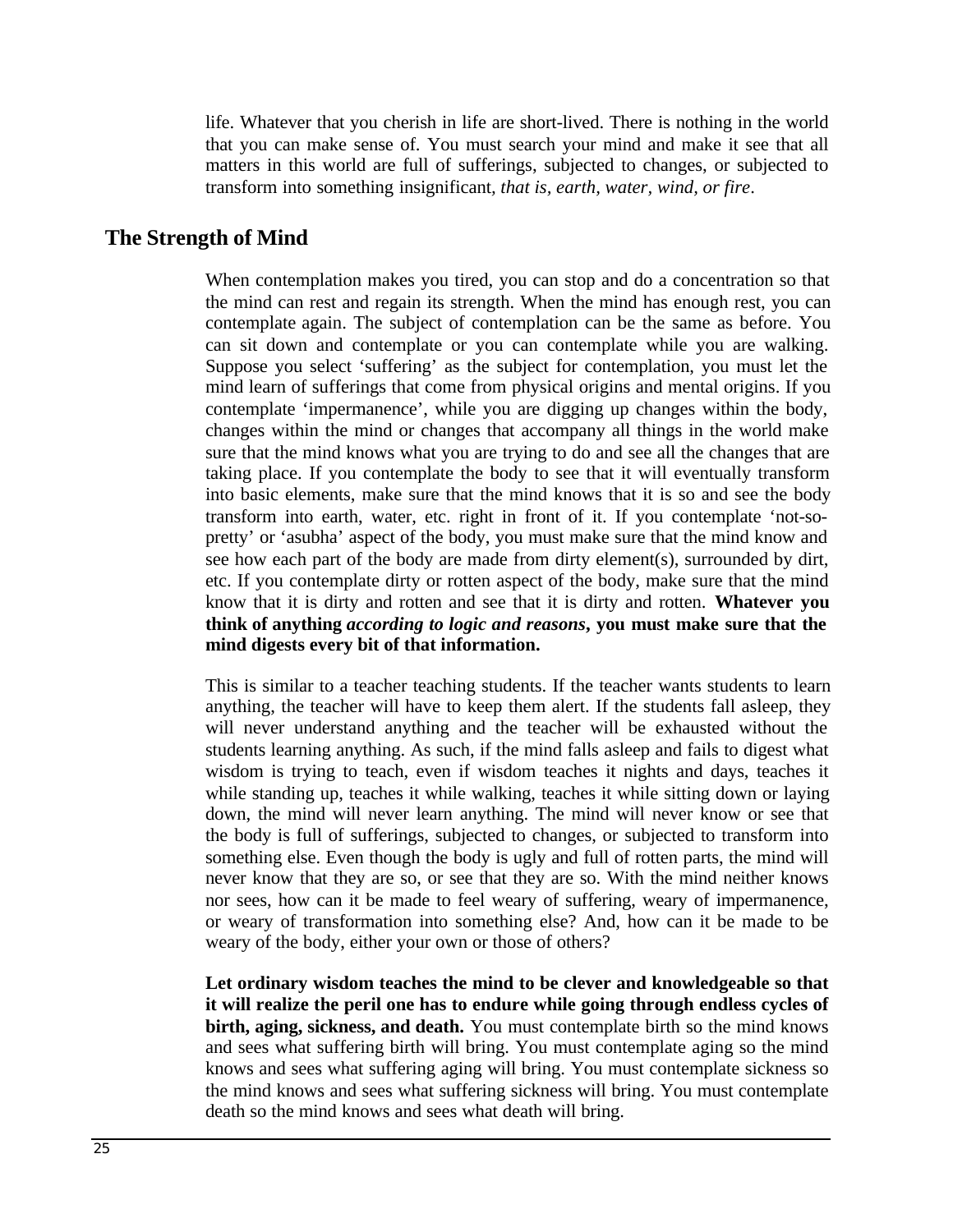#### **The Right Time is Any Time**

In contemplation, you must not wait for the right time; wherever you are you should be able to contemplate. Do not set a condition that you must do a sitting meditation or walking meditation first before you can contemplate. If you have to wait for the right condition, you will either miss the chance to deal with the problem directly or you will be too late to cope with the situation that has arisen in the mind already. This is because defilement, desire, lust, greed, anger, or delusion can come into the mind and cause suffering any time. So, you must be ready to fend them off with contemplation whenever the situation calls for. If you allow defilement and desire to wreak havoc until they are finished first and then contemplate later. How can you prevent all the damages caused by defilement and desire? That will be like when the cattle have eaten all the young rice shoots already, then you decide to put up a fence around the rice paddy. It will be too late, will it not? As such, if you let defilement and desire to corrupt the mind until it surrenders completely to the worldly ways, then and only then, you start doing a walking meditation, start doing a sitting meditation, or start letting wisdom to clean up the mess. Then, it will be too late, will it not?

**People who are good and pure, who know and see the truth the way they really are, are not like us. They do not wait for the right time. Wherever they are mindfulness and wisdom will always be there to protect their minds.** They will always be full of mindfulness and wisdom no matter what. If anything comes into their eyes, ears, nose, tongue or body, it will be contemplated until it is seen as earth, water, wind, or fire. Simultaneously, it will be contemplated until it is seen as sufferings, full of changes, and subjected to transform into something else. If their ears detect a sound, that sound will be contemplated until it is seen as sufferings, impermanence, or subjected to transform *into silence*. If they smell something sweet or repugnant, they will contemplate those smells. If they eat some food or dessert, they will contemplate those food or dessert. They will perceive the whole business of eating as one element gives nourishment to another element, not as something to make the body beautiful or attractive. If they touch anything soft or hard, whatever feelings that arise out of it will be regarded as something that initiate suffering, changeable, or may transform *from something pleasant into something quite irritable*. If happiness is felt, they will contemplate happiness until it can be seen that happiness is the cause of unhappiness. Actually, happiness and suffering are just two parts of the same item. If they see animals they will contemplate animals. What they see in animals will be the same as what they see in themselves. All they will see will be just earth, water, wind, or fire in stead of animals or themselves; they will see birth, aging, sickness, and death; they will see arising, existing, and passing away; which happen to all lives, be they humans or animals.

**Like the sages, when you go out and see dead animals, you may use dead animals for contemplation.** Dead animals are not any different from you who are still alive. They experienced most of the things you are going through now. They had to struggle to make a living, just like you. They hated suffering and loved happiness, just like you. They arose out of elements, used elements to support their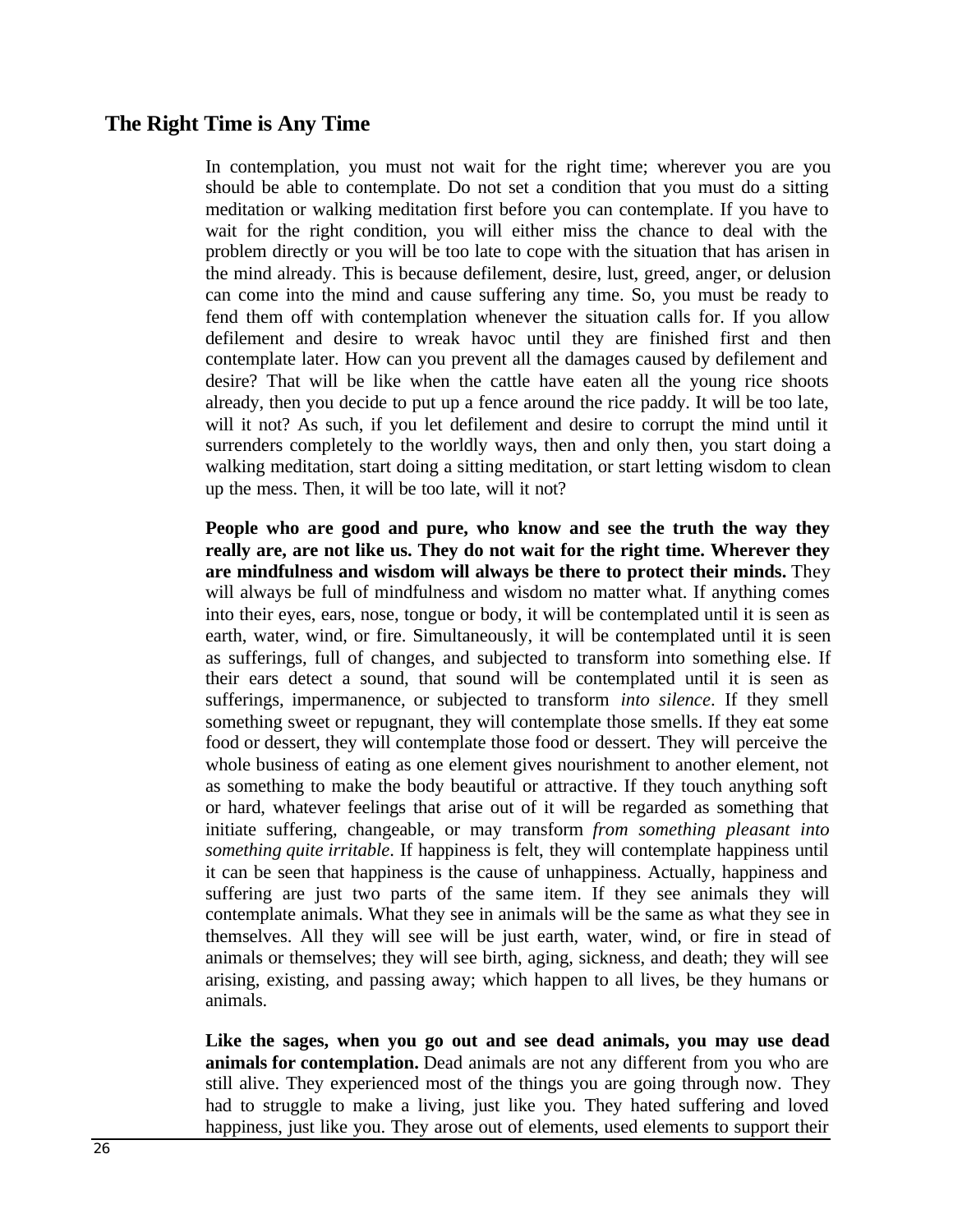existences, just like you. And when they passed away, they transformed back into earth, water, wind, and fire, just like you. In the case you see a dead person, you can contemplate the dead person. You can compare everything that a dead person has to everything that you who are still alive have. It has a head as you do. It has eyes, ears, a nose, a tongue, teeth, and hair, as you do. It has arms and legs, as you do. Whatever dead people have, compare them to the parts that belong to you. Please be warned that you must go through all the fine details; do not take a short cut, otherwise, you will never be able to convince the mind. When you compare the dead body to yours, you can follow this line of thinking: **the dead one was born and went on with his life all the way till the end i.e. until he died. You were born already, now you are going through life that will end too when you die. Anybody who is living today will be destined to meet with death one day. Even for people in future generations, they will be born and live their lives; and one day they, too, will die.**

You must prepare yourself so you will be ready to contemplate whatever comes up any time. You must be able to contemplate in any sitting positions. You must be able to contemplate while you are walking. You must be able to contemplate while you are standing. You must be able to contemplate while you are lying down. The main thing is that you must, in the end, see things in the forms of suffering, impermanence, or subjected to transform into something else. Make sure that the mind follows the reasoning of the ordinary wisdom and comprehend the truth the way they really are every time.

Besides living entities, you can contemplate objects in your possessions, be it money, natural or man-made objects. Select an object in your possessions and contemplate it with wisdom. Pick an object and let ordinary wisdom tells the mind why it can not see any object that is really yours. Let ordinary wisdom shows the mind that the object is full of suffering, subjected to changes, or easily transforms into something meaningless. Whenever you see anything as yours and it is legally yours, then in your mind it is really yours. So when the object got lost, destroyed by flood or fire, or stolen, you would suffer a great deal. **The Buddha said, "Whatever that one clings to as belonging to oneself, yet never brings any suffering, does not exist in this world".** *So when you think carefully, you will see that* there are plenty of sufferings involved in acquiring the possessions; plenty of sufferings trying to keep them safe; plenty of sufferings involved when any of them become lost. Furthermore, there are plenty of sufferings involved when you become fearful of parting with the possessions or when your adversaries are awarded with what you consider as yours in a legal battle.

## **Prepare to Write Your Own Scriptures**

In contemplation with ordinary wisdom, you must not use the knowledge from the scriptures to teach the mind. Scriptures are guidance how things ought to be. You can not discard them either. But in order to exercise the ordinary wisdom, you must depend on materials that you face in your daily life or materials that come to you in different places. This is because in different places, you will be faced with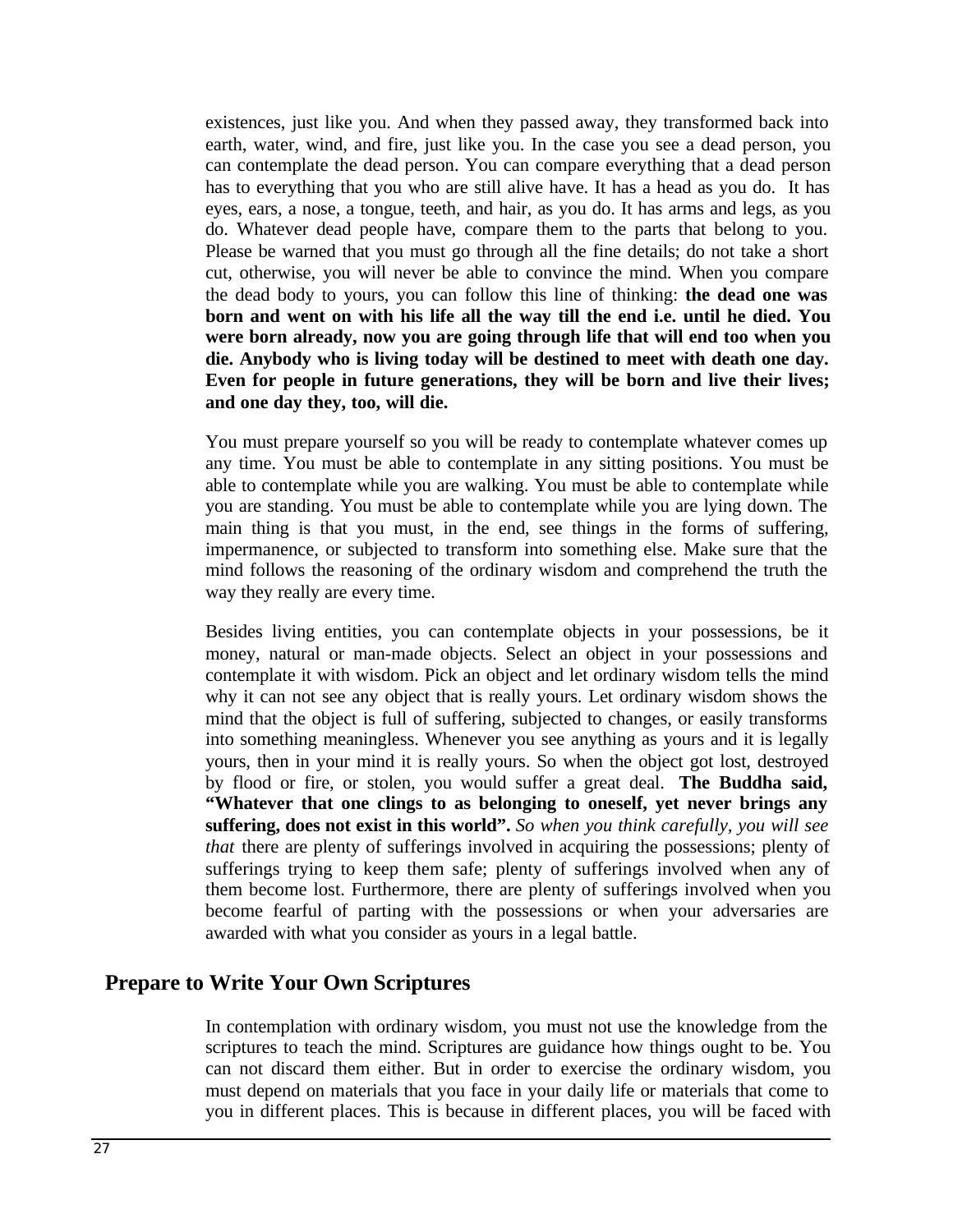different materials. For example, in one place you may see a person crying, in another place you may see a person laughing, in the other place you may see a person dropping dead in front of you. Here, you may see a dead animal; there, a sexy lady; here, a poisonous snake; there, a whirlpool; here, a crocodile; there, a tiger; here, water bubbles; there, rising waves of hot air; here, a flood; there, a burning house. You will see different thing at different location. Hence, you must exercise the ordinary wisdom by contemplating whatever material in front of you. Let ordinary wisdom uses the material as a mirror to show you that you are not any different, either physically or mentally, to anything else in the world because all things in the world must possess any or all of these characteristics: sufferings, changes, or eventually, subjected to transform into earth, water, wind, or fire.

**Here, you can see that ordinary wisdom can teach your mind anything that you can focus on. Therefore, when you contemplate anything, you must be full of reasons and try to investigate things so that you know and see everything the way they really are.** Your worldly knowledge that you have attained up to now merely consists of materials that you have learnt from past experiences and now are stored inside as memories. But you can use this ordinary knowledge to help ordinary wisdom to analyze things in accordance with reasons. Let the analysis run until it arrives at the truth, and at the same time, let the mind know and see things the way they really are. Let ordinary wisdom probes into whatever memory that comes to the mind until you can see it as suffering, impermanence, or see it as something else. After such an exercise, the mind can now accept things the way they really are, be it things in this life or any life in the future. You can think of this knowledge as the kind that will make you enlightened --- enlighten about the world, enlighten about all animals of the world, and enlighten about people of this world. This is the kind of wisdom that will root out old delusions in your mind and destroy them! For example, if you remember an image of a person that you are fond of, the wisdom will make you see it as sufferings, impermanence, or subjected to transformation. With such wisdom, you can be under any circumstances and you can still be able to teach your mind to see the truth the way it really is.

## **Contemplation of Feelings**

You need to be able to contemplate feelings. You need to know feelings so you can send in wisdom to deal with the problems at the right place. You must find out how they happen and what the causes are. Feelings are like thermometers that measure the ups and downs of the mind which, indirectly, measure the amount of defilement and desire that exist inside the mind. If the mind is full of carnal cravings, feelings that show up inside the mind will be those of carnal cravings. If the mind is overwhelmed with desire, feeling of desire will show up inside the mind. If the mind is full of lust, lustful feelings will show up inside the mind. If the mind is overwhelmed with anger, angry feelings will be boiling inside the mind. Hence, feelings can indicate whether the mind is full of base or noble thoughts!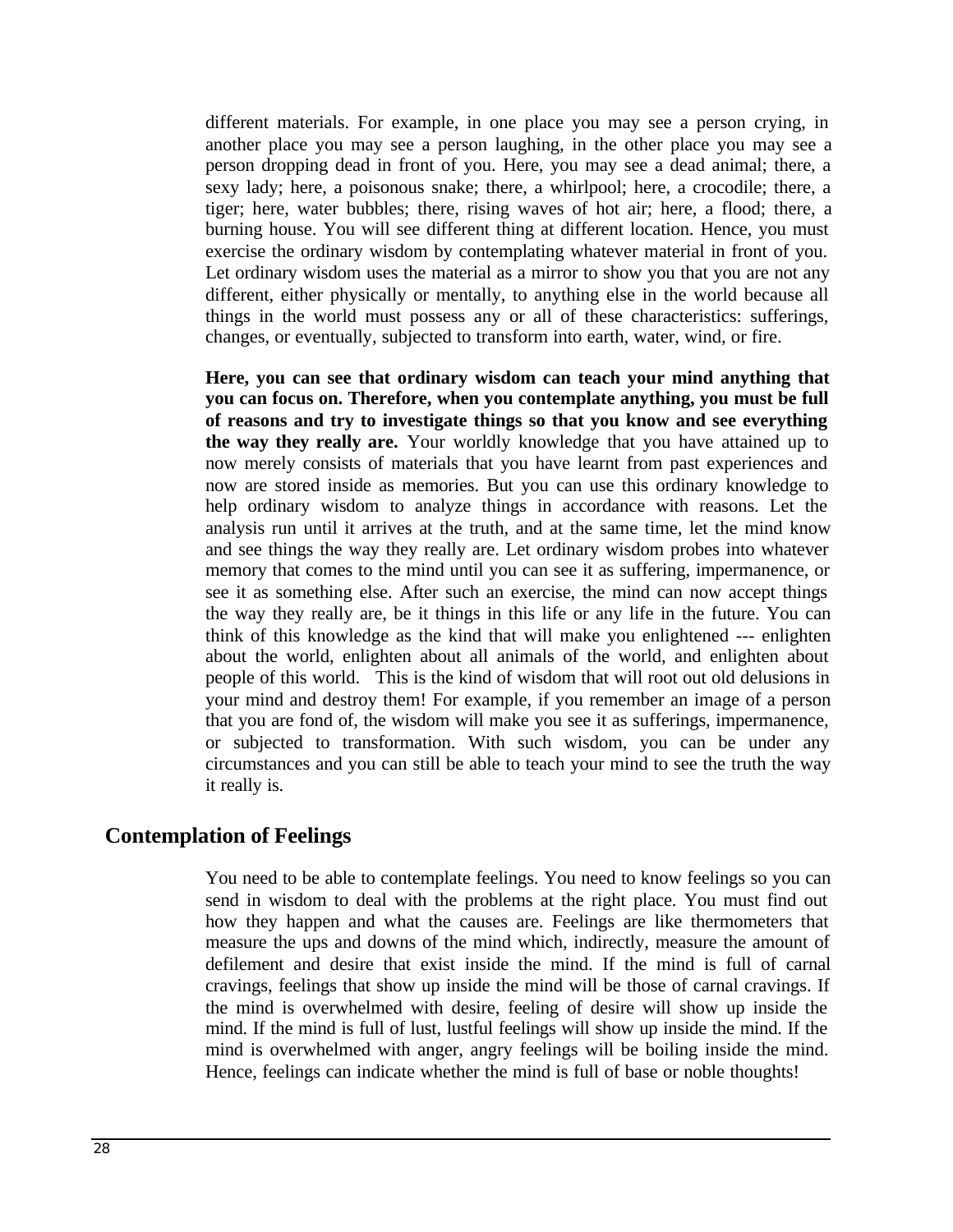You can tell that the mind is base when it is full of lustful thoughts. You can tell that the mind is base when it is full of superiority complex. These feelings are not defilement or desire; they are just the reflections of defilement or desire, just like a fire and its heat. When the mind is filled with a certain kind of defilement and desire, a corresponding feeling will show up inside the mind. Hence, if the mind likes what it feels, it will be happy; if it does not like what it feels it will be unhappy.

**So, contemplation of feeling will let ordinary wisdom investigate your mind to see what is going on in there and how defilement and desire relate to the problems.** In the case that you want to extinguish a fire, you must know first where the fire is and then you must know what helps it to spread out. Or if you want to destroy the bandits, you must know where they hide themselves, how they operate, and who their leaders are.

In the case of the mind, you must know that the mind is never alone; lustful desire keeps its fire burning inside the mind perpetually. Whether the desire will be severe or not so severe depends on external stimulants. The root cause of lustful desire is none other than craving that the mind has. With the mind occupied by the craving, you will have to offer some sights or sounds to gratify it. **If you can not find the real sights or sounds, sights or sounds from your imagination will suffice. Imagination can put anyone you like into the mind,** *it can be a movie star or a super model.* **Once the mind gets what it wants, it will be pleased and will be in a pleasant mood along with defilement and desire.** When lust flares up within the mind, the mind will suffer. Therefore, you will need to contemplate so you can find the leader of the bandits who causes all the sufferings. You need to lock up the leader of the bandits who, in this case, is called 'Avijja' or 'ignorance of reality'! The 'ignorance of reality' is what causes the mind to succumb to delusions.

## **Ignorance of Reality**

With delusions, the mind will do anything. It will not know what is right or wrong. It will not know whether some of its actions will be proper or not. Whatever the mind fancies, it will go ahead and do it. Whatever it wants, it will go ahead and acquires them. It will act like a blind man who is also lost; whatever he does, he will never know that he is bringing harms to himself. He could just walk straight into a poisonous snake or into the mouth of a tiger. Or just like a blind man who goes swimming; he will never know which way he is swimming to and he will never know what to aim for. He may last a while, but sooner or later, he will be pulled into a whirlpool and drown, or swim toward a crocodile and get eaten by it. **As such, a person whose mind is blinded by 'Ignorance of Reality' will never know the truth about life.** You may have come and gone in this world for countless of times, but like a blind man you will always be kept in the dark about it. You will always succumb to the belief that your present life is your first. With such thought, you will always end up with disappointment. And it is caused by nothing but your own ignorance.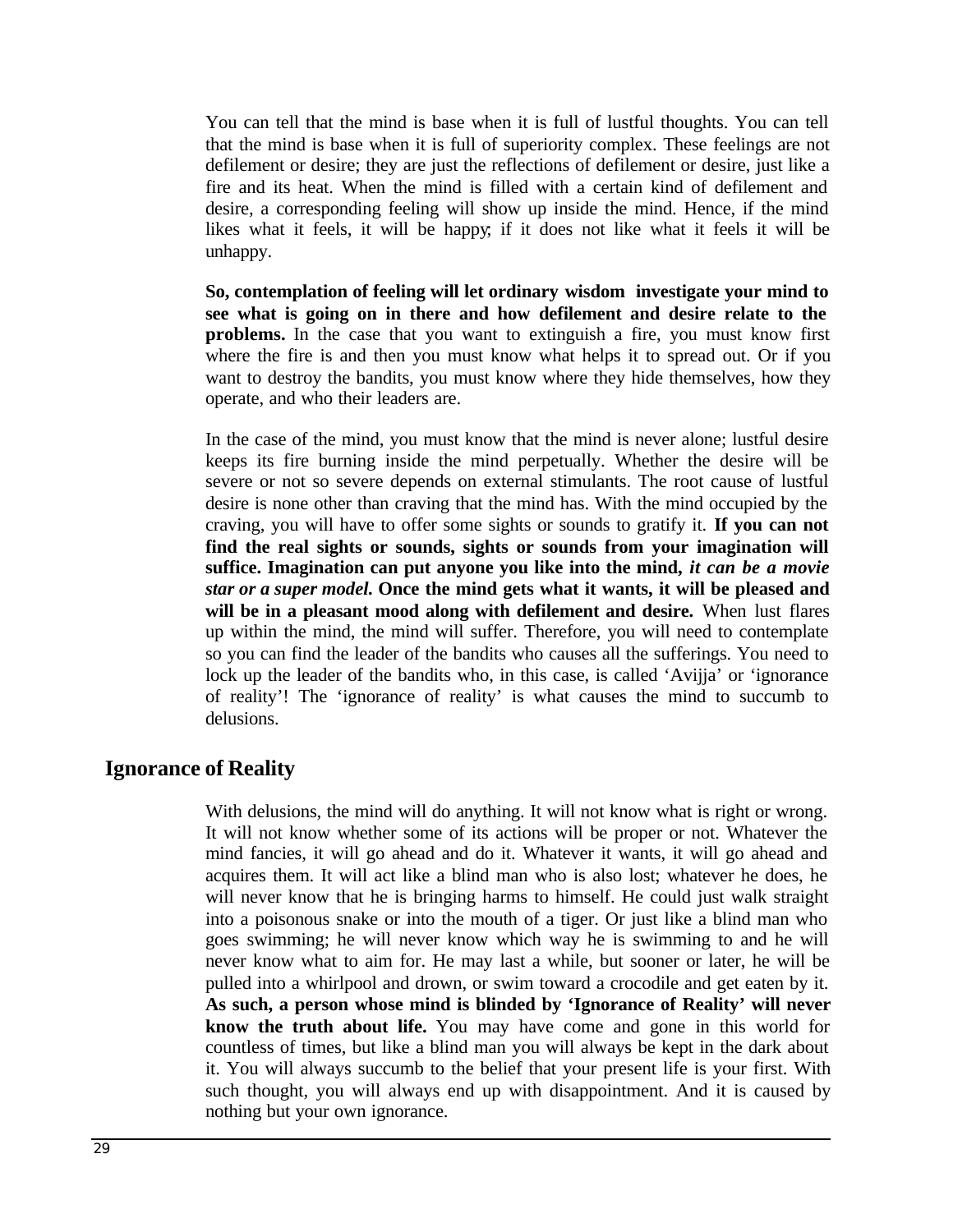## **The Same Old World**

The problem is that this world is the same old world. You just can not find a new one even if you want to! You will be conceived in the same old place. You will emerge into the world from the same old place. All the elements will be the same old elements. Earth, water, wind, and fire that form into your body are the same old earth, water, wind, and fire. Food that you will feed the body will be the same. Men women will be paired up as husbands and wives, the same as before. Sights, sounds, smells, tastes, touches, will be the same as before. When people are intoxicated, they still beat each other up, the same as before. People still compete for livelihood and for food, the same as before. Stealing and robbing are still going on, the same as before. People still violate the rights of each other, the same as before. Telling lies and making up tales are still rampant, the same as before. Parcels of land to cultivate on are still the same old ones. People still need to build houses to shelter themselves, the same as before. When you were born into the world, in whatever form, you were born in this same old world. If you are to be born again in the future, you will be born again in this same old world. Sufferings and hardships in your next life will be just the same as the ones you are facing in this life. You will grow old in this same old world. You will be sick in this same old world. And you will die in this same old world again.

**Why do you not ever get fed up with the world? Why are you not ever feeling weary of the world? Why are you not ever bothered by the world? The answer is that in your perception you do perceive the world as something new all the time.** Even though defilement and desire has dragged you by the nose like cattle through this world for so many times and will still do so many times more, it still fails to make you weary of the whole affair. Not only that, but you can also brag about your happiness, wealth, virtue, fame, and victory over others even though you can not take anything along with you when you depart from this world. The reasons for all these are because you are so full of 'Avijja' or 'ignorance of reality'.

## **The Development of Wisdom**

This is why mental development is the answer to you all because it will make your mind knowledgeable, clever, free from ignorance and see the world the way it really is. In order to make the mind knowledgeable, clever and free from ignorance, you will need ordinary wisdom as your leader. You must let ordinary wisdom to teach your mind so it becomes knowledgeable. Knowledge and insight will never come to you out of thin air unless there is a reason for it.

Suppose you are sitting in darkness and you want some light. There will never be any light unless you light up a lantern or a candle. If you do not, darkness will remain darkness forever. **Similarly, if you want wisdom, but you are not willing to investigate the truth of things, for example, the truth about the thirty-two parts of the body. And you are not willing to view each part of the body as earth, water, wind, or fire; or trying to view them as sufferings, subjected to**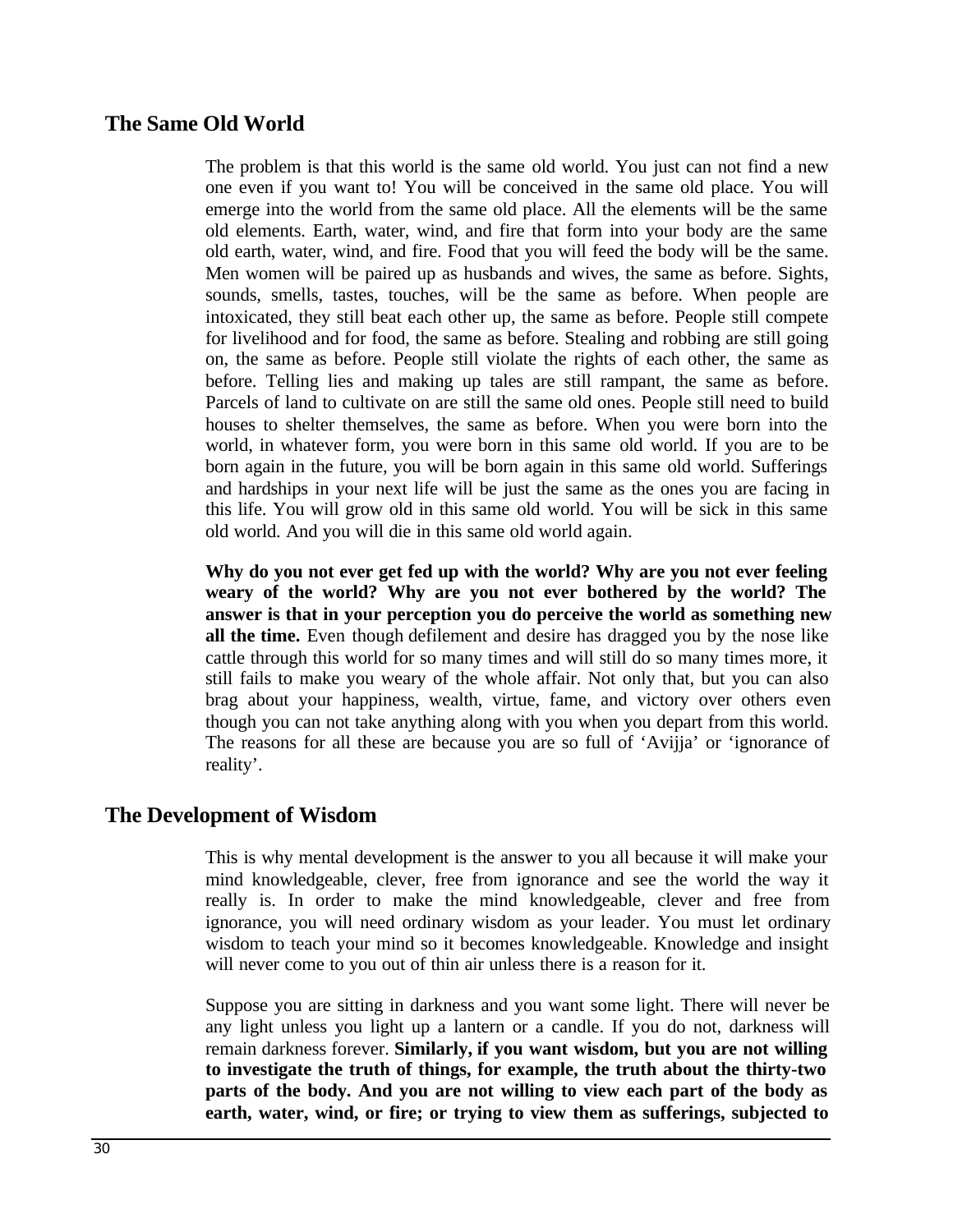#### **changes or subjected to transform into something else. Then, wisdom will never become a reality in your mind.**

For wisdom to develop in your mind, you must contemplate each part of the whole of your body. *You must contemplate each part so you can see it as an element the way it really is.* You must contemplate each part until you are aware of the not so pretty aspect of the body. You must contemplate each part until you are aware of the decaying and foul-smelling aspect of the body. You must contemplate each part until you are aware that is full of suffering, subjected to changes, or subjected to transform into something else. You must contemplate on the same body part over and over again until you can see it the way it really is, and until you can see the truth in yourself as well as those of others.

**This is the only way that wisdom can be developed, and consequently, the darkness of ignorance can be erased from your mind! You must allow wisdom to take a lead in your mind. When wisdom sees things the way they really are, so will the mind.** If your mind is blind, your views and your thoughts will be blind as well. You will be so egotistical that nobody can tell you anything since you think that you know something that other people do not know. Likewise, the blind mind will love to show off and it will be a great offense if you are placed in a disadvantageous position. It will persist on doing things that it has no idea what the outcomes will be. It will insist on pushing ahead even though it is lost and even when it is lost it will be too proud to ask around for directions. **Even though it has you landed in countless cesspools of carnal desire; you still have the insolence to brag about it! And when sufferings become unbearable and you can neither pull out of it nor live through it, you will become so desperate.**

**Such is the story of a blinded fool who loves to gamble with life.** Whenever that you have a chance, you will gamble. You are like an ant that put its whole life in jeopardy just to get a taste of honey. Overwhelmed with desire, it just can not get very far from the drop of honey. **Sooner or later, its legs will touch the honey and will be drawn into it. It will try to free itself but by then it will be impossible. The only thing that will happen next will be death.** Such is the way of the blind. No matter what they do, they will do it blindly. They will walk toward a king cobra that lies across their path. They will proceed with their journey regardless whether the journey takes them through a very rough and thorny path, or that it leads deep into the jungle, or that it takes you through a path that is full of pot holes.

To sum it up, it is ignorance in a person's mind that is to be blamed. Ignorance is what causes people to be confused about what is right and what is wrong. Ignorance is usually referred to as **'Avijja'** in a Buddhist scripture, meaning you are ignorant of what is happening to you at the present or the *'*effects' and you are also ignorant of what make them happen in such a way or the 'causes'. This is the cause of all the tears in this world --- tears in the past and tears in an unending future.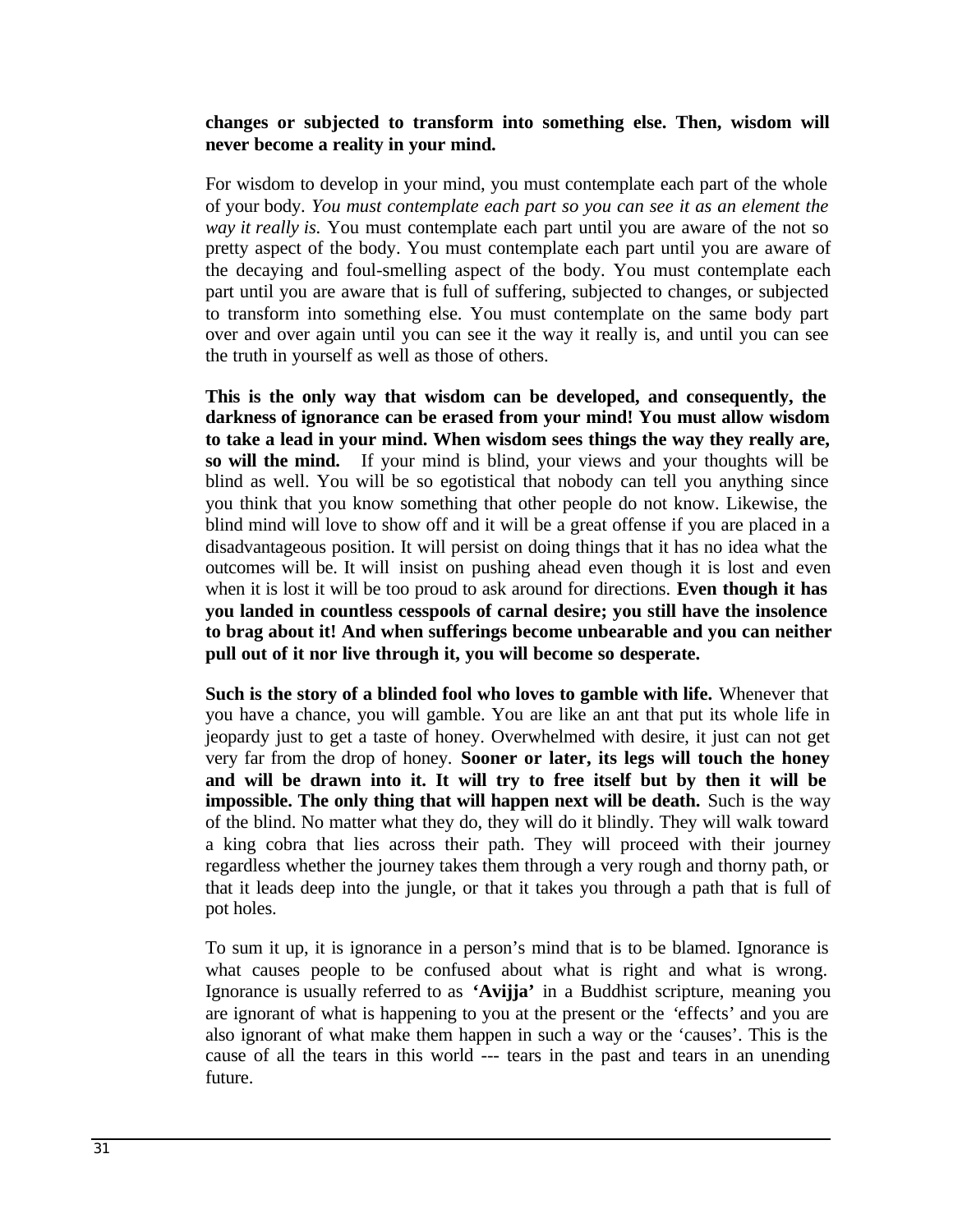Now that you know about ignorance, you will understand that concentration of feelings will make you become mindful of the culprit i.e. ignorance in your mind. This is like tiger hunting; you must see the tiger first before you can start shooting. Or it is like waging a war, you must know where the enemy is before you can attack them and wipe them off. Similarly, **if you want to put an end to 'birth' and its corresponding 'form of life', you must know what the causes are. To state it differently, if you want to put an end to sufferings, you must know something about sufferings and their causes.** Before you can destroy anything, you must be able to see what you want to destroy. And, before you can cut anything, you must be able to see what you want to cut.

#### **The Practitioner**

It is incumbent on you, the practitioner, to contemplate until your mind is full of wisdom. Wisdom is not just clever words because clever words can be borrowed from somebody else. With wisdom, even without words, you will always be ready to deal with any situations that arise inside the mind. With wisdom, the mind will be able to comprehend what is happening inside the mind and will be able to deal with it without the needs to involve with anybody else. With wisdom, you will be able to help yourself by following the guidelines that you have already learned. With wisdom, together with mindfulness, you will be able to purge defilement and desire from the mind.

**With wisdom, whether you are alone or among your peers, you will find the way to utilize materials at hand to teach your mind. You will be able to find things around you to help in your meditation. You will allow wisdom to show you things the way they really are because you can see that it is good for you.**

**The Buddha said, "People who see things the way they really are can say that they see me". You will 'see' the truth the way it really is because you have wisdom. You will 'know' the truth the way it really is because you have wisdom. You will become clever because you have wisdom. You will be able to purge defilement and desire because you have wisdom. You will be able to get rid of blindness and delusions because you have wisdom.** With wisdom, the mind will be able to know and see the peril of endless cycle of rebirths. With wisdom, the mind will be able to free itself from various defilements. With wisdom, the mind will be able to purify itself. If you can do so, you will live up to the Buddha's words; **"The mind can be made to be pure with wisdom. And with wisdom, you will be made to be free from sufferings, forms of life, and rebirths".**

**Without wisdom, even if you sit and gaze at the Buddha until you die, you will never see the Buddha.** You can hold on to the robe of the Buddha but you will never see him at all. You can hold on to the cupboard that contains the scriptures but you will never see the truth the way they really are because real defilement, desire and ignorance are not to be found in the books. Greediness, anger, and delusion can not be found in the books. Happiness and unhappiness can not be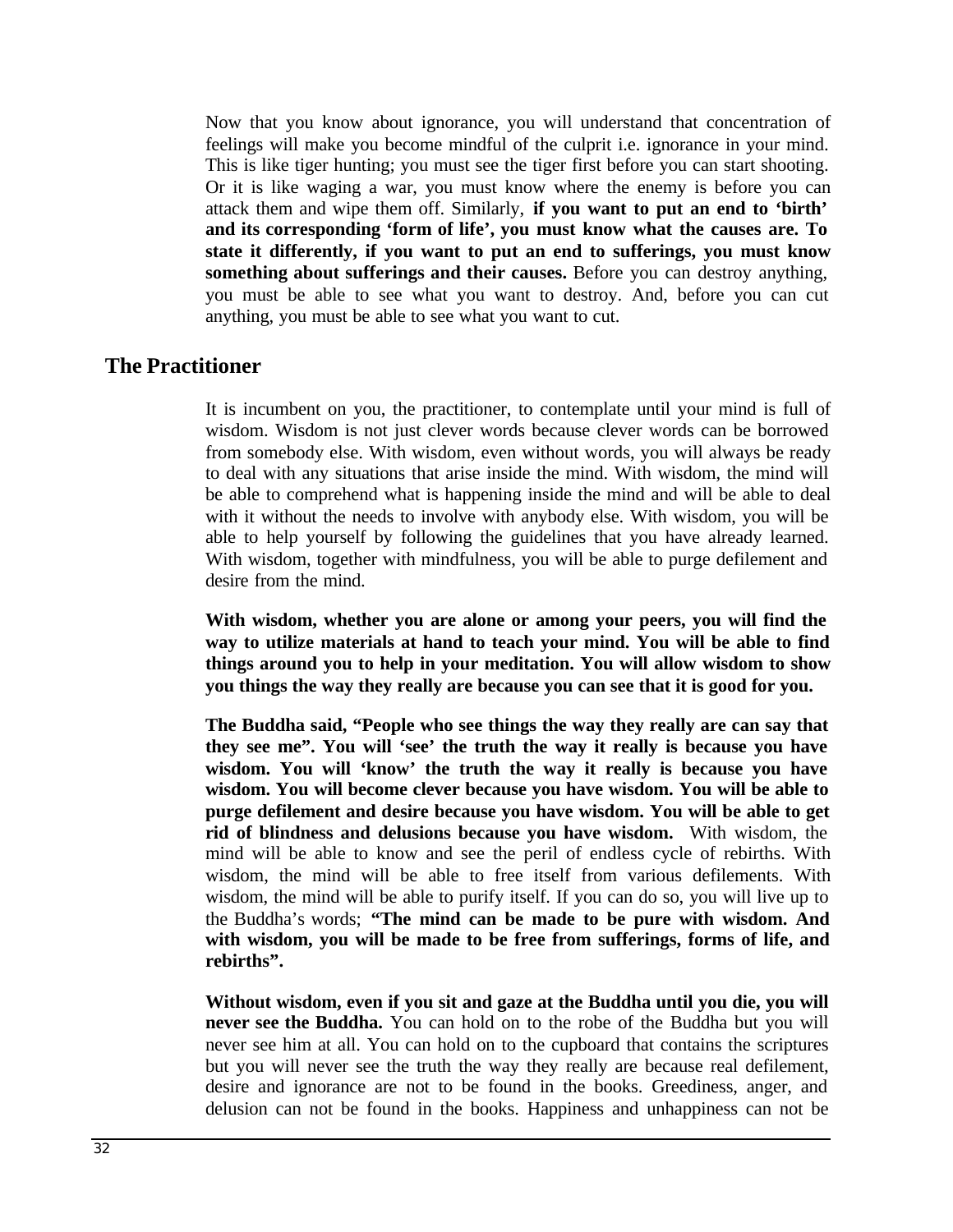found in the books. Paths to enlightenment or purity can not be found in the books. What you find in the books are just names of defilement, desire, ignorance, greediness, anger, delusion, happiness, unhappiness, or enlightenment. Whereas the real defilement, desire, ignorance, greediness, anger, delusion, happiness, or unhappiness can only be found within your body and mind.

Whether you will act decently or badly, that will be up to you. Whether you will speak decently or badly, that will be up to you. Whether you will think decently or badly, that will be up to you.

#### **The Name of the Truth**

Therefore, what is written in the scriptures is not 'Dhamma' or 'truth the way things really are', they are just names that stand for the truth. They are just like names of people. They are not the real people. Books about the truth are but maps of the truth. They can be compared to maps of countries or maps of the world. Maps will tell you all details of the world. They will tell you where a country is, direction you have to take to get there. Whether you will embark on a journey or not, that is an entirely different matter altogether.

Similarly, when you study scriptures, you will learn about defilement, desire, ignorance, greediness, anger, or delusion. You will learn where to find them and you will learn how they can affect you. You will learn about sufferings; about birth, aging, sickness and death; their whereabouts or how they will affect you. The scriptures mention all the details very clearly. **Even the paths to escape from the cycles of rebirth are laid out very clearly right from the very beginning.** They give all the details of the journey through life. They will tell about the path you should take. They will tell about the path you should not take. They will tell what you are expected to find at certain points. And when you come to the end they will tell you that you have come to the end and they will tell you that your mission is accomplished and you have no need to proceed any further.

**In studying the maps of the truth, you can study all there is to study but if you want to make your mind pure, you must turn around and start practicing from the very beginning.** You must practice until wisdom, precepts, and wisdom arises in your mind. You can follow the footsteps of Monk Potila. Monk Potila was a good example because he was very learned about the scriptures and he was a famous preacher during the Buddha's time. But in order to achieve enlightenment he had to swallow all his pride and beg a seven years old *(enlightened)* novice to teach him how to meditate.

**Even though Monk Potila was very knowledgeable in the scriptures and knew all the meanings of the scriptures inclusive of their commentaries, you may wonder why he could not use the wisdom derived from all those knowledge to bestow himself with the understanding of the 'Four Noble Truths'?** He was an authority on the four noble truth, meaning that he must be very familiar with Suffering, Causes of suffering, Cessation of Suffering, and Paths to the Cessation of Suffering; so, why could he not make use of what he knew to help himself? He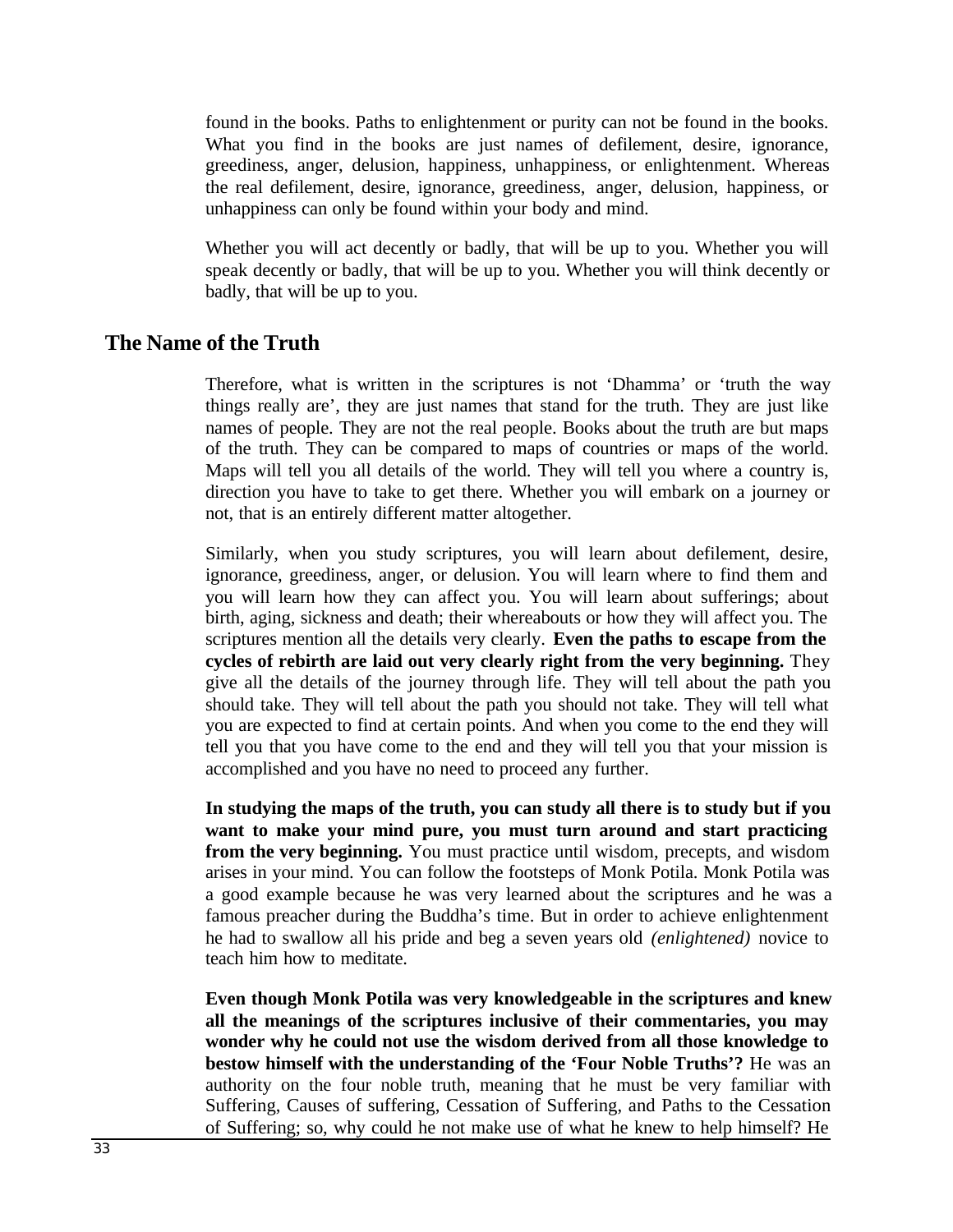knew all the verses, theories on practicing and steps to enlightenment, but why could he not make use of the knowledge that he knew so well to help him to attain purity?

**"As a mirror is useless to the blind, acquired knowledge will be useless if the person does not know how to utilize his mindfulness and wisdom". Wisdom will be useless to the mind that does not know how to think because it will be too dull to think of anything seriously.** It should not be hard for you to understand why Monk Potila had to swallow his pride and became a student of a novice.

The knowledge of the scriptures is like food, to practice them is like eating the food, and enlightenment is like being satiated. Therefore, it is necessary to study the scriptures before you begin to practice, just enough so that you can understand what the Buddha is trying to teach. Too much studying can poison your mind and make your ego to inflate so much. Pride is like a disease that no medicines can cure, once it has proliferated it will be like a balloon full of air, there will be no stone big enough to weight it down and make it get back to its former size. And like Monk Potila, too much knowledge can distort your view and give you a false sense of pride.

**As a serious practitioner, you must guard against complacency**. Complacency can come in many forms. You may think that you are still too young to die. You may think that you are still healthy and strong, wealthy enough, or knowledgeable enough so that nothing serious is going to happen to you. And in the mean time, you are going to enjoy yourself with all the fun that the world has to offer. With such thoughts, your mind will be kept very busy; so busy that you will have no time for meditation. And it is rather natural that the mind will be lured toward pleasures. But as a dedicated practitioner, you must strife to see that there is more merit in the 'truth' or 'Dhamma'. Let 'the truth' leads you toward prosperity. As for the wealth that you have acquired, you can enjoy it as far as your physical well beings are concerned. But now it is time to acquire medicine for the mind. If you let a matter of wealth become more important than a matter of healthy mind, you will be so distracted that your practice will suffer and will be plagued with discontinuity. Your will be forgetful and lack of concentration. In short, your practice will suffer when it lacks determination.

**Therefore, you need to emphasize on the determination.** You must be very determined in your analysis of all topics so that you can see them all in terms of sufferings, impermanence, or subjected to transformation. For example, if you use 'asubha'—'ugly' or 'repulsive' aspect of things as criteria in contemplating your body, you must determine to make the body be seen as sufferings, full of changes, or subjected to transform into earth, water, wind, or fire. If you choose to contemplate the body using birth, aging, sickness, or death as criteria, determine to present all the facts to the mind about each part of the body until you can see that the body is full of sufferings, full of changes, subjected to transform into earth, water, wind, or fire. You need to analyze as many parts as it takes in order to convince the mind. Make the mind see the relationship between each physical part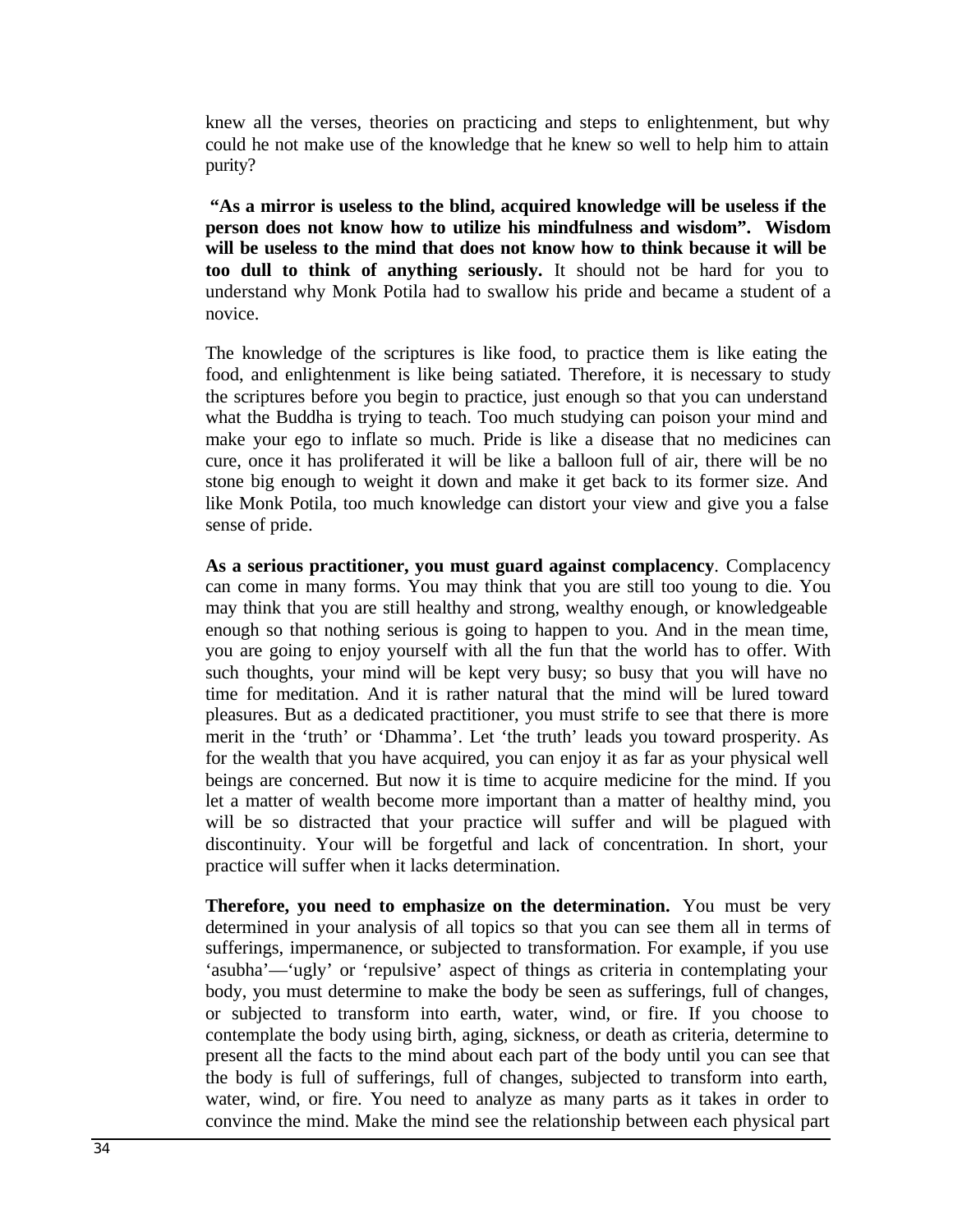of the body and the mind. Try to see where the feeling occurs when you experience physical suffering and when you experience mental suffering. It is important that you can differentiate between the apparent and the real origin of suffering using your own mindfulness and wisdom.

#### **Body and Mind**

You will find out that the body alone is incapable of suffering, suffering materializes only in a mind that believe that it is a part of the body. Without the mind, the body will never feel a thing, be it happiness or unhappiness. You can easily see that, as far as a body is concern, a dead body *which can not feel anything* and a body that is alive are still composed of the same materials, that is, earth, water, wind, and fire. So you can see that for feelings of happiness or unhappiness to occur to you, there must be a mind.

For example, if the eyes, ears, nose, tongue, or body feel anything, it is neither happiness nor unhappiness yet, it becomes happy or unhappy feelings only when there is a mind in your body to register the senses. Eyes, ears, nose, tongue, body are just bridges that will allow sight, sound, smell, taste, or touch to pass into the mind. And once the senses enter the mind, you will then be able to feel happy or unhappy. These feelings are called 'Dhammaromana' which simply means 'feelings of the mind'. Feelings in eyes, ears, nose, tongue or body are just raw data waiting to be processed or waiting to be recognized by 'the knower', *a nickname for the mind*, and then you can feel happy or unhappy.

If you still have a doubt then try to take a look at a dead body, it still has eyes, ears, nose, tongue, and a body, then it is logical to assume that a dead body can still feel happy, unhappy, hot, cold, or pain, etc. But you know for a fact that eyes, ears, nose, tongue, or body of dead people can not feel anything. Without the 'knower' or the mind, the body is incapable of knowing anything. In short, "For things or feelings to exist the way they really are, they have to pass through a mind. The mind, as a knower, must acknowledge them first before you can feel anything.

**Therefore, as long as you live, 'feelings of the mind' will materialize** *into happiness or unhappiness* **provided the mind must be there.** Whenever the mind is filled with love, lust, or craving; you will be dominated by love, lust, or craving. Whenever the mind is filled with greed, hate, delusion, defilement, lust, or desire; 'Dhamaromana' or 'feelings of the mind' will materialize inside your mind and make you feel greedy, hateful, etc. It is like a fire and its heat. If there is a fire in your mind, the heat in a form of feeling will be emanated from the mind. When your mind experiences something it does not like, it will be filled with suffering and that is how you will feel, internally and externally. When the mind is full of happiness, happy feeling will be emanated from the mind and your physical expressions will appear to be refreshing and merry.

**Feelings are effects that are taken places inside the mind and once they are expressed they can indicate the inner conditions as well.** They can be called thermometers of the mind. As thermometers can tell whether the sickness is severe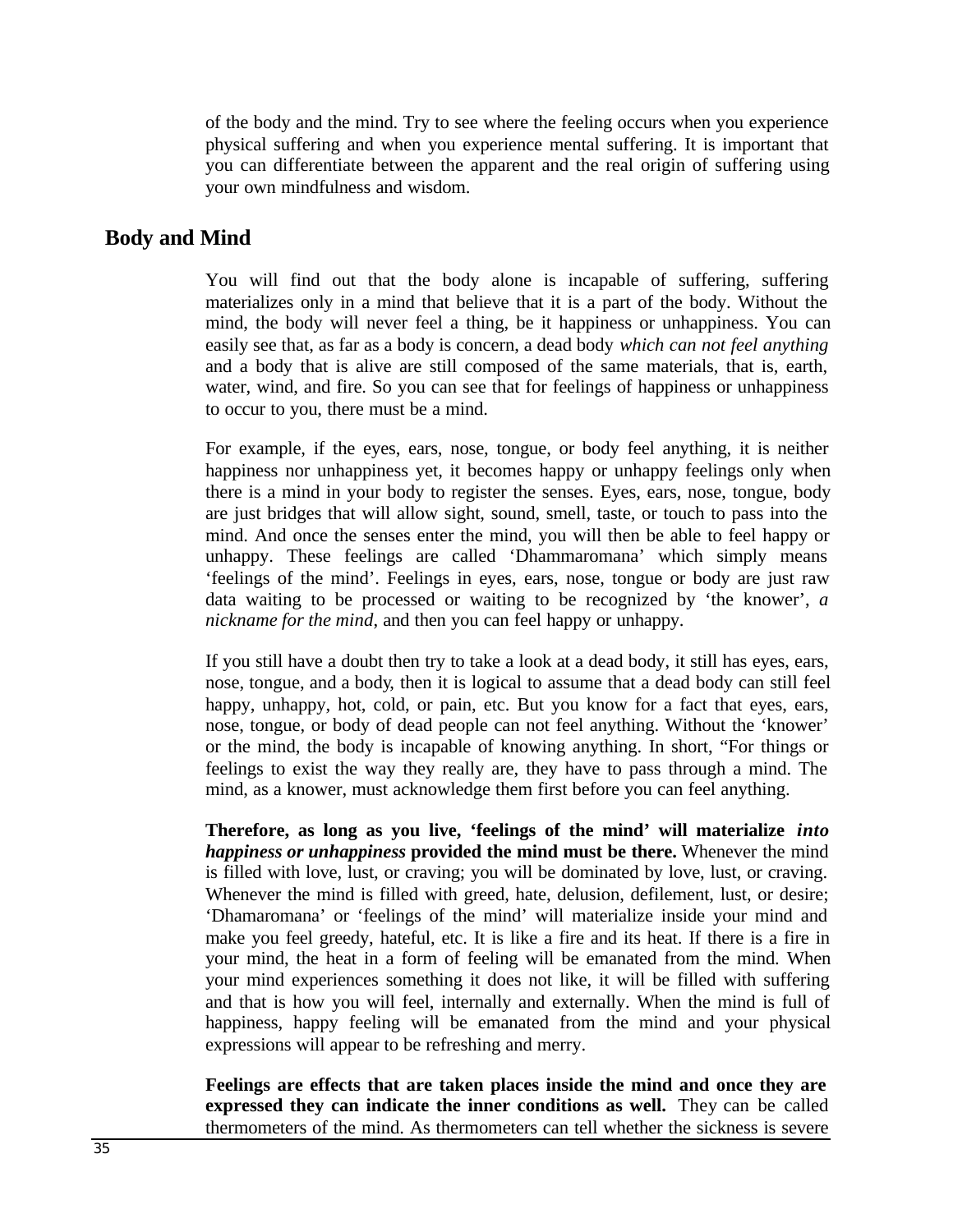or light, feelings can also indicate what your mind is subjected to. They also act like blood pressure machines, a blood test, or a urine test where the test can reveal whether a person is sick or not. Feelings will reflect how you feel inside, whether the mind is in a happy state or unhappy state, full of joy or full of sorrow. When you experience love or hate, it must be caused by what you see, hear, smell, taste, or touch; whether you will love or hate depends on whether the sense is pleasant or not.

**Now you can see that feelings are products that come straight out from the** mind. When your mind is full of delusions, it is because your mind is ignorant of the Four Noble Truths. Firstly, you are ignorant of such practices that can get you out of sufferings. Secondly, you do not even know that you are surrounded by sufferings. Thirdly, *you do not know why*, meaning that you are ignorant of their causes. Fourthly, *you also do not know how to get out of them*, meaning you are ignorant of the paths that will lead you out of sufferings.

In short, **you are ignorant because you fail to see things the way they really are**. To say it plainly, you have no insight in anything whatsoever that comes into your way in this world. But to say so is not quite true either because you do know very well how to dig your own grave or know very well how to set yourself on fire or know very well how to flow with the current of the world. In fact, you are such an expert in these matters and are very dedicated to them---so dedicated that if pulled by the ears, you will allow the ears to be torn away rather than loosening your grips on them. Even with the Buddha's or any Holy Ones' pleas, you will not listen, only listen to the voices of your own desire.

## **Right View**

When the practice yields fruits, the fruits will be the same whether you practice during the Buddha's time or nowadays because what you have to do are still the same. You still have to follow the eight-fold paths, known simply as Wisdom, Precepts, and Concentration. **The first path i.e. the 'right view' reigns supreme. With the right view, the rest of the paths, that is, thought, speech, action, livelihood, effort, mindfulness, and concentration will also be right.**

**If the 'view' is corrupted, the other paths that follow will also be corrupted. This is likening to a herd of bovines that swim across a river. If the leader leads them in a straight path, the rest of the herd would follow a straight path. If the leader leads them in a zigzag path, the herd would follow the zigzag path. If the leader gets sucked into a whirlpool, the rest of the herd would all be drowned. Therefore, it is very important to adhere to the right view -- view that will help getting you to any one level of enlightenment, resolute and bold and practice all the necessary steps seriously so that your mind will be quenched of ignorance and become filled with wisdom.** Darkness of ignorance must be erased with a light of wisdom. If there is a dark corner in your mind, you must insert wisdom in there so that it can be lighted up and become full of wisdom.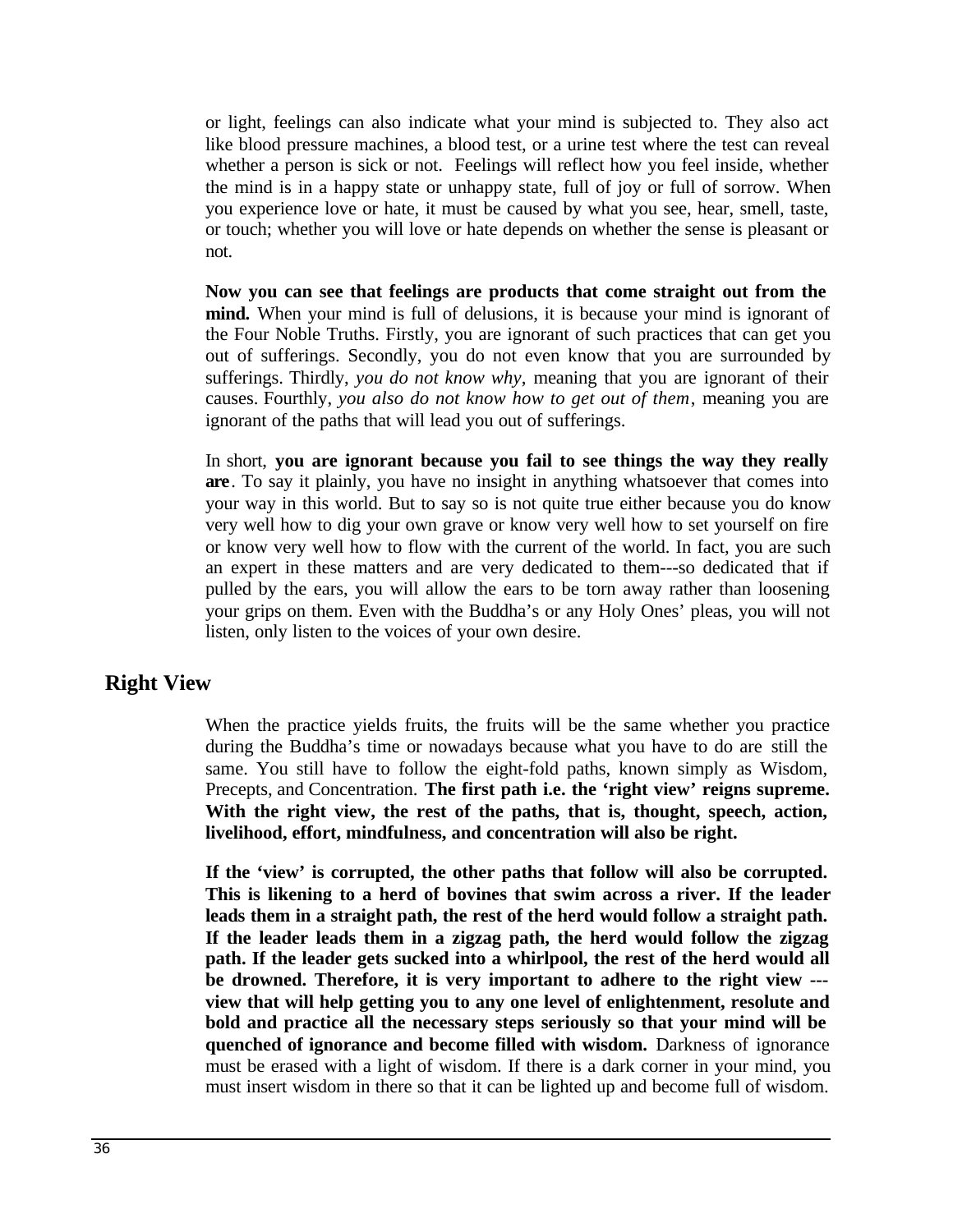Make the mind sees things the way they really are so that the 'true knowledge' or 'Vijja' can be said to exist in your mind.

**'True knowledge' will make the mind knowledgeable and clever so that it can judge whether things are right or wrong. In the past, the mind could not tell the differences because it was kept in the dark for so long. Once the darkness of ignorance is eliminated, the mind will be able to see things the way they really are, both within oneself and outside of oneself. In this condition, the mind is said to be full of 'Yana', meaning that it can now see and know things the way they really are. There is nothing to obscure its view and there are no secrets that are kept hidden from the mind any more. Everything in the world will become very transparent to you.**

**With the mind equipped with cleverness of wisdom, it will be difficult for defilement and desire to fool or delude the mind. With this cleverness, it will enable the mind to see things in term of causes and effects.** With the new visions, the mind will know all the old tricks because it was fooled by those old tricks for so long. The mind will understand those dirty tricks well because it was the one that suffered. Besides, all the nice things that defilement and desire bring never last very long. They give you the gift of birth so that you can go through aging, sickness and death. **Once born, there is nothing that you can cling to as 'you' or 'yours' at all. Even wealth that you have acquired, be it small or large, will be yours only if you can wake up each morning; soon you and those things will be separated.** When the mind and wisdom arrive at the same conclusion, it will be natural for the mind to want to pull away from the quagmire of life and terminate all sorts of friendly relationship with defilement and desire. Let this spells the end of a dubious relationship between the mind and defilement and desire for good.

**Up to now, the level of wisdom that you use in contemplating body or feeling is just an ordinary wisdom.** Even though it is ordinary it is very real because it can make you see things the way they really are. If you speculate, you will speculate the way things really are. If you contemplate, your conclusion will be the way things really are. If you use this wisdom in an imaginary perception, your imaginary perception will be based on the way things really are, which can be called 'true perception'. This 'fundamental wisdom' will act like a bridge that will take you across into **'Vipassanayana' or 'knowledge that enables you to know and see things the way they really are'.**

 *[Below, you will find many uses of the words 'coarse' and 'refined' wisdom. 'Coarse' refers to a quality that belongs to something physical, for example, parts of the body, a piece of rock, etc. 'Refined' refers to a quality that belongs to something mental, for example, memory, feeling, etc.]*

#### **Wisdom**

Coarse wisdom is a wisdom that is associated with coarse level of concentration. Coarse concentration is a concentration that is associated with coarse wisdom.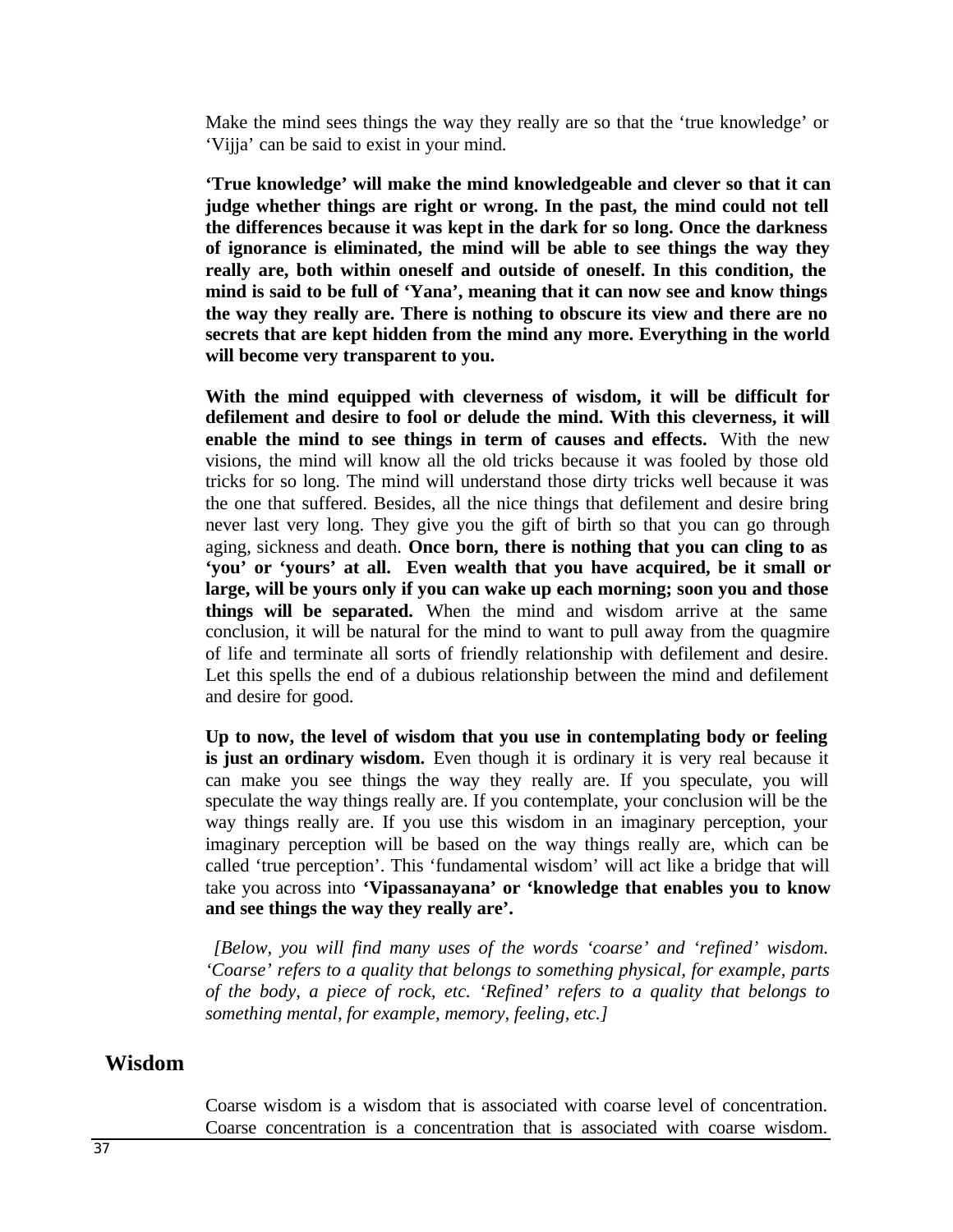Coarse concentration and coarse wisdom are like parts of a living tree; they are not very useful as such.

If you want to make them useful like materials to build a house, you will have to cut the tree down and saw it into small pieces. Before you cut it into pieces, you will have to calculate its volume and decide how many poles, rafters, floor supports, floorboards; sidings, etc. will be needed. Then, you can proceed to cut the tree into pieces. After cutting, you will have to them planed before you can use them in a house.

In building a house, you will have to have plans drawn up and calculations made, then have someone who know how to read the plans to build a house. But in this case, make it you who will draw the plans, do the calculations, read the plans and build the house, all by yourself. When the house is finished, it will be you who will live in this house. Here you can imagine people who do not own houses; they will always have to depend on others for places to live. They will never know how long they will be allowed to stay, will they?

It is the same as when you have to hide in a cloud's shadow to avoid sunlight, you will never know how long that will last. When the cloud moves away, you will suffer from the heat again. **Similarly, if you are a person who has no wisdom, the best you can do is to depend on other's wisdom by listening to them but that will be temporary. When the words of wisdom end, your knowledge will come to an end too because there is not enough wisdom in you to absorb the truth into your mind. You mind will always remain ignorant because there is no wisdom to make you see things the way they really are.**

You can hear all of the truth but it will not register in you because there is no wisdom to retain it. It is like rain that falls down from the sky, it will all go to waste when there is nothing to collect it. Even if it is being collected but nobody makes use of it, the result will be the same.

**Refined wisdom uses coarse wisdom as a basic structure to develop from. It will take all the cues from coarse wisdom and develop along those lines.** You will find that in building up all the fundamentals with coarse wisdom, you will go through plenty of successes and failures. There will be times when you have to advance and there will be times when you have to pull back but you must keep trying without giving up. You must not expect practicing to go smoothly all the time.

It is pretty much like building a road. People can not build a road by just simply laying down asphalt or concrete surfaces right away. They will first have to survey the route, then employ various kinds of small and large machines to cut a rough path through all the forests and all the jungles. After that they will bring in stones of all sizes and bulldoze them into places, run compactors over them and smooth them with graders, until the path is finally ready to be surfaced with asphalt or concrete. As such, you will need coarse wisdom to be the base for which refined wisdom can be built upon.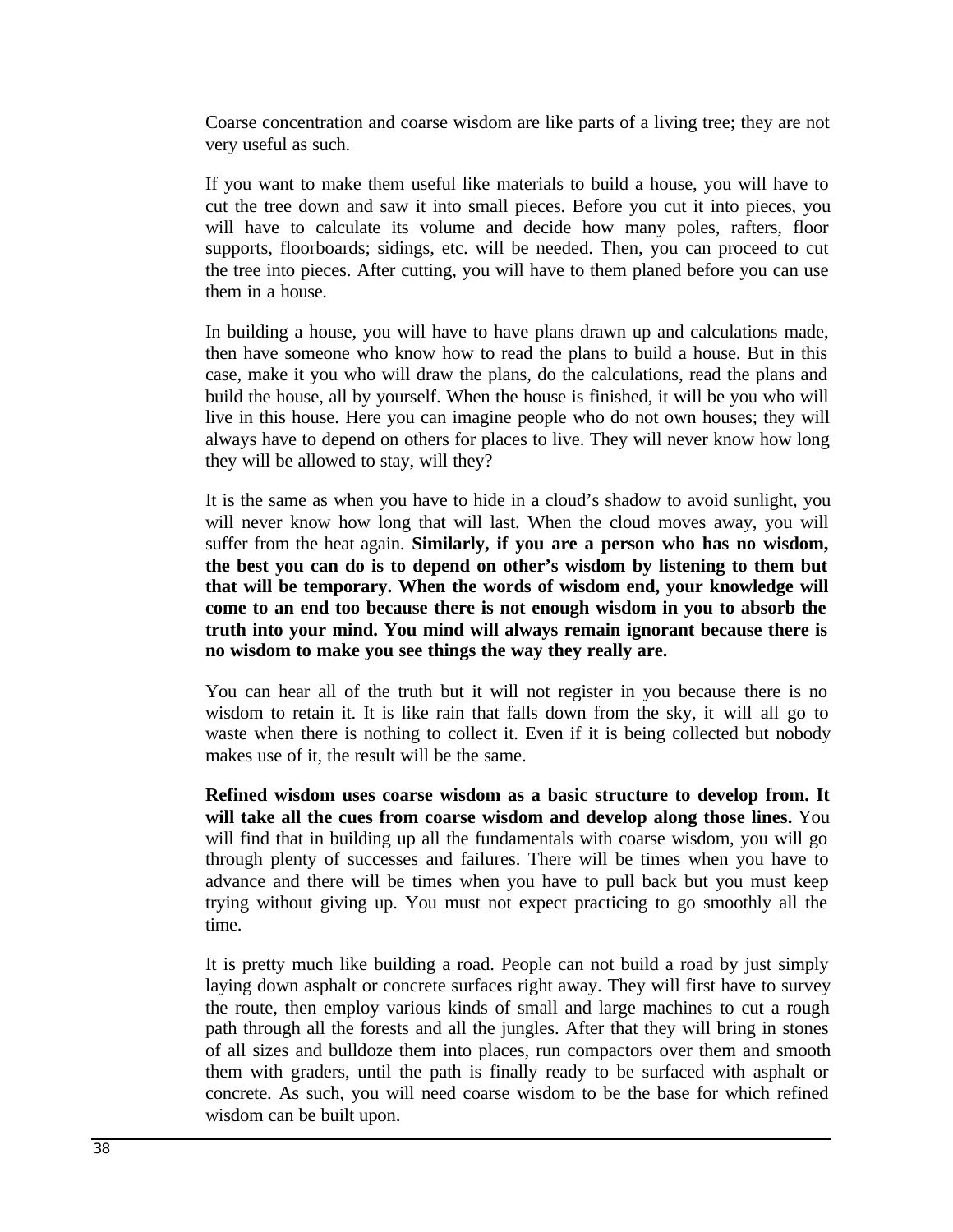Just like a policeman, when he is a rookie he will have to work very hard and do all the right things that will instill fear into the criminals' hearts. With good results, he will be promoted to higher ranks. From a private, he will become a major, then lieutenant, then captain, and so on, until one day he will become a police chief. The same idea applies to a coarse wisdom. Even though it is coarse, it is full of reasons. When it is pursuing after the truth, it will be full of reasons and its reasoning will be based on the three common characteristics.

**If you use ordinary wisdom to contemplate things very often, ordinary wisdom will become refined with time.** This is like a writing skill, the more you write the more skilful you will become. The more you exercise your wisdom, the more you will see things the way they really are. You will see things the way they really are because you will perceive them as they really are, that is, as sufferings, subjected to changes, and subjected to transformation. The more you perceive things in this fashion, the more refined your mind will become.

Your mind can be compared to a mango fruit. When a mango first appears, it is just a small green dot, the size of a match head; it will grow bigger as time goes by. It will continue to grow until it becomes fully ripe. It was very sour when it was small, but when it is fully ripe it becomes very sweet naturally. The same goes for an ordinary wisdom, it will start out very little. You will have to wade through plenty of successes and failures. Your power of concentration will not help much since it is still quite weak, liable only to collapse under pressure. But still, you must persevere and fight on with whatever that you have and try to look after yourself the best you can.

This is just like a baby when it is learning to walk. It will have to spend a lot of energy just trying to stand up. Then it will go through a lot of falls, backward and forward. But after a while, it will be able to stand on its two feet. And after some walking practices, it will be able to walk like an expert. Your concentration and contemplation practice will be the same.

The Buddha or any of the enlightened ones also had to face the same difficulties. Before they could become the enlightened ones, they had to endure many dangerous encounters in which they had to gamble with their lives in order to gain knowledge. In the beginning they all had to make do with ordinary wisdom and ordinary 'firmly-determined' concentration. But equipped with the right views and the right thoughts, ability to ward off complacency, unbending determination, they spent most of their time and energy contemplating all living or non-living things with ordinary wisdom so they could see them in terms of sufferings, subjected to changes and subjected to transformation. They would try to exercise their mindfulness and wisdom to the utmost so they could see things in the world the way they really were. Whether they were inside or outside, whether they were near or far, whether they were physical or mental, whether they belong to oneself or others; those things would be viewed in terms of sufferings, subjected to changes, and subjected to transformation. At the same time, their minds would see the truth along with wisdom. Here, you can see that ordinary wisdom can even make the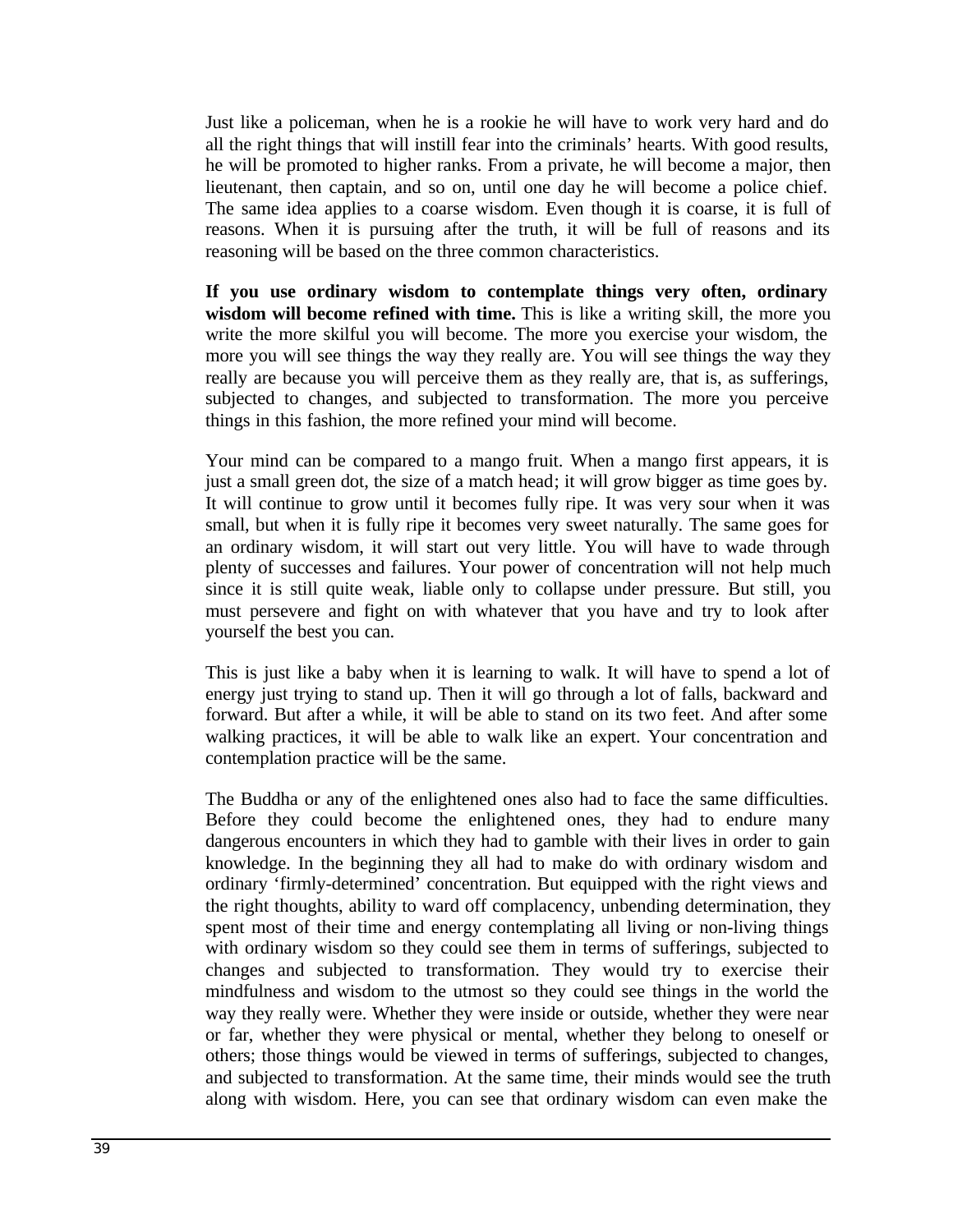Buddha and his disciples become pure and give them chances to set good examples for all of us to follow until today.

**Therefore, all you need in your practice will be just this ordinary wisdom.** You use this ordinary wisdom to explore and unearth the truth from things around you. The more the mind learns of the truth, the more it will be conscious of its mistakes and delusions. The more the mind learns of the truth, the more it will accept the truth from wisdom. The more the mind learns of the truth, the more it becomes knowledgeable and clever. As such, it will become ready to purge all the views that have been brewed inside the mind for so long.

As the mind becomes saturated with enough truth from wisdom, the level of insight will proliferate into that of 'intermediate concentration' and 'intermediate wisdom'. At this point, the mind will attain deeper calmness and its determination will become more concrete than ever before. As wisdom becomes more prominent, it enables the mind to see sufferings as sufferings; see all the changes that are taking places in all things, living or lifeless; see that one's body as well as those of others are nothing significant whatsoever.

**The reason that the mind attains such an insight is because the mind and wisdom can both know and see things the way they really are.** Like a person who has a good sight with a torch in his hand, he can go anywhere or do anything. That is because he can see things clearly. Even if there is a poisonous snake or an elephant or a tiger in his path, he will find a way to scare them away.

With wisdom, it is like having a knife or a small gun in your possession; it will make you feel secure when you are on a journey. With wisdom, it is like traveling with a big group of people so you do not need to run when you spot some thugs or robbers. Similarly, when the mind is full of strength and wisdom, it will be ready to confront defilements and desires. Regardless of where you are or under whatever circumstances, the mind will always be alert and full of determination to learn the truth about sufferings, the causes of sufferings, and where sufferings take place.

## **Cause and Effect**

Intermediate wisdom is to be used to teach intermediate mind. When the mind surrenders to reasoning of wisdom long enough, it will see life in terms of causes and effects---especially, harmful and dangerous effects. Whenever that the mind indulges in pleasures of the senses, intermediate wisdom will pick those pleasures as samples to illustrate its point to the mind by pointing out all the wrong thoughts that entered into the mind. Intermediate wisdom will keep going over the occurrences again and again until the mind becomes too scared to be involved with pleasures.

Wisdom is like a herdsman who tends a big herd of cattle. When a cow strays into the jungle he brings it back. When a cow strays into somebody's field for its meal, he beats it up until it changes its bad habit. Similarly, in order to teach the mind,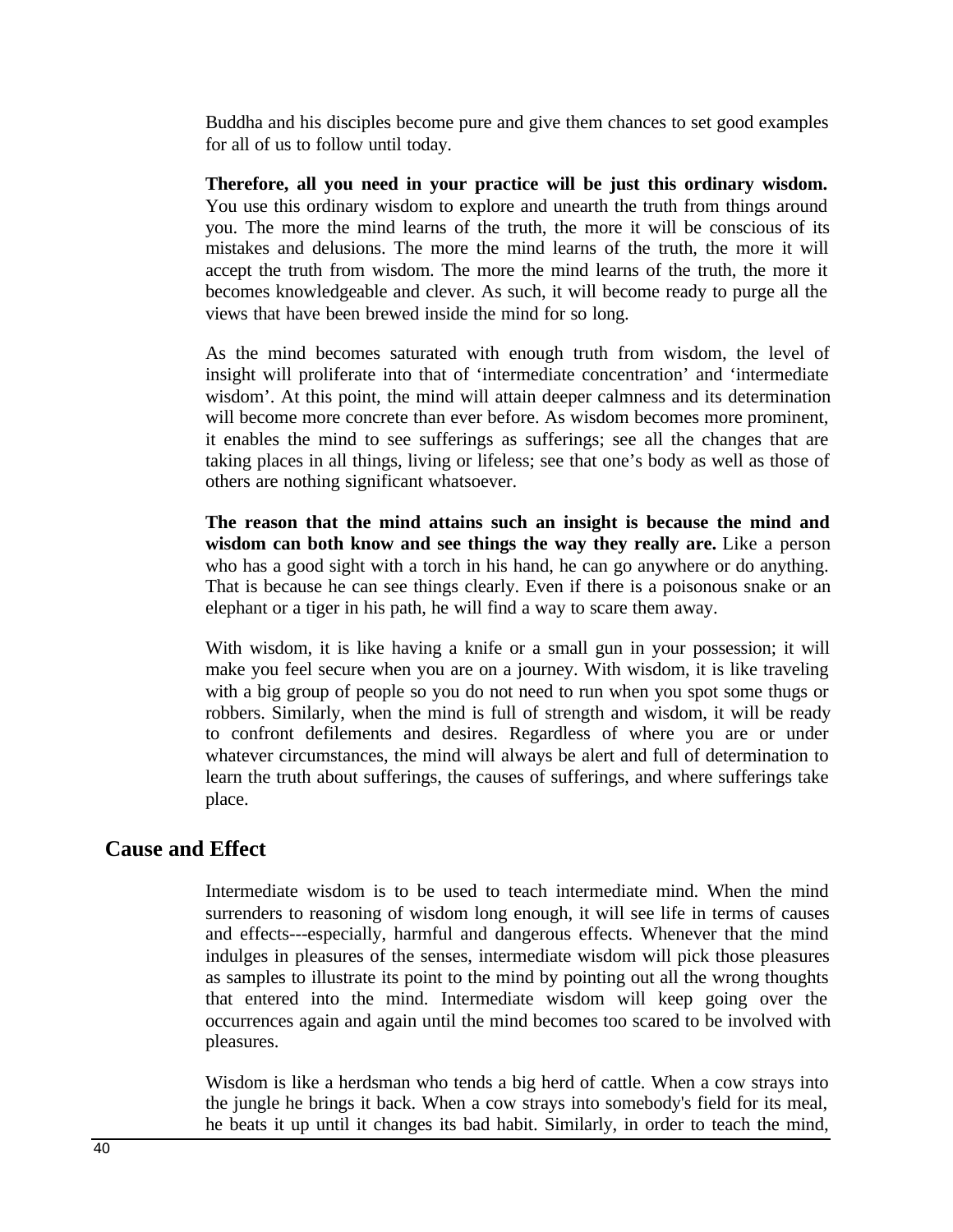wisdom will assume the same role. Each time the mind is having thoughts that will lead you astray, wisdom must put in some hard words to the mind right away. If the mind is lured into delusion concerning sensual pleasures, wisdom must give it a reprimand. If the mind is having nice thoughts, for example, it wants to do a sitting meditation; wisdom must offer encouragement.

Whenever there are thoughts going on in the mind, mindfulness and wisdom must be vigilant in order to inform the mind whether the thinking is right or wrong. Such is the duty of wisdom---knowing everything that is going on and also knowing how to deal with anything that comes up inside the mind. **Hence, when the mind becomes enchanted with anything, wisdom uses the pleasures derived from such encounters as testimonies to convince the mind by making the mind see what adverse and dangerous consequences the pleasures can bring.**

#### **A Stone On Top of Grass**

Refined wisdom is to be used to teach a refined mind. A 'refined' mind refers to a mind that contains thoughts that are so refined, mainly concerning unwholesome thoughts associated with pleasures derived from sight, sound, smell, taste, or touch. They are usually hidden deep inside the mind i.e. not showing as physical expressions or speeches, which are coarse. You can investigate refined thoughts only when you get yourself into a state of deep concentration or absorption, or smapatti (the highest level of absorption).

The problem is, once you are under absorption or smapatti, all you will experience is physical and mental bliss. When the bliss gains strength it will hide defilement and desire completely. It is like placing a stone over a patch of grass. As long as the stone is there, the grass will not grow, but once the stone is removed, the grass will start growing again. Usually, when people get into absorption or smapatti, they usually do it for the purpose of attaining calmness of the mind and to overpower the pleasures of defilement and desire. But once they can suppress defilement and desire for days and nights for a long period of time, they will tend to think that defilement, desire, and ignorance has been eradicated. Cloaking in all the bliss, they will not want to think anything at all. Without thinking, wisdom will go into obscurity. It is like when you are not sick, you will have no need for medicine.

#### **The Knower**

When the mind is very calm, its thinking activity, of which wisdom forms a part, stops. In such condition, defilement and desire can lurk around inside the mind undetected. Defilement and desire are like tigers or snakes that live in a deep cave, they only come out to catch preys when they wake up. Similarly, once the mind wakes up from the calmness, defilement and desire will reappear into the world again in order to devour sights, sounds, smells, tastes, and touches. With a refined mind, you will need to use refined wisdom to investigate and dig out defilement and desire from their hiding places inside the mind. The things to use in your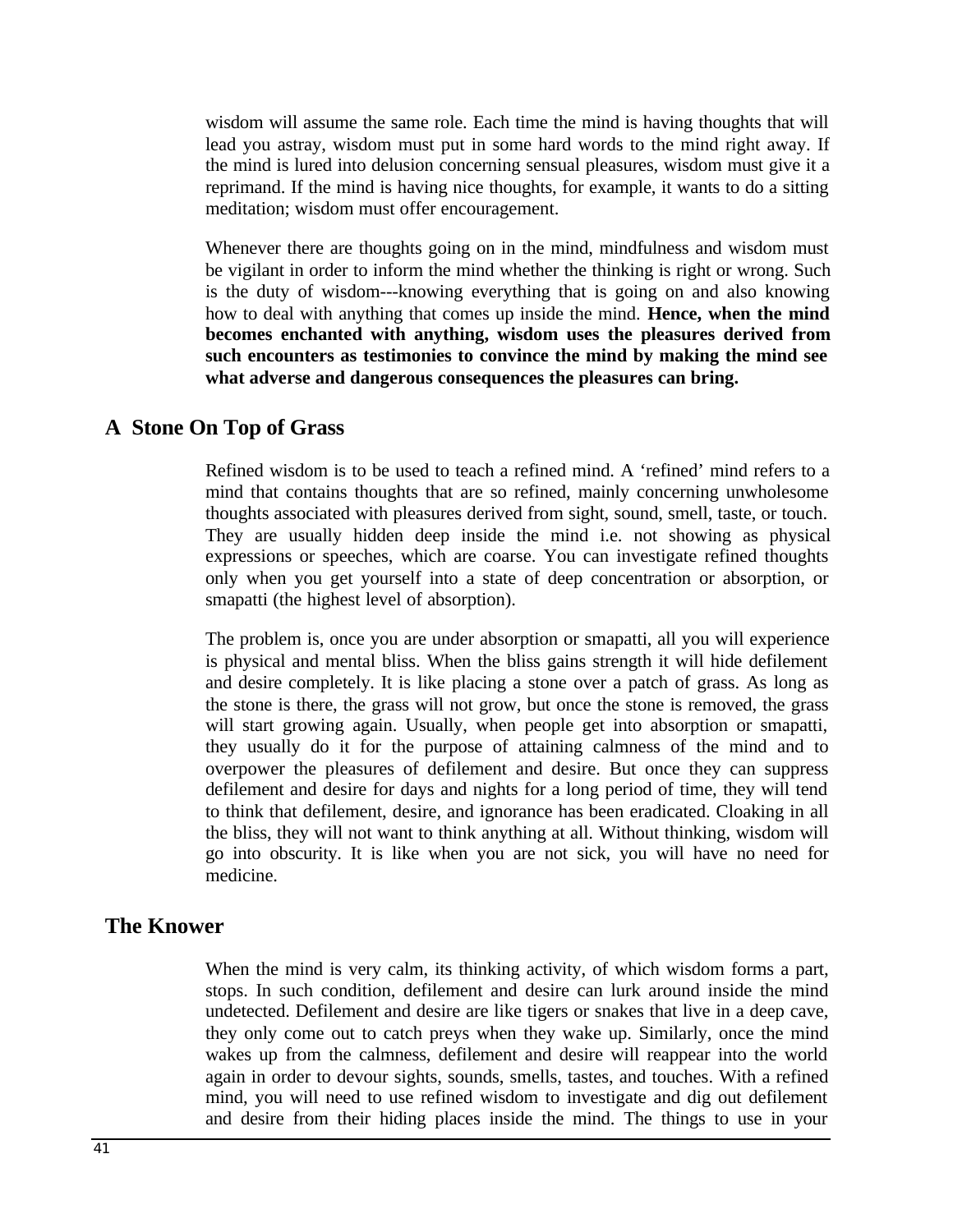investigation will always be the same i.e. mindfulness, wisdom, and the knowing part of the mind or 'knower'. **Calmness in absorption or smapatti obscures the presence of defilement and desire;** therefore, you must get off the calmness before wisdom can investigate defilement and desire. It is like you must remove the dressing of a wound before you can dress up the wound.

**When you are ready to investigate the truth concerning defilement, you must leave the state of calmness first and then start to investigate. You can use the technique similar to the one when you want to catch a lizard that lives in an anthill with six entrances. First, you have to seal off five entrances leaving the sixth opened so that there is a way for the lizard to come out when it is hungry, then you just watch that entrance and wait. When the lizard pokes its head out far enough, you grab it tightly by the neck; tie a rope around the neck and then drag it out of the hole. Afterward, seal the hole up so the lizard can not go back in again.**

#### *[In Buddhism, a mind is counted as a sense so there are six senses altogether viz. sight, sound, smell, taste, touch, and feeling. Hence, the six holes.]*

**Similarly, when the mind is in a refined state, the above technique must be used to catch defilement and desire. Shut out other senses and focus your mindfulness and wisdom on the mind. If you do not know where to locate the mind, you can focus your mindfulness and wisdom on a feeling instead. When you get the feeling focused, it is the same as focusing your concentration on the mind.**

A feeling will lead you to the mind---a name for a 'knowing' entity or an element capable of 'knowing'. Here is the place where practitioners will give anything to know and see. This is where defilement, desire, and ignorance originate. **This is an entity that will take up a 'life-form' and starts a 'birth'. This is an entity that will experience the resulting happiness. And this is an entity that will experience the resulting suffering.** It is this entity that will be born in heaven(s) or Brahman-sphere(s). It is this entity that will go to hell(s). It is this entity that will be born as Peta (hungry ghosts), Asurakaya (frightened ghosts), or animals. It is this entity that will become people who flock into cinema halls, theatres, beer gardens, or lunatic asylums. It is this entity that will become people whose preoccupations are to procreate sons, daughters, nieces and nephews into this world.

Thus, when you practitioners have discovered the place where 'Ignorance of Reality' originates; or to state it differently, you have found the **mind that is full of delusion**; you must then proceed to use your wisdom to re-educate the mind. Make it learn about past mistakes. Make it learn about adverse and dangerous consequences. Make it learn to stop being so difficult and assertive. Make it learn to stop the enthusiasm in carrying out worldly activities. You know that for lions or tigers, if they are trained well, they can be made to do a lot of useful things. Similarly, you can use wisdom to train the resisting and wild mind which tends to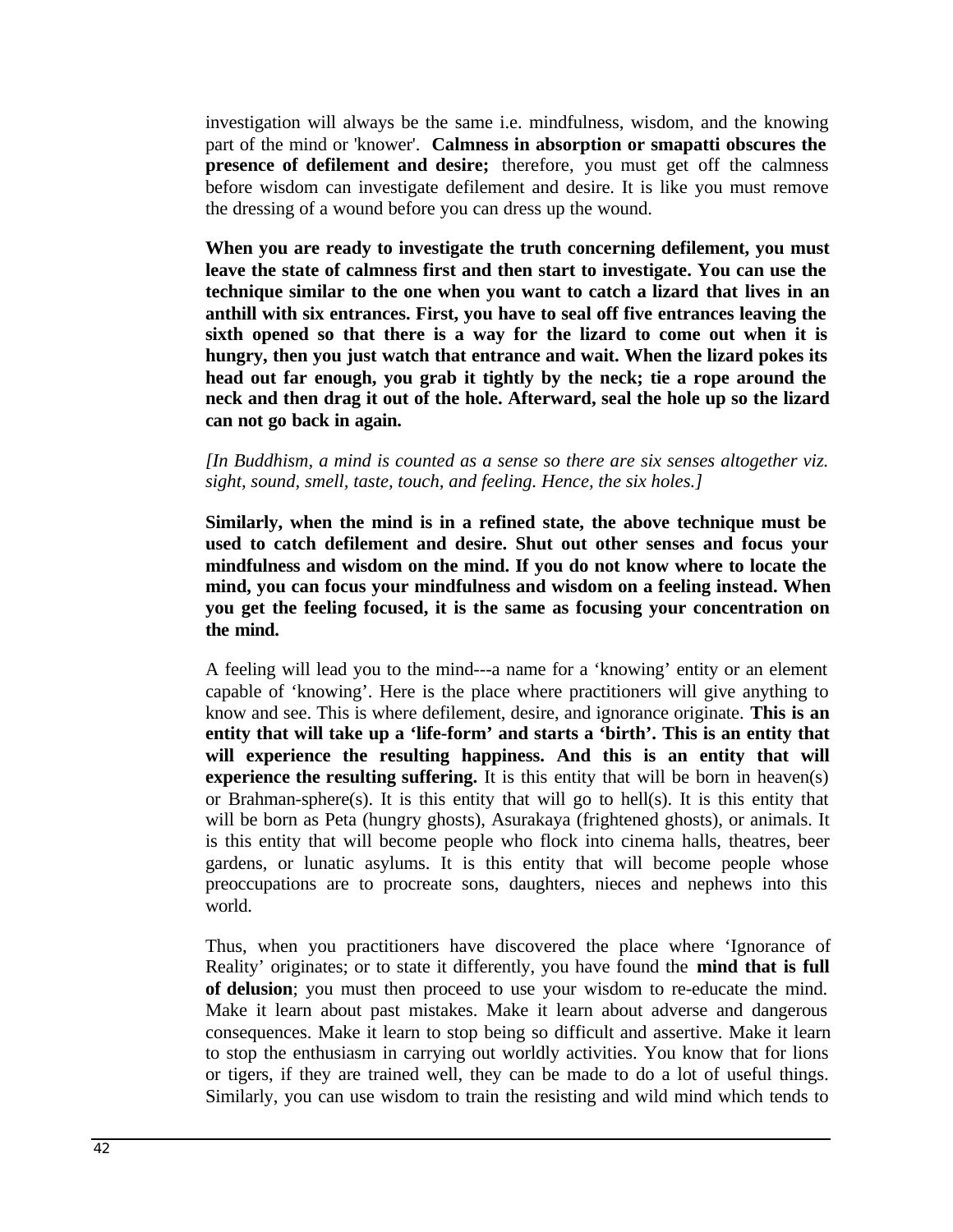corrupt the world or putting the world on fire and turn it into something useful. If you can do so, you will be doing the world a great service.

**For the above reason, you must let wisdom works on the mind, teaching it and training it, so that it becomes clever and able to comprehend the knowledge of causes and effects. Let wisdom dig up whatever that the mind does not know and make it known to the mind. Let wisdom uncover whatever that is hidden inside the mind and bring it out in the open so the mind can see.**

**With the ability to 'know' and 'see' things the way they really are, the mind is said to have acquired 'Nana-Dassana'.** This is 'wisdom' in the real sense. This is the mind that is full of wisdom. What wisdom knows and sees, the mind also knows and sees. When wisdom views the body as Earth, Water, Fire, or Wind; the mind also views it as such. When wisdom views the body as a collection of hair, body hair, nails, teeth, skin, flesh, sinew, bone, marrow, spleen, heart, liver, lung, colon, intestine, new food, digested food, bile, phlegm, lymph, blood, etc.; the mind also views them as such.

In addition, wisdom and the mind will be in agreement as to the fact that the body is dirty, unclean, and ever decaying. They will know and see all there are to know and see until both are convinced that the body is nothing significant whatsoever. They are in agreement because they can know and see through physical sufferings, mental sufferings, changes that are taking place in all parts of the body, that once the body transforms into something else it will no longer be oneself or anybody, and that the body is bound to go into transformation. As of this stage, the mind now knows and sees things the way they really are and what it knows and sees it is very sure that it knows and sees the 'truth'. **When the mind knows and sees the body the way it really is, the belief that body is the Self will diminish forever because it knows that the body is just a temporary residence of the mind.**

## **The Body**

The body can be viewed in terms of its five aggregates comprising of body, feeling, memory, imagination, and sensory consciousness. Body is nothing but earth, water, wind, and fire combining together. Whereas feeling, memory, imagination, and sensory consciousness are mental factors. Mental factors are reflections of the mind in the same way that a light is a reflection of a fire. 'Feeling' or 'Vedana' denotes happiness, unhappiness, or neutral feeling. It comes into being when the mind experiences something it likes, dislikes, or neither likes nor dislikes. When you like something, it is because 'sanya' or 'memory' brings up image, sound, smell, taste or touch that makes you feel good and that makes you happy. With 'Sankhara' or 'imagination', it will enhance and create new senses in ways that will give you pleasures, and with the pleasures, happiness. You can see things with your own eyes or hear voices with your own ears; if you like them you will be happy. In a lifetime, you will encounter plenty of happiness. So when happiness occurs, try to contemplate it with wisdom: what is it that makes you so happy? For how long will it last? Soon, when happiness begins to fade, note the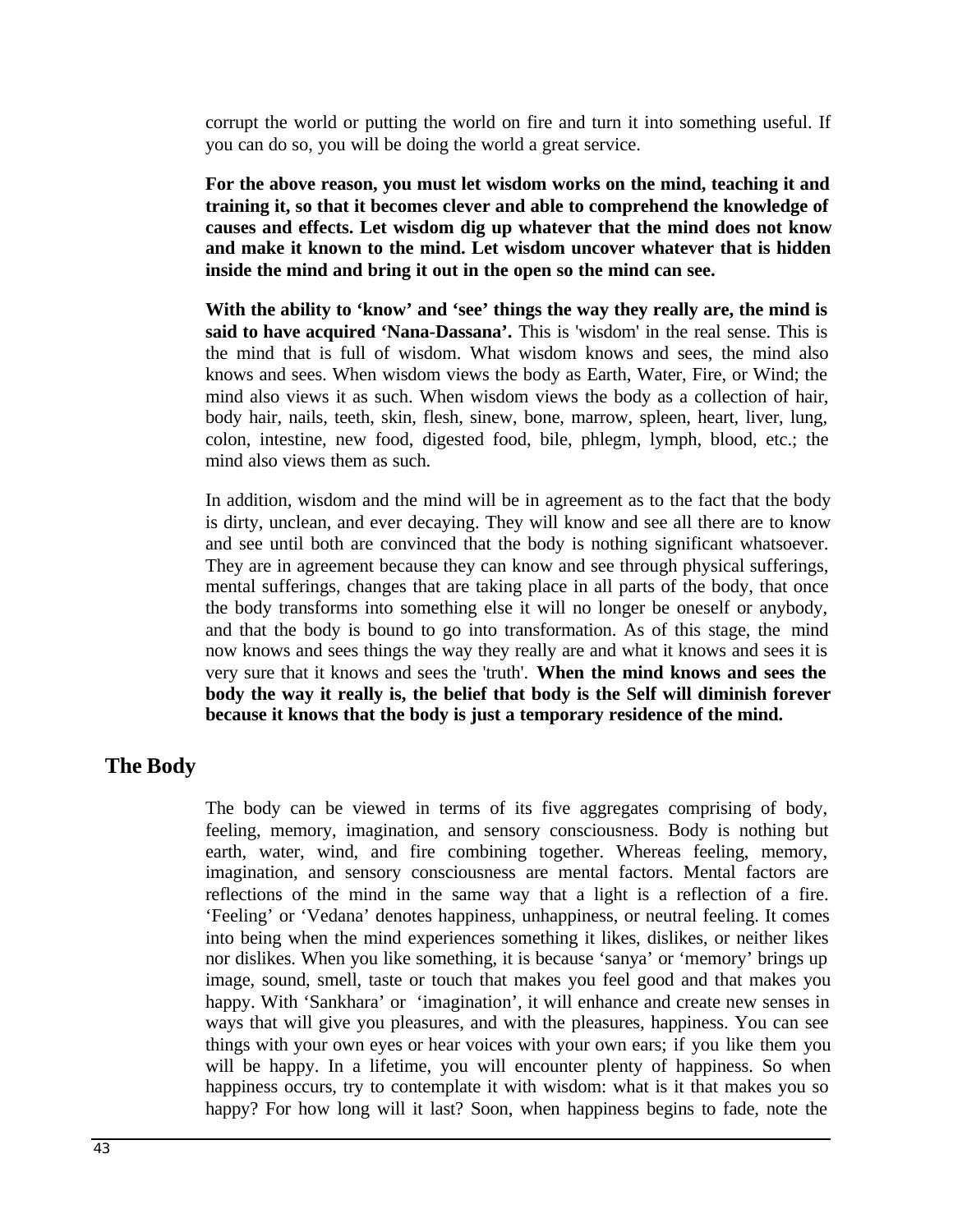change. When happiness disappears, note the presence of unhappiness that arises from the lost of happiness.

## **The Mind**

As for 'memory' or 'sanna', you will note that you tend to recall things you like. Once something is recalled, 'imagination' or 'sankhara' will make things grow in your mind, adding a little bit of this, adding a little bit of that, so you can feel good. As the mind enjoys all the pleasures, defilement will create more and more makebeliefs in order to keep the mind captive in the delusions. An insignificant episode will be made to look very significant and full of history. Good feelings in the past can be revived and improved upon. Old images can be altered into something different; new characteristics can be added, size can be altered, colors or textures can be added on. You can make something not so beautiful into something beautiful, something not so good looking into something good looking. You can make the images do whatever you please as long as defilement in your mind tells you to do so.

If the scenes in your mind are compared to movies, they will be world-class movies; if they are compared to plays, they will be world-class plays; if they are compared to musical groups or dance halls, they will be world-class musical groups or world-class dance halls. Defilement always understands what the mind wants so it can always provides the right actors, actresses, comedians or villains that will please the mind. As time goes by, the mind will be so deluded that it can not distinguish between delusion and reality. Whatever scenarios defilement put you in, you will always react to them appropriately. **This is why defilement, desire, ignorance of reality, and the mind enjoy such a good relationship for a long time.**

But no matter how desperate the situation may seems, you must give mindfulness and wisdom a chance to let the mind know and see things the way they really are. The mind needs to know the truth about the worldly happiness and unhappiness that people seem to enjoy so much. Once it can see that happiness is the root cause of unhappiness, or say it differently, they are just the two faces of the same coin; then, the mind will not cling to happiness so tightly as before. The more it reflects the truth, the more the mind will become wearied of worldly happiness because there is not enough happiness to outweigh suffering. You can consider what the world praises so highly about viz. wealth, status, fame, and happiness. These are very desirable commodities by any world standards. People will do anything to acquire them and so are you. You will be so happy when you get what you want, and you will suffer a lot when you do not. The agony when you lose whatever wealth, status, or fame you have acquired will be a lot worse.

## **All Happiness are Unhappiness**

This is because there is no such a thing as permanent happiness. All happiness that we know of is always tainted with poison. Nobody in this world will ever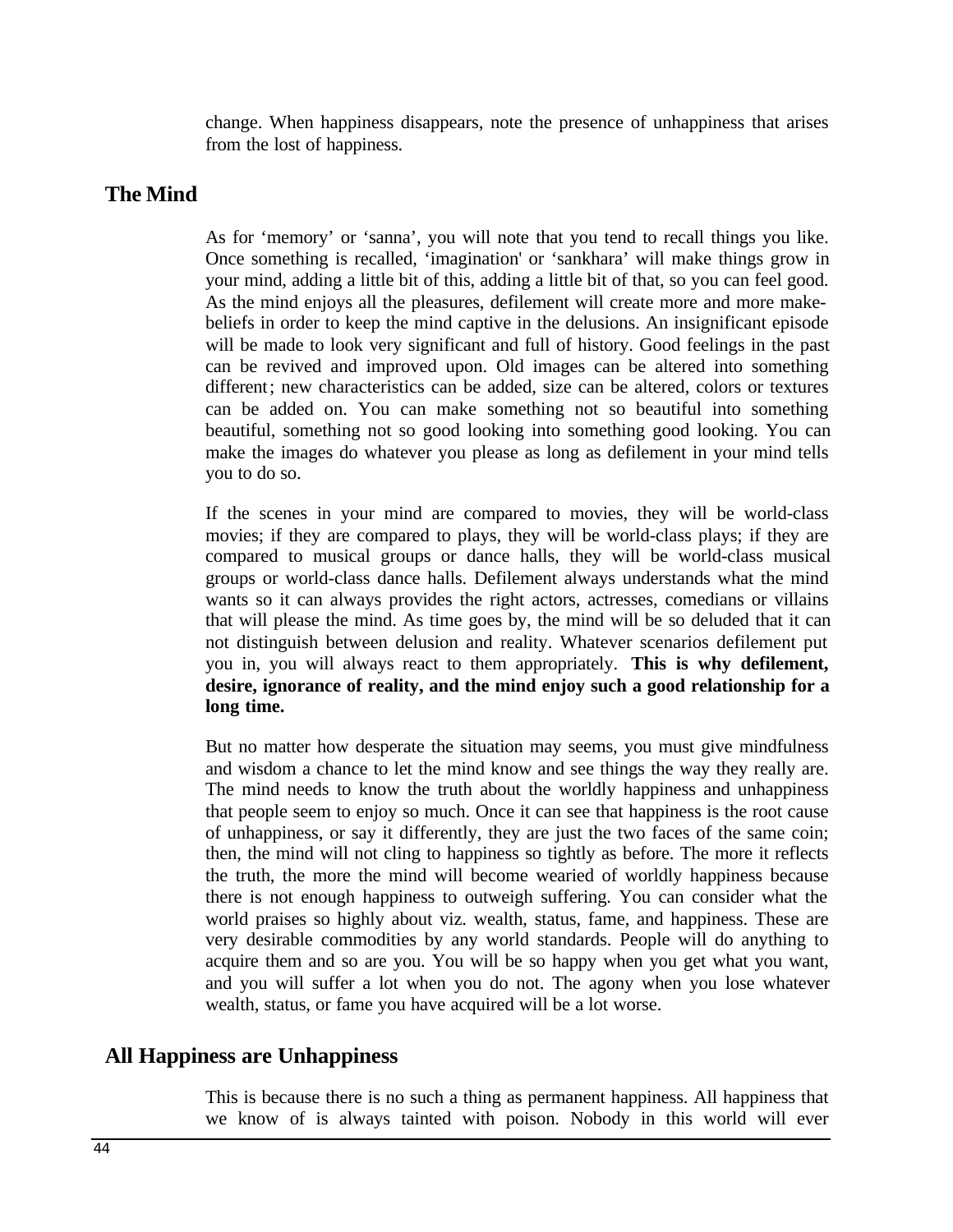experience permanent gratification. Look at your own desire; you will always want something that even you know is impossible! For examples, when you are happy, you will want it to last indefinitely. When you possess wealth, status, or fame, you will want it to stay that way forever. Once born, you will never want to grow old, sick or die. You never want physical or mental suffering. You never want punishment. You never want to be revenged. These are your desires, but will they ever be possible? Will you ever get what you want? Will you ever get anything just because they are in your dreams? *You probably know by now that* there is no such a thing as total happiness!

What you perceive as total happiness always ends up as total suffering. You have been searching for total happiness for all your life but you have not succeeded, yet you will try for more in your future lives; but it will be like this present life. These are some worldly facts; **"If one is looking for happiness, all one will find will be sufferings in the end. If one is looking for an easy way out, all one will find will be nightmares in the end".** The Buddha suggests, **"If one is looking for happiness, one must use suffering as a path to get there. If one is looking for a better station in life, one must know both, suffering and everlasting happiness."**

With a refined mind and wisdom that goes with it, whatever that you contemplate you will know and see things the way they really are. You will see through anything, be it happiness or sufferings---within oneself and others. What you see now can be applied to the past, present, or future in that everything in this world is subjected to arising and then subjected to passing away; there is nothing in the world that is not subjected to impermanence. Whether it is a living or non-living, tangible or intangible, if an entity is conditional to previous causes, it will be subjected to changes and subjected to transform into something else. To say it differently, 'you' or 'me' exists in term of human, small animal or large animal only temporarily. Once the present form *transforms into something else or eventually into earth, water, wind, or fire*, then, there is absolutely nothing that one can claim to be 'yours' or 'mine' at all.

## **The Known Mind**

The mind thinks in this fashion because this is the mind that can see everything in terms of the three common characteristics i.e. see things the way they really are. Coupled with understanding, the mind is said to possess 'Nana-Dasana'---'to see and to know at the same time'. When the mind knows and sees things the way they really are, it means the mind knows and sees that all things, living or non-living, are nothing but earth, water, wind, and fire, subjected to causes and effects, subjected to imagination. Whether things are internal or external, coarse or refined, near or far, they are subjected to sufferings, changes, and transformation. When both the mind and the wisdom know and see things the way they really are, this spells dooms for all forms of defilements, desires, and ignorance of reality and places them in a bad predicament. While they are running scared, they also have no places to hide because this time wisdom has a plan set up in order to get rid of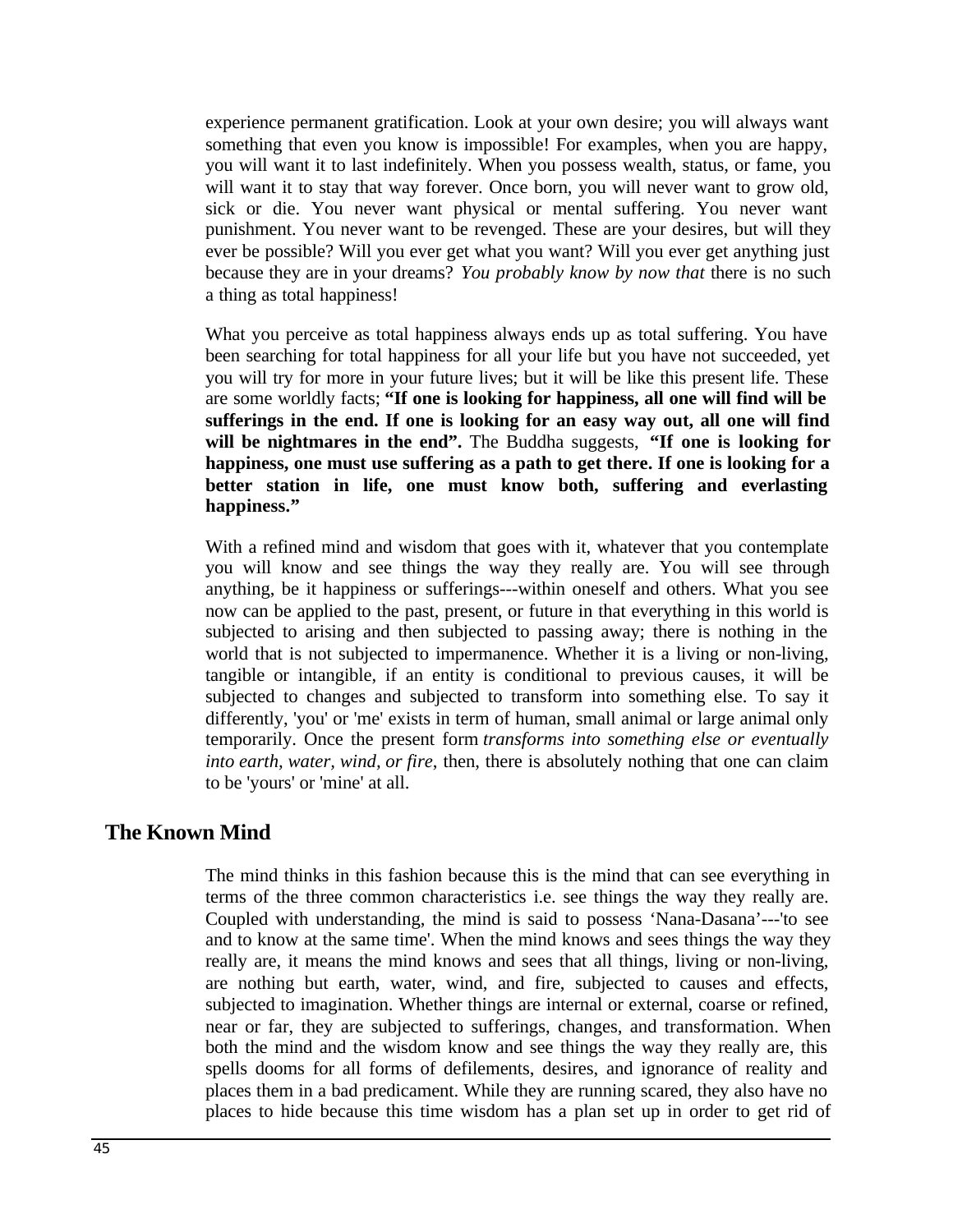them and the mind is also ready to terminate its relationship and expel them from the mind. From now on, the mind is ready to terminate all factors that are conditional to the continuation of the cycle of rebirths, sufferings, and causes of sufferings. The bridge that ties the mind to the world must be destroyed and the fire must be put out once and for all.

## **Vipasana-Yana**

The knowledge to get rid of all defilement is called 'Vipasana-yana'. With this knowledge, you will be able to see the truth the way it really is. This knowledge will make you realize that happiness or suffering that you are receiving in this world is a direct result of the cycle of rebirth. Vipasana-yana is something very profound. It is not a conjecture, or guessing, or knowledge from the scriptures. It arises naturally from the mind that is enlightened. The more the mind learns of the truth, the more it will become weary. The more the mind learns of the truth, the more fearful it will become. So, it is incumbent on you to stop the cycle of rebirth and you can do so by getting rid of 'ignorance of reality' for good because it is the culprit. The following is the reason why:

With ignorance, it is conditional for imaginative thinking to come into being.

With imaginative thinking, it is conditional for consciousness to come into being.

With consciousness, it is conditional for physical or mental aggregates, i.e. body, feeling, memory, imagination, and sensory consciousness to come into being.

With a physical or mental aggregates, it is conditional for sense organs to come into being.

With sense organs, it is conditional for senses to come into being.

With the senses, it is conditional for emotions, i.e. happiness, unhappiness, or neutral feelings to come into being.

With emotions, it is conditional for desires, for or against or neutral, to come into being.

With desire, it is conditional for clinging to come into being.

With clinging, it is conditional for spheres of rebirth to come into being.

With spheres of rebirth, it is conditional for rebirths to come into being.

With birth, your desire to cling on to things you like provides all the reasons for you to acquire things. Whatever that you desire, you will try to acquire it. If you get what you want, you will be happy. If not, you will be unhappy. Happiness and unhappiness just keep taking turn coming into one's life. Sometimes you will be happy and sometimes unhappy, sometimes you will be laughing and sometimes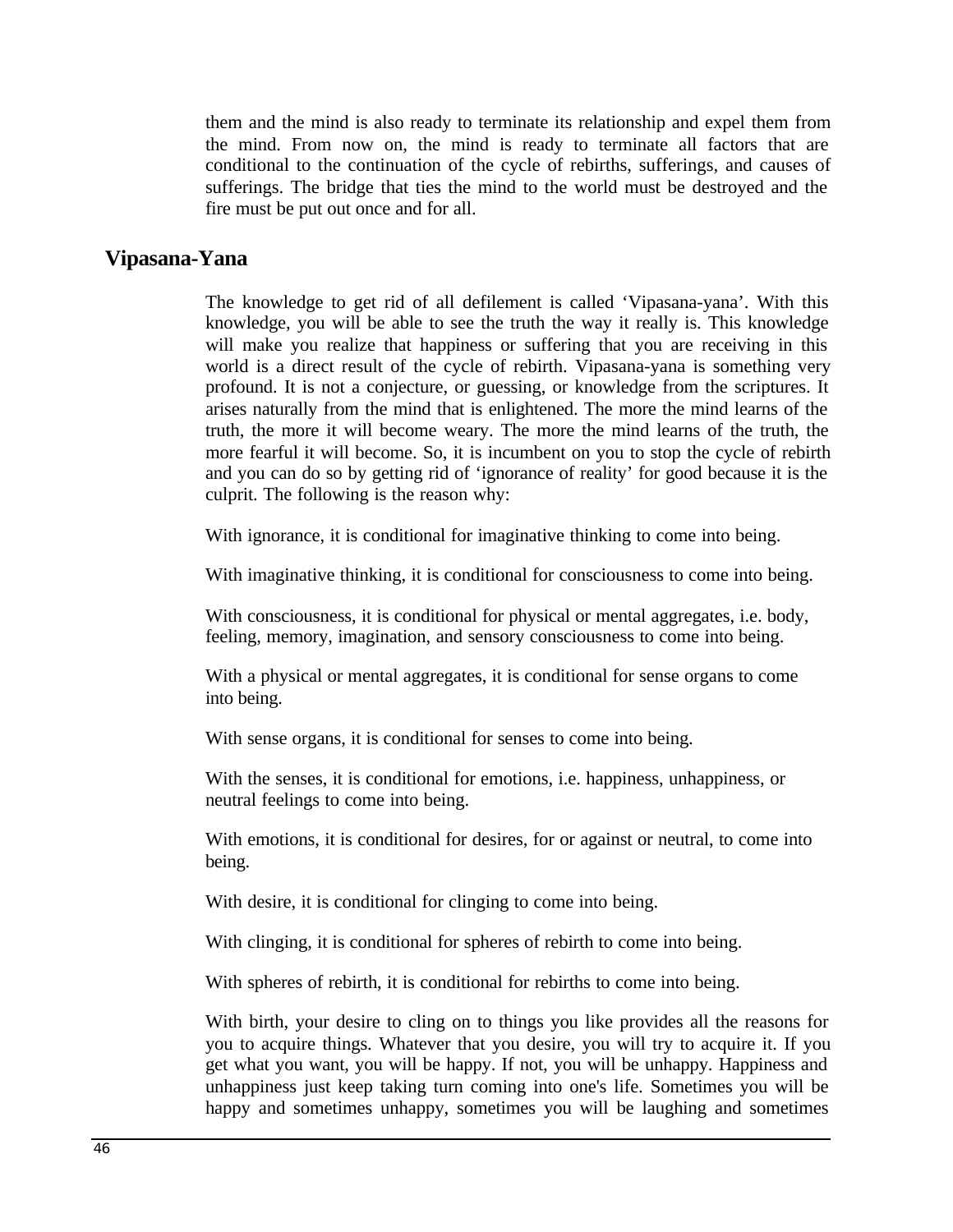crying, sometimes you will be passing away and sometimes being born. These are all you will have to face! There is nothing more than these that you can make sense of! There is nothing that you can call progress!

If you can look back into the past, you will find that they are not much different from the present one. Animals, large or a small, terrestrial or aquatic are stuck to these repetitious cycles. Even people in this world are also stuck within these repetitious cycles. Although many think that they are born into the world in order to amass all the nice things and be happy. Many tried in countless rebirths, spanning million and million of years, but happiness by itself seems to be very elusive. From births until deaths, all they ever acquire is 'sammati' or 'things that people perceive as happiness'.

**Nobody will ever be able to take children, grand children, silver, gold, or properties that they have acquired with them when they pass away. The only thing they will ever get for sure is dirt over their dead bodies or turn into ashes when they are cremated. With happiness still unfound, yet they hurry off to transform into earth, water, wind and fire even though their dreams still not being realized.** All will be met with disappointments. Even though happiness can be found occasionally by taking some time off in ordinary heavens or heavens for Brahmans (those who are very well versed in the art of tranquillity meditation), but that is only temporary. Eventually, all will be back to this world and have their bodies covered with dirt again. Think about the repetitions and you will find the whole process of rebirths very pathetic and very tedious. Even though people will still try to search for happiness in this world, they will never find it, ever.

## **There are No Mysteries in the World**

When you can comprehend the truth concerning the cycle of rebirth with your own wisdom and everything clearly, the mind will stop its clinging to the world. It will cease its clinging to the present world or the ones in the future, whether it is a 'world full of people who seek sensual pleasures', 'world full of people who practice image-induced absorption', or 'world full of people who practice nonimage-induced absorption' *(Kama-bhava, Rupa-bhava, and Arupa-bhava).*

**In the process, the mind will enter into a stream of tranquillity. Even though the mind is in a tranquil state, the wisdom is still active contemplating materials that are streaming into the mind. You will notice it by yourself. Wisdom at this level is unlike ordinary wisdom that you are accustomed to. Even when the mind knows and sees things, the way it knows and sees things is out of ordinary. Wherever the light of wisdom shines to, even when it goes on indefinitely, the mind can still keep up with it in its search for knowledge. Nothing in the three worlds, be it 'world full of people who seek sensual pleasures', 'world full of people who practice image-induced absorption', or 'world full of people who practice non-image-induced absorption' can be hidden from the mind.**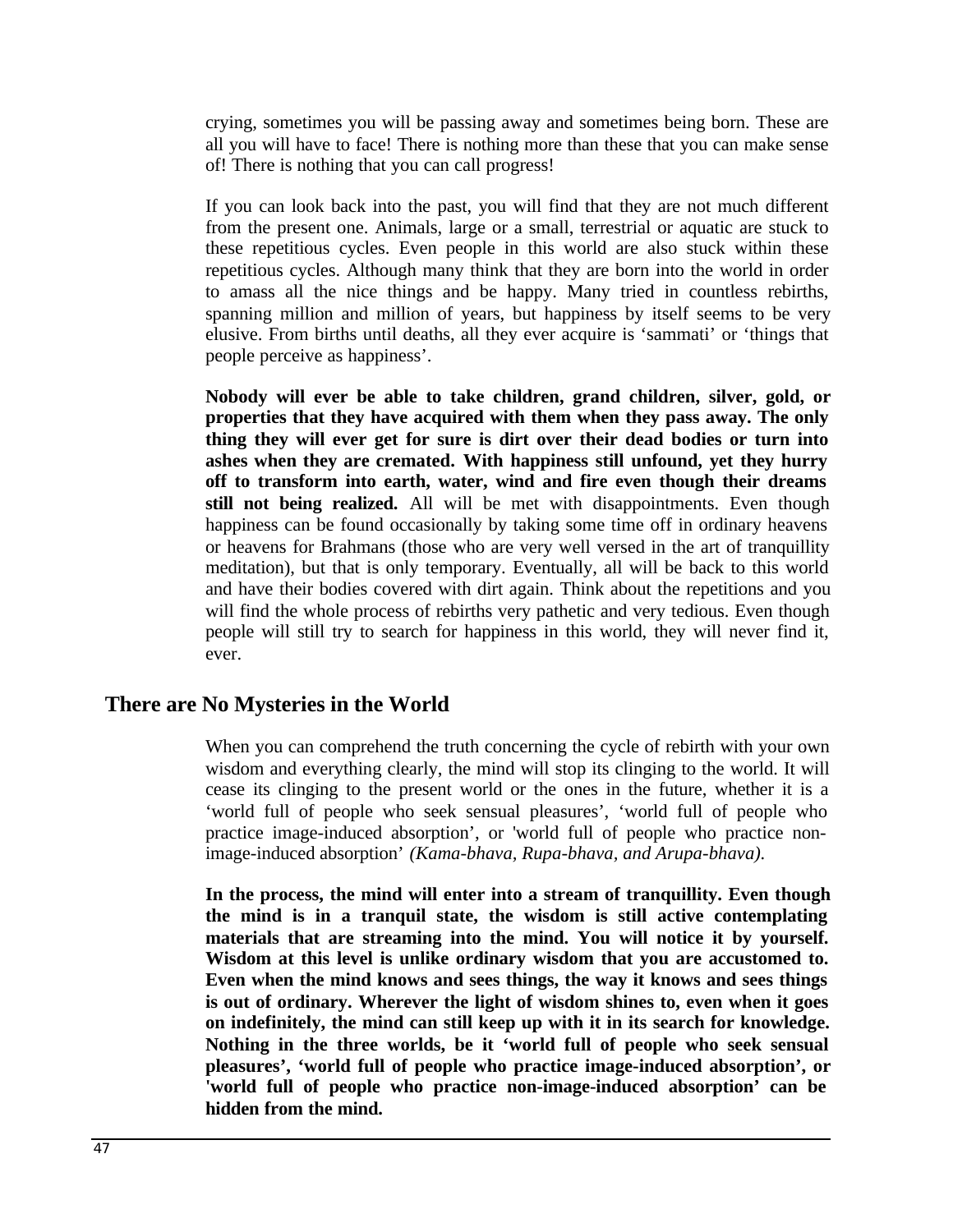All of the mysteries of the world will reveal themselves and appear as truth to the mind when things are revealed by the wisdom. Since the mind knows and sees everything, then one can say that there are no more mysteries left in the world, be it 'world full of people who seek sensual pleasures', 'world full of people who practice image-induced absorption', or 'world full of people who practice nonimage-induced absorption'.

First, the light of wisdom covers everywhere so the mind knows and sees all there are to know and see, then, the light reduces its magnitude so that its scope becomes compatible with the need of a person. Now, the knowledge and insight of that person becomes adequate for his level. Within that scope, his apprehension about 'anatta' or transformations of human/animal to something else very basic such as earth, water, wind, or fire become fully understood. Equipped with such knowledge, the mind now releases its clinging to the world and becomes emptied from anything worldly. People may say that the mind ceases to exist in the world, but besides 'Anatta' to transform the mind into something else, there is nothing worldly that can do so at all.

#### **Tranquillity and Cessation**

From this point on, the mind drifts further and further toward total tranquillity. Once it becomes fully tranquil, then the process of cessation starts. Here, when the mind reaches total tranquillity, it is unlike anything it has experienced before because this tranquillity is a foundation of cessation. It is unlike tranquillity that is found in any levels of concentrations, absorptions, or Samapatti *[collective of all eight absorptions combined]* that you have experienced before. To describe 'cessation' into easily understandable words is virtually impossible because it is unlike anything that you will ever be subjected to. You can take it that when cessation occurs, the mind becomes utmost tranquil and anything worldly ceases to exist in it completely. The world has been completely uprooted from the mind because 'clinging' has already ceased to exist in any one of the sensing organs that still attach to the body.

#### **Cycle of Rebirth Ceases**

With the cessation of cycle of rebirth, you will not be reborn again. The cessation occurs when 'Ignorance of Reality' is completely wiped out from the mind.

With cessation of 'ignorance of reality', it is conditional for 'sankhara' or 'imaginative thinking' to go into cessation.

With cessation of 'imaginative thinking', it is conditional for 'consciousness' to go into cessation.

With cessation of 'consciousness', it is conditional for 'physical/mental aggregates' to go into cessation.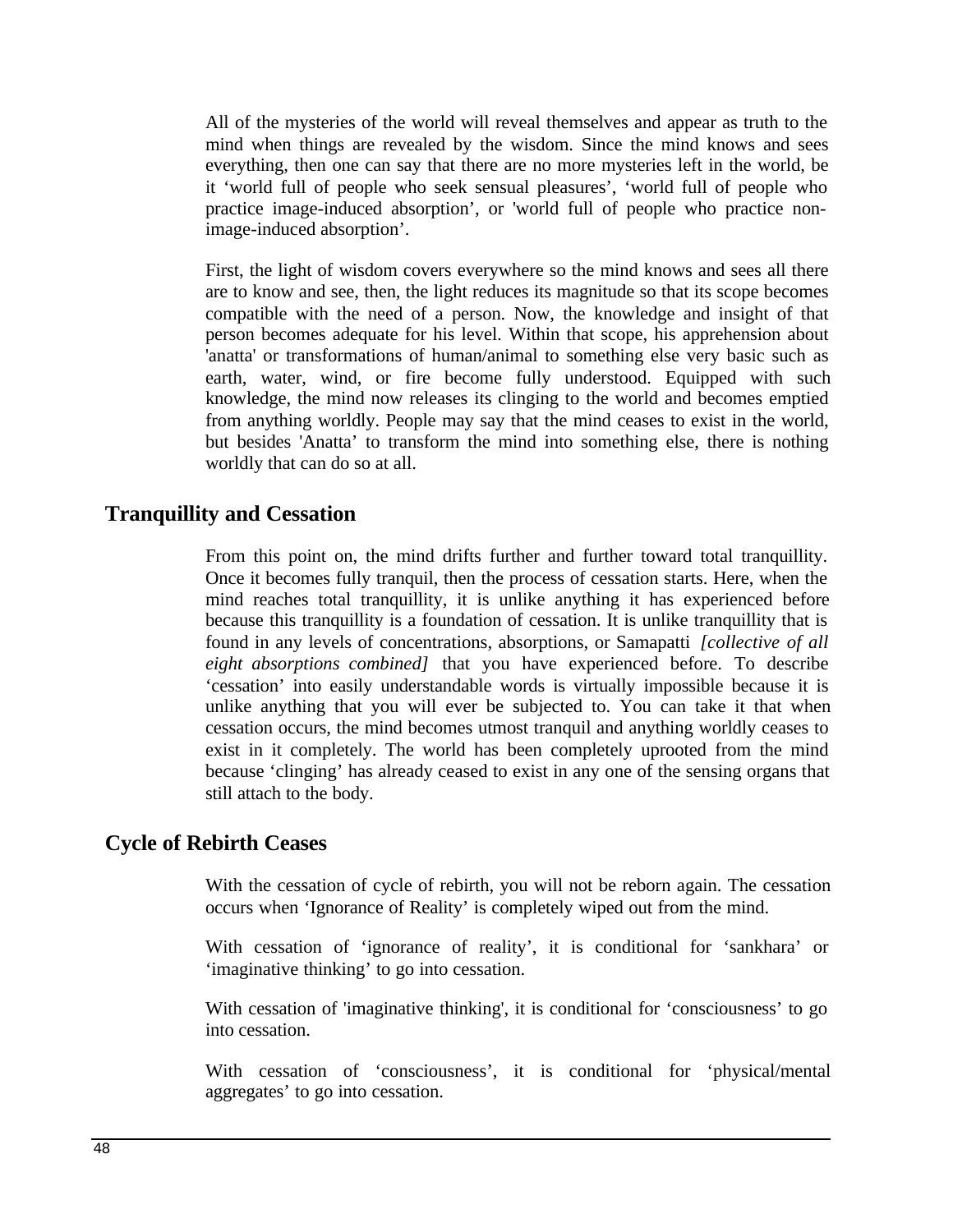With cessation of 'physical/mental aggregates', it is conditional for 'sense organs' to go into cessation.

With cessation of 'sense organs', it is conditional for 'senses' to go into cessation.

With cessation of 'senses', it is conditional for 'emotions' to go into cessation.

With cessation of 'emotions', it is conditional for 'desires' to go into cessation.

With cessation of 'desires', it is conditional for 'clinging' to go into cessation.

With cessation of 'clinging', it is conditional for 'spheres of rebirths' to go into cessation.

With cessation of 'spheres of rebirths', it is conditional for 'births' to go into cessation.

Without 'births', there will be no more of the sorrows, lamentations, pains, and the rest of sufferings.

#### **Fire of Defilement Runs out of Fuel**

'Nirodha' or 'cessation of suffering' occurs at this point. Births, Spheres of Rebirth, Clinging, Desires, Emotions, Senses, Sense Organs, Physical/Mental Aggregates, Consciousness, Imaginative Thinking, and Ignorance of reality cease to function completely. Nothing will ever bounce back and function again. Cessation occurs without being forced and you can not force any of the functions back to life either. Besides, there is nothing that you can use to revive any of them. For examples, eyes, ears, nose, tongue, body, or mind which are instruments that reach out into the world, but without 'consciousness' the eyes will not see, the ears will not hear, the tongue will not taste, the body will not feel the touch. **The instruments to reach out into the world are completely inoperational because 'consciousness' that is a conveyer of the senses to the mind ceases to function already. Even though organs can still sense the outside world, the mind knows nothing about them; therefore, you will not feel anything.** Even though you still have eyes, ears, nose, tongue, body and mind; they are quite useless because even though they can still function as an individual unit but to the mind they are quite dead. **In this situation, even the mind can not think at all.** If you look at the five aggregates of the body viz. body, feeling, memory, imagination, and sensoryconsciousness; you will find them not working at all. Each aggregate just exists by itself, and each aggregate cease to function completely. **Without the 'sensoryconsciousness', the usefulness of body, feeling, memory, and imagination has come to an end.** All that are mentioned here are just the things that one is associated with in a daily life. To know how it really feels, you have got to experience it yourself.

## **The World Revealed**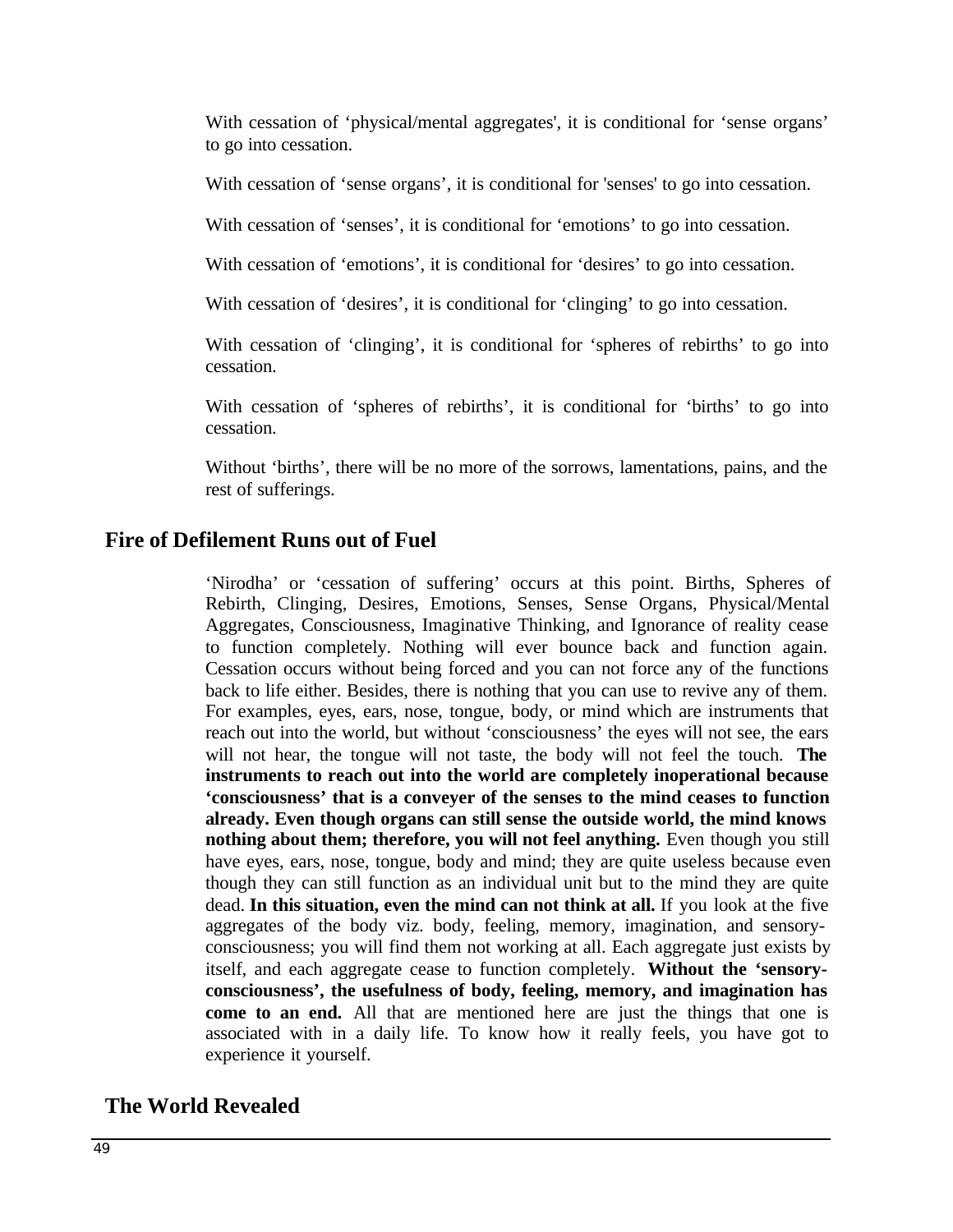Will the mind know anything if 'sensory-consciousness' has undergone cessation? The answer is yes, but now the knowledge bypasses the work of 'sensoryconsciousness', bypasses the work of 'physical/mental aggregates', and bypasses the work of 'senses-organs'. It is a new kind of knowledge entirely; very unique and does not follow any conventions of the world at all. This is a new paradigm! It does follow any conventions or governed by any rules that are the norms of the three worlds and does not go by the standard of the present world or the worlds in the future. It just exists as a 'knowing-element' whose nature is merely to know. There is no 'nimitta' or 'mental-messages' to guide its thinking. It can be as small as it needs to be, it can be as large as it needs to be, or it can spreads out all over. **When it spreads out, the three worlds are not big enough. Nothing can escape this knowing-element.**

#### **Intrepidity**

The total calmness or cessation lasts for some time and then the calmness lightens up just a fraction. **Suddenly the mind is filled with intrepidity that pops up without any prior expectation. It is something that contains within the mind. Intrepidity will reinforce both your mindfulness and wisdom and, in turn, makes your mind full of intrepidity.** If this intrepidity is channeled toward destruction, you will feel as if you can destroy a whole mountain range in just a blink of an eye. There is no boldness in this world that can match this intrepidity. When this intrepidity is in your mind, you will feel that you can meditate continuously for a whole month or even a whole year.

#### **The Rising of Asavakkhayanana**

'Asavakkhayanana' or 'knowledge to eradicate mental intoxication' arises within the mind amid this intrepidity. When it does, you will know in your intuition that mental intoxication is about to be purged from the mind for good. Once the 'knowledge to eradicate mental intoxication' has arisen in the mind, whether you are lying down, sitting up, standing, walking, contemplating, or keeping the mind blanked will present no problems for the fruits of the practice to materialize at all.

#### **Detachment**

In just a blink of an eye, pure knowledge emerges from the mind that is pure. With a "pop", and your intuition will tell you that your goal has been reached. At that instant, the whole world is shaking and rumbling all over. The knowledge that emerges is so pure and very unique. It is pure because it has no tie to the world and it will not incline toward anything worldly. In short, the bridge that connects you to the cycle of rebirths is completely destroyed and the infinite cycle has been broken, once and for all.

The wisdom, gained from contemplating something mundane in order to get to the truth from the very beginning up to now, is just a mean to get you to this purity.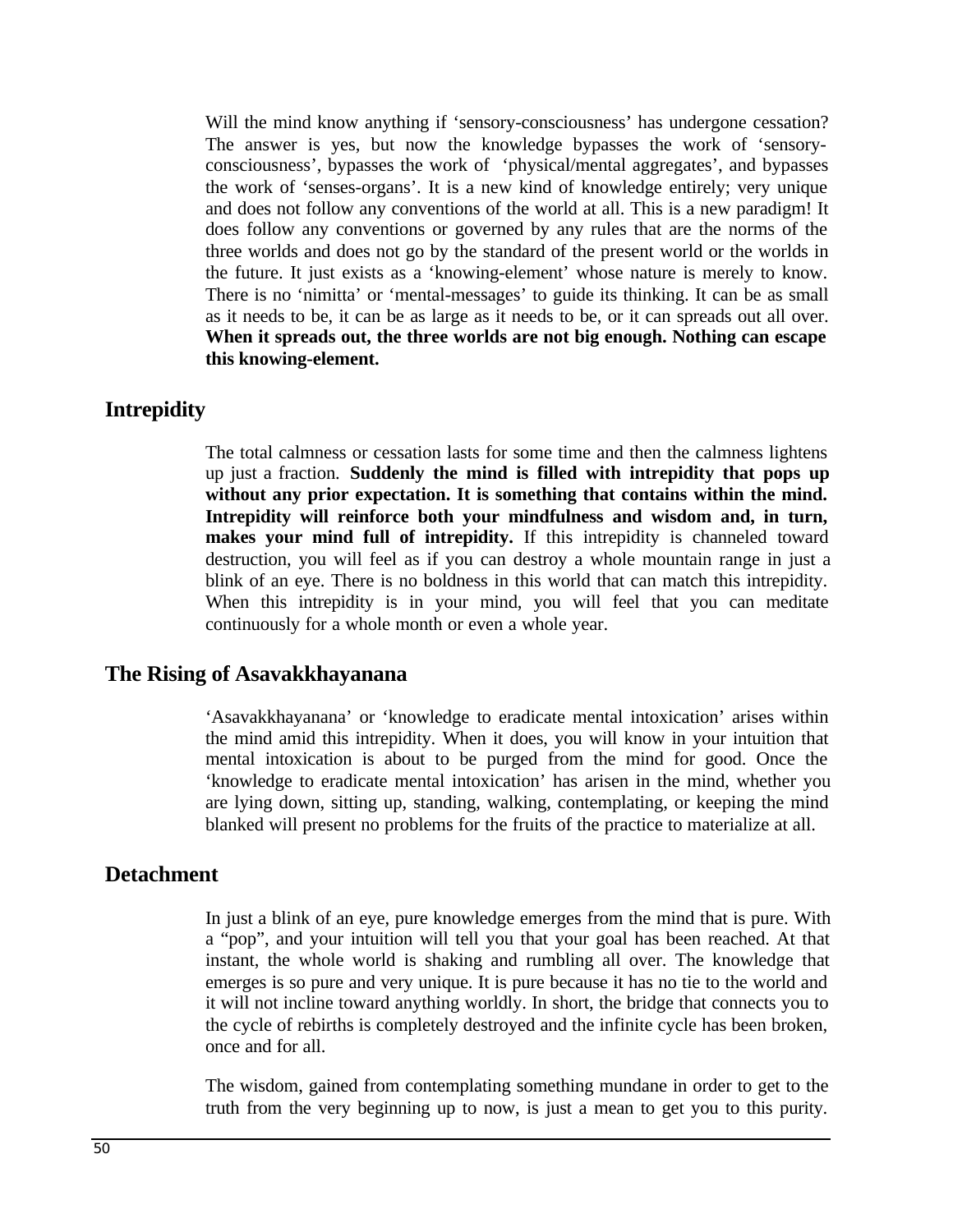The messages, **"Enlightenment has been achieved because the mind has been freed from desires. Enlightened mind knows intuitively that it has been freed. Through disciplined and celibate life, the mind is now pure. Hence, its duty to eradicate sufferings has been completed"** will be declared from the mind that is pure. Any doubts about oneself will be wiped out automatically by the mind that is pure. It is natural for a pure mind to know by itself, not from 'mental messages' or nimitta'.

From now on, the duty to contemplate in order to learn what is bad so you can refrain from doing will be the thing of the past. Even for the merits that one has accumulated, they are being useful only when they can get you to where you are now.

**Since the fire of sufferings has been put out completely, whatever you do or wherever you go, your duty to search for water to extinguish the fire is now over.** People will invent names for what you have just achieved--- mind with immunity, lust-free mind, defilement-free mind, mind with pure view, mind with pure knowledge and insight, mind that knows and sees the enlightenment; or words, "Complete cessation of defilement brings happiness and the happiness it brings is an everlasting happiness". They are just something that people 'made up' so they will be good enough to describe purity.

**During this same period, a lingering thought seems to pass through the mind. It is a yearning to go and see Lord Buddha.** Even though you know that the Buddha passed away already, but the yearning is so strong that you can hardly contain it. If the Buddha were still alive, no matter how far away, you would be on your way to pay homage to him. You did not intend to tell him about your purity and you did not hope to hear the Buddha's words about your achievement. You did not want to learn from the Buddha whether what you knew was right or wrong. You did not intend to ask the Buddha what level your achievement was. You did not intend to compare what you have achieved with the purity of the Buddha. You did not intend to compare the Buddha's purity with that of your own. You did not intend to compare your purity with descriptions from the scriptures and you did not want to compare the purity described in the scriptures to that of your own. But if the Buddha asked questions, you would be glad to tell him privately. In the case that the Buddha asked questions in an assembly of monks, you would be ready to tell him anything boldly, no anxiety nor fear. But if the Buddha did not ask, you had no intention to reveal anything at all.

**When you can be very certain about your own purity, why must you ask anyone?** Whether it is the Buddha's purity or purity of other enlightened ones, they are all the same. Whether it was in the old days, at the present, or in any other times, purity remains purity. Cessation of sufferings will be cessation of sufferings regardless of then or now. Nirvana then and Nirvana now will always be the same place. Hence, it is the reason why enlightened ones do not need to ask each other about purity. It is like when people are sharing the same food and dessert; there is no need to ask each other about the tastes of the food or dessert. The food and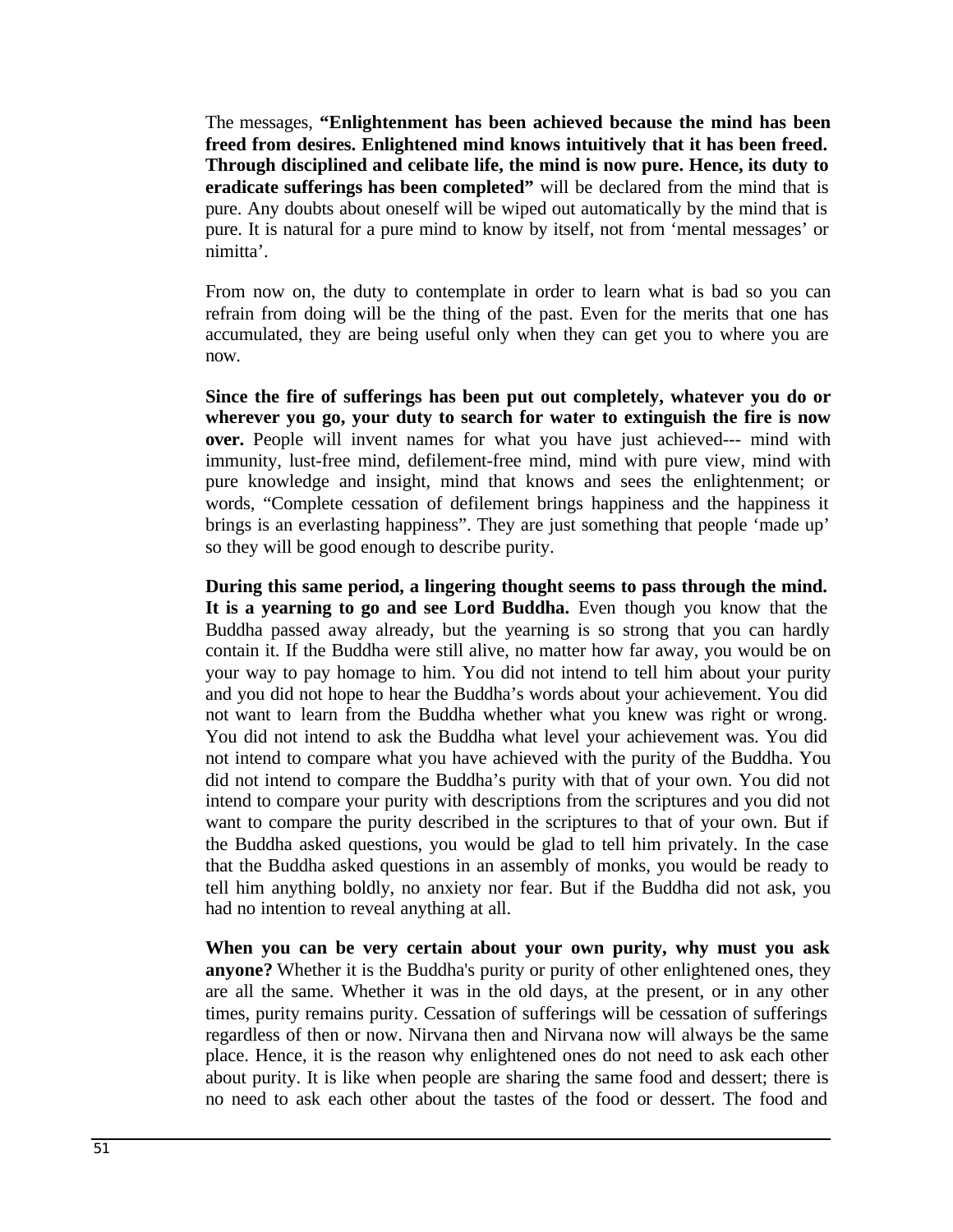dessert are all the same. When they are full, there is no need to ask each other whether one if full or not, each one of them should be the first to know.

**In the Buddha's time, when a monk achieved enlightenment, even though he was far apart from the Buddha, he would make a journey merely to pay homage to Lord Buddha.** Anybody who are enlightened must have entertained such thought in his or her minds but soon after it has entered the mind it would fade away. Then one would think of one's mentor. If you go and see your mentor, it will be because you want to pay respect, not because you want to hear your mentor talking about your achievement. If your colleagues asked how things were, you would find something interesting to talk about because as a person who is full of mindfulness you would know when it was proper to reveal the truth and when it was not.

You would know how to behave in the company of others and you would know how to behave when you were by yourself. You would know how to behave as what Venerable Pra Maha Khajjayana *(in Buddha's time)* was saying, "Even though you have eyes, behave like people who are blind. Even though you have ears, behave like people who are deaf". You would try not to arouse any suspicion. In fact, you do not need to do anything at all because you are like water without ripples already and the things that will create ripples in you are not there any more.

**Later on but soon after the last thought, another thought comes to the mind. This thought concerns reluctance to teach this knowledge to others.** You think the knowledge that you have discovered is so refined and so profound that ordinary people will find it too difficult to comprehend. As soon as this thought comes into the mind, you will try to kill it right away by reasoning to yourself that you are not any different from everybody else. You come out of your mother's womb just like anybody else. You have to eat, sleep, or do other things just like anybody else. Your body is made out from earth, water, wind, and fire; just like anybody else. When you make merits, it is the same as others when they make merits; what we all want is to enter the stream of enlightenment; what we all want is to be happy, pure, and immune from sufferings.

Others have the rights to their shares of enlightenment. If you think you are so unique, then there will be no other enlightened ones, so, do you want the world to be without enlightened ones when you are gone? If you can achieve the enlightenment, surely, others can do it too. So, why must you feel so discouraged about teaching others? Are you trying to imitate the Buddha with such thought? But after you relinquish the thought, such thought will fade away as if it has never happened before. Anyone who has trodden down this path before will attest to this.

**Later on, your mind will enter into a period that it feels so powerful.** This mental energy is unlike anything that you have ever experienced before in this world. It is a manifestation of purity that transforms into energy. If this mental energy were channeled into muscles, you would have enough strength to lift the whole mountain and toss it into the air as if it was a rattan ball. Or if you want to, you could crush the whole mountain into dust in just a split second. When this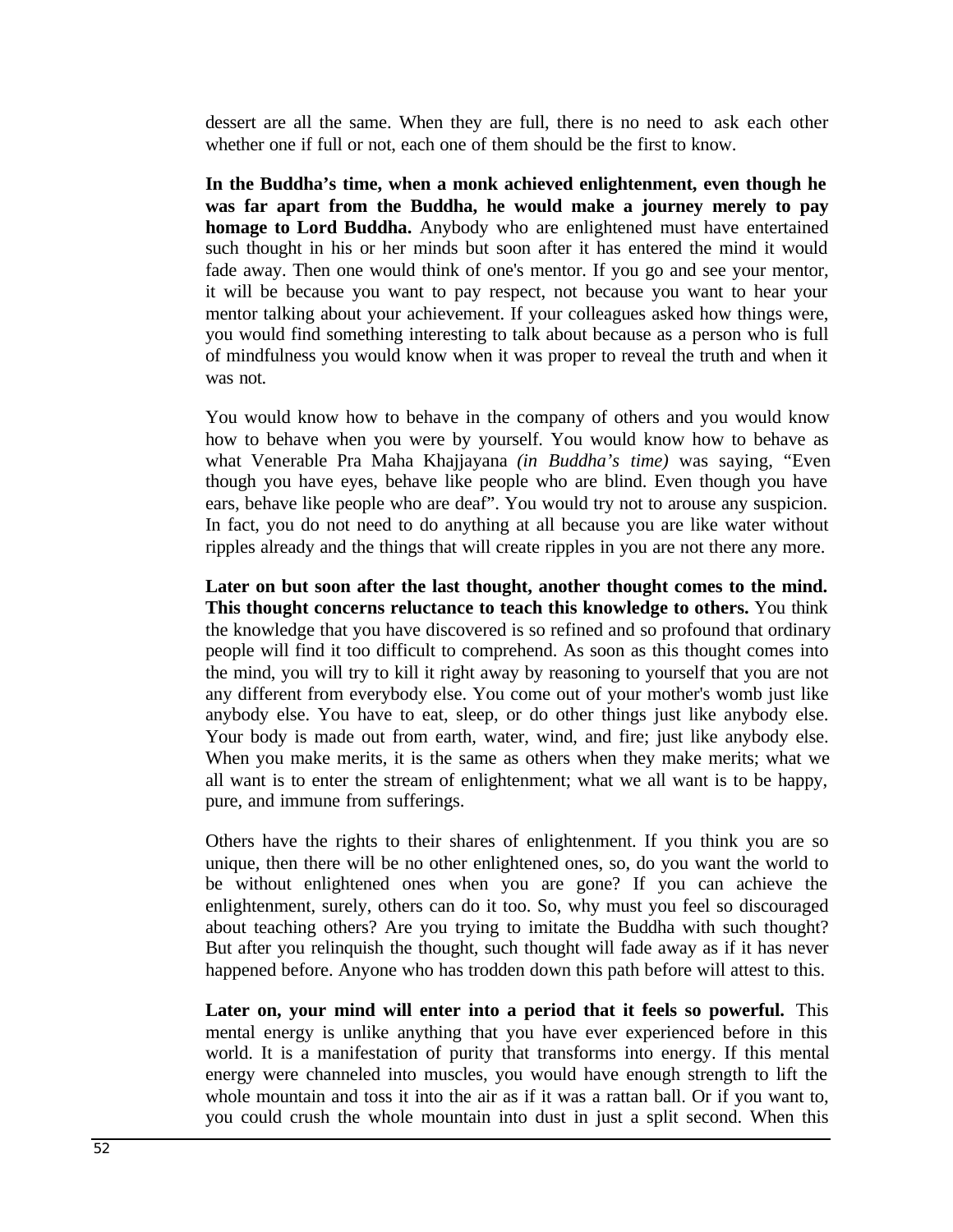purity-induced energy reaches its peak, it will stay inside the mind for days and then it will drain away gradually until the mind becomes normal again. Even though the mind becomes normal, **the purity attained remains so pure as if there is no change in time. Your knowledge and insight will remain very pure as long as you live.** This purity will never burn out or decay; it will never become more pure or less pure; it will never come one moment and gone the next moment; and it will never be drawn into the wind of changes of the world. The purity will remain purity no matter what. It will be out of reach from any emotions in the world.

**This is the mind with its fire completely extinguished. It is the mind that is immune to the three worlds.** It ceases to be subjected to intangible forces that result from your own past actions. It is cut off completely from anything that will reconnect the mind to the cycle of rebirths. **Therefore, when you have arrived at this final goal, whatever you do or wherever you are, you will always retain the purity within yourself.** At times, some people may look at you with pessimistic views; they can think what they like but your pure mind will always remain pure. With the purity, you adapt even better among your peers. You will continue to act the way you used to act before because characters are not something that anyone can change at will, except the Buddha. A reserved person will remain reserved and a funny one will remain funny. But it is just physical appearances only.

#### **Conclusion**

Here, I will go over some important points of mental development again so you may improve your understanding of the whole concept.

First, I want to make sure that you know the difference between 'firmdetermination concentration' and 'calmness concentration'. Both are concentration but one is in deeper level than the other is; the former is quite shallow, whereas the latter is much deeper.

**Firm-determination concentration.** With this concentration, the mind will be full of mindfulness and wisdom. You may be standing or walking anywhere and still have mindfulness to protect the mind. Or, you may be sitting anywhere, sitting in any positions and you still have mindfulness to protect the mind. If you are talking to a person of the opposite sex, you still have mindfulness in your mind. If the person of the opposite sex leaves, you still have mindfulness in your mind. This type of concentration was clearly illustrated when the Buddha had the last conversation with his secretary, Monk Ananda, "When the occasion that you must speak to a woman arises, speak, but be mindful when you speak" This is what 'firm-determination concentration' is all about.

While you are practicing firm-determination concentration, you can start contemplating with wisdom right away. If you use suffering i.e. birth, aging, sickness, or death as a mean to teach the mind; you can proceed to contemplate each subject, within yourself and others, until you can see that all things are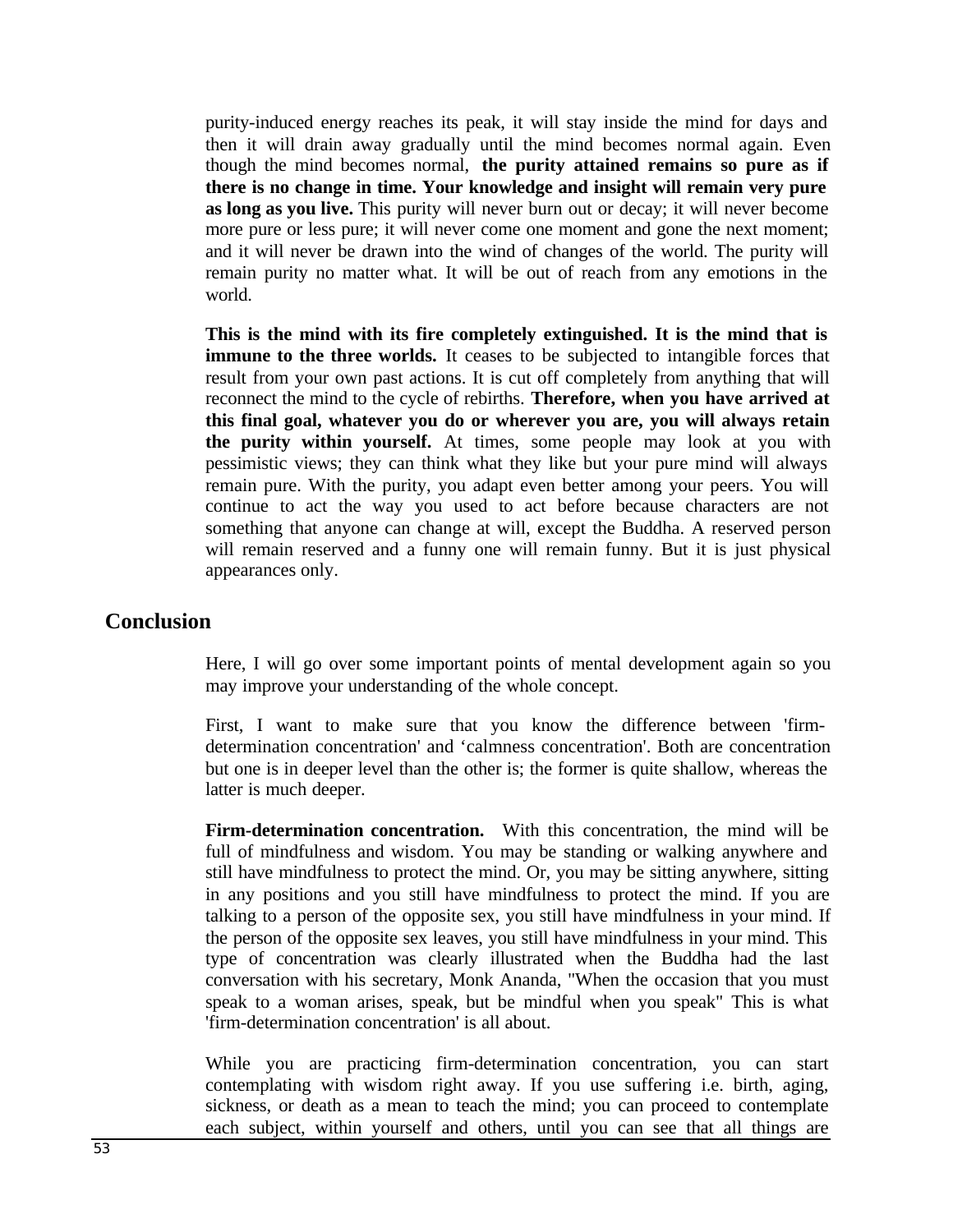subjected to sufferings. You can contemplate the body, analyzing it in term of earth, water, wind, or fire. You can contemplate body's five aggregates i.e. body, feeling, memory, imagination, or sensory-consciousness. Or you can contemplate repulsive or dirty aspect of the body. But whatever means you choose, contemplate them until they can be seen as suffering, subjected to changes, or subjected to transform into something else. Or if there are objects in your possession that you like a lot, you can use them as subjects for contemplation.

Contemplate each object until it is seen as suffering, subjected to changes, or subjected to transform into something else. When you contemplate, you can do it anywhere, in any situation, whether you are sitting down or walking anywhere. You must remind yourself often that you are still full of defilement and desire so that you will not be complacent or procrastinating. You must keep reminding the mind that it is still weak (against defilement in the form of pleasures of the world) so it must always be on guard. So if the enemy viz. defilements and desires decide to take an offensive, you will be ready to subdue them. As a practitioner, you must not be complacent and you must always be prepared.

**Calmness-concentration.** In calmness-concentration, the level of calmness goes much deeper, *when compared to 'firm-determination-concentration'*. For the mind to go that deep, you need to use mantra-words to induce the mind into that stage-- as explained in the beginning of the book. In the case that the mind reaches the state of total calmness or 'Appanasamadhi', you will have to get out of total calmness before you can contemplate with wisdom. What you will contemplate can be anything, as explained earlier.

**If you try to reach the level of total calmness** but no matter how hard you try you can not reach that level, the mind just stays at 'surface-level' concentration (Khanikasamadhi) or 'intermediate-level' concentration (Upacarasamadhi); you must change plan and start to contemplate instead. [*For your information, the level of firm-determination concentration starts from level zero all the way to intermediate-level concentration.]* In this range of calmness, wisdom is very active; you can make it teach anything to the mind. The choice of subject of contemplation will be up to you, as explained earlier.

**If you are practicing a calmness-concentration** but your mind will not reach any level of calmness at all, you must change your strategy and contemplate instead. In this case, try to focus on your mind and then the feeling within it, searching for the cause of disturbance. Try to find out what disturbs your mind, or what causes the mind to be full of unwanted thoughts, or what it is that the mind clings to so tightly. You may find out that your mind is possessed by carnal pleasures, or clings to a particular object that you like. When you find out what the cause is, you can use it turning it into a subject of contemplation. Let wisdom teaches the mind by showing unwholesome and dangerous consequences that the thing that the mind likes will bring. You can contemplate as explained earlier.

**When you become tired from contemplation**, you can rest your mind by switching back to concentration. And when you are through with concentration,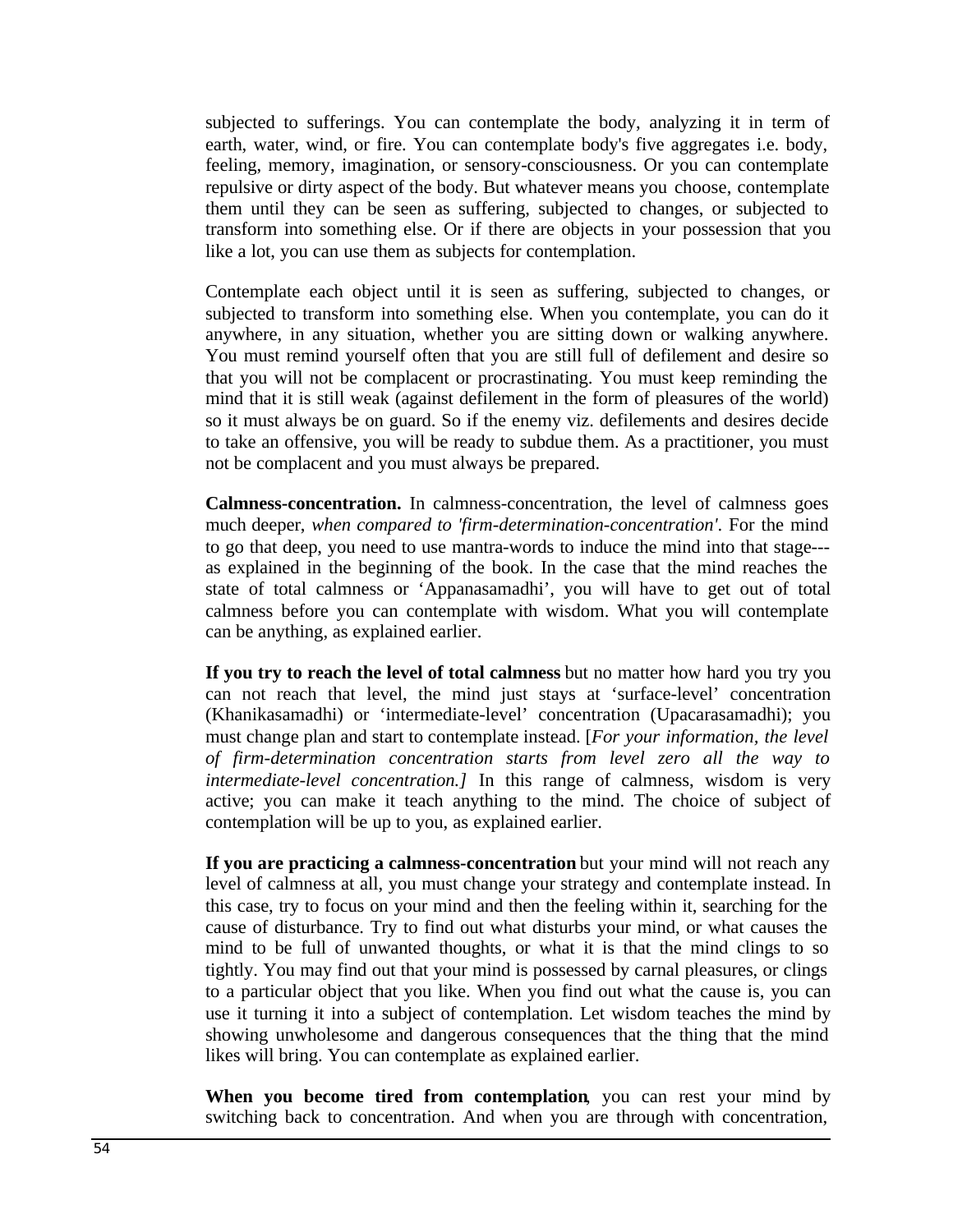whether it attains calmness or not, you can go into contemplation again. Keep switching back and forth as many times as you want. It is wrong to think that you must get into the calmness first and then wait for wisdom to materialize. Calmness, no matter how deep, will not produce wisdom! On the contrary, the calmer the mind becomes, the more comfortable you will feel; the more comfortable you feel, the more you will want to stay in the calmness. The deeper the calmness, the less active the wisdom will become; the mind just does not want to think of anything; all it wants is to stay calm and happy. In this situation, it can be said that the mind is so addicted to happiness, it forgets about wisdom.

#### **The misconception, as described above, arises from misinterpretation of the following:**

- **1. Suta Maya Panya**: wisdom will arise through book learning or being taught verbally.
- **2. Jinta Maya Panya**: wisdom will arise through contemplating what you have learned or heard.
- **3. Pavana Maya Panya**: wisdom will arise through mental development.

The third statement misleads everyone. Most people firmly believe that mental development means making the mind calm; and when the mind is calm, wisdom will materialize. So they will go through a great length in order to make the mind calm and then wait for wisdom to materialize. A few can attain total calmness but wisdom is still as elusive as ever. Therefore, I recommend that you all go back and take a look at the third statement again.

Pavana Maya Panya: wisdom will arise through mental development**. Make it you who do the job of developing the mind so the mind will become full of wisdom.** For wisdom to be in your mind, you must develop your mind so that it can contemplate things such as 'the five aggregates of the body' or 'rotting or repulsive aspect of the body' and see the truth in them the way they really are. *It can not be that difficult* since you can teach babies to talk or make animals do things. The mind is just a part of you, can you not teach it to see things the way they really are?

There are plenty of things around you that you can see with your eyes or hear with your ears. Why can you not contemplate them and make the mind opened to the truth? On the contrary, why are you so good at inventing ways to set fire to yourself? Since you know how to set fire to yourself, you should know how to extinguish the fire as well. If you know how to add, you should know how to subtract. If you know how to tie a knot, you should know how to untie it. This way you can call yourself clever.

**You must teach yourself to be your own cook** so you can prepare the food that you will eat by yourself. Then you will be full by yourself and become happy by yourself. Similarly, a practitioner must be prepared to rely on oneself. You must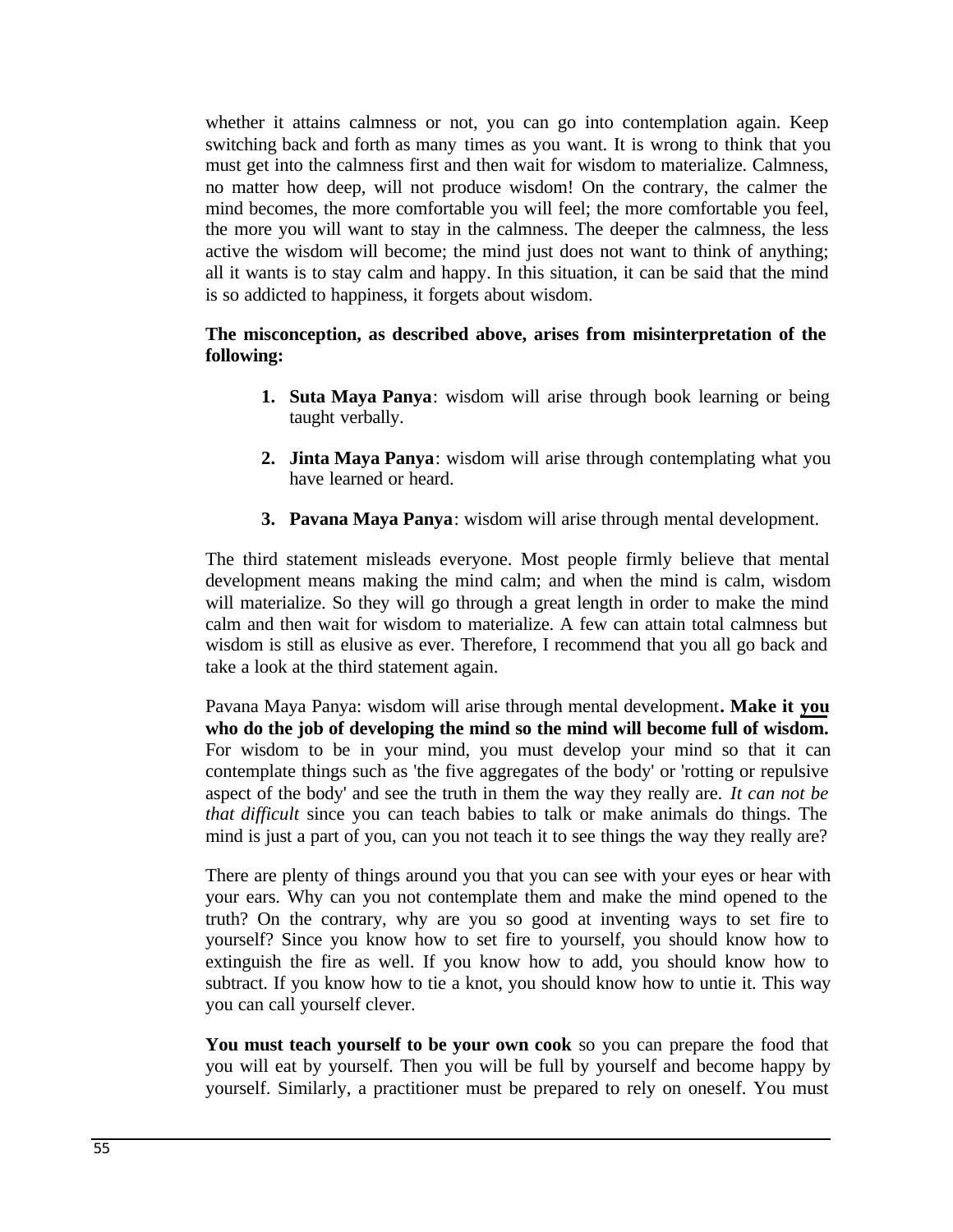learn not to rely on somebody else because if you do, you will run into trouble when you can find nobody to help you.

**Practitioners must learn how to be their own doctors.** You must be able to diagnose the sickness yourself, x-ray yourself, operate yourself, heal yourself, and concoct medicines yourself. If you can do so, then you can cure yourself from sickness called birth, aging, sickness, and death. One must learn how to rely on oneself. One must learn never to rely on anybody else. As a practitioner, you must learn how to develop mindfulness and wisdom in your mind.

**Here is something else that you should know.** The practice of mental development will bear fruits one day. The 'fruits' or 'phala' come in four forms:

- 1. **Sotapatti-Phala** or 'Stream-Enterer',
- 2. **Sakadagami-Phala** or 'Once Returner',
- 3. **Anagami-Phala** or 'Non-Returner',
- 4. **Arahatta-Phala** or 'the Enlightened One'.

Before the practice can bear any of the fruits, it will have to pass through some steps. First, 'Vipasana-Nana' or 'Knowledge to purge Ignorance' will arrive into the mind. Then, 'Magga-smunggi' or 'Consolidation of moral bindings' will make its way into the mind.

In the cases of the first three fruits, 'Asavakkhaya-nana' or 'knowledge to purge mental intoxication' will not be present.

After Vipassana-nana has passed through the mind, Magga-smunggi will enter the mind; then, after Magga-smunggi passes through, the mind will be rewarded with one of the fruits. For the mind to be rewarded with whatever fruit will be depend upon the magnitude of Vipassana-nana and Magga-smunggi. Once the mind attains one of the fruits, the practitioner will know intuitively what type of fruit he/she is awarded with and he/she will keep the knowledge to him/herself.

**Once, the practice has reached the level of Vipasana-nana, there will be no regression or stopping in the middle of the process.** When Vipasana-nana has entered and passed through the mind, Magga-smunggi will come into the mind, then it will result into one of the fruits---any of the first three fruits. For the last fruit or Enlightenment, when Magga-smunggi has passed through the mind, **Asavakkhaya-nana** or 'knowledge to purge mental intoxication' will come inside the mind. At that moment, one will know that the goal that one has waited for so long is finally realized; then, the last fruit or enlightenment becomes a reality.

If Vipasana-nana is not followed by Magga-smunggi---it is not Vipasana-nana! Likewise, if Magga-smunggi is not followed by one of the fruits---it is not Maggasmunggi either!